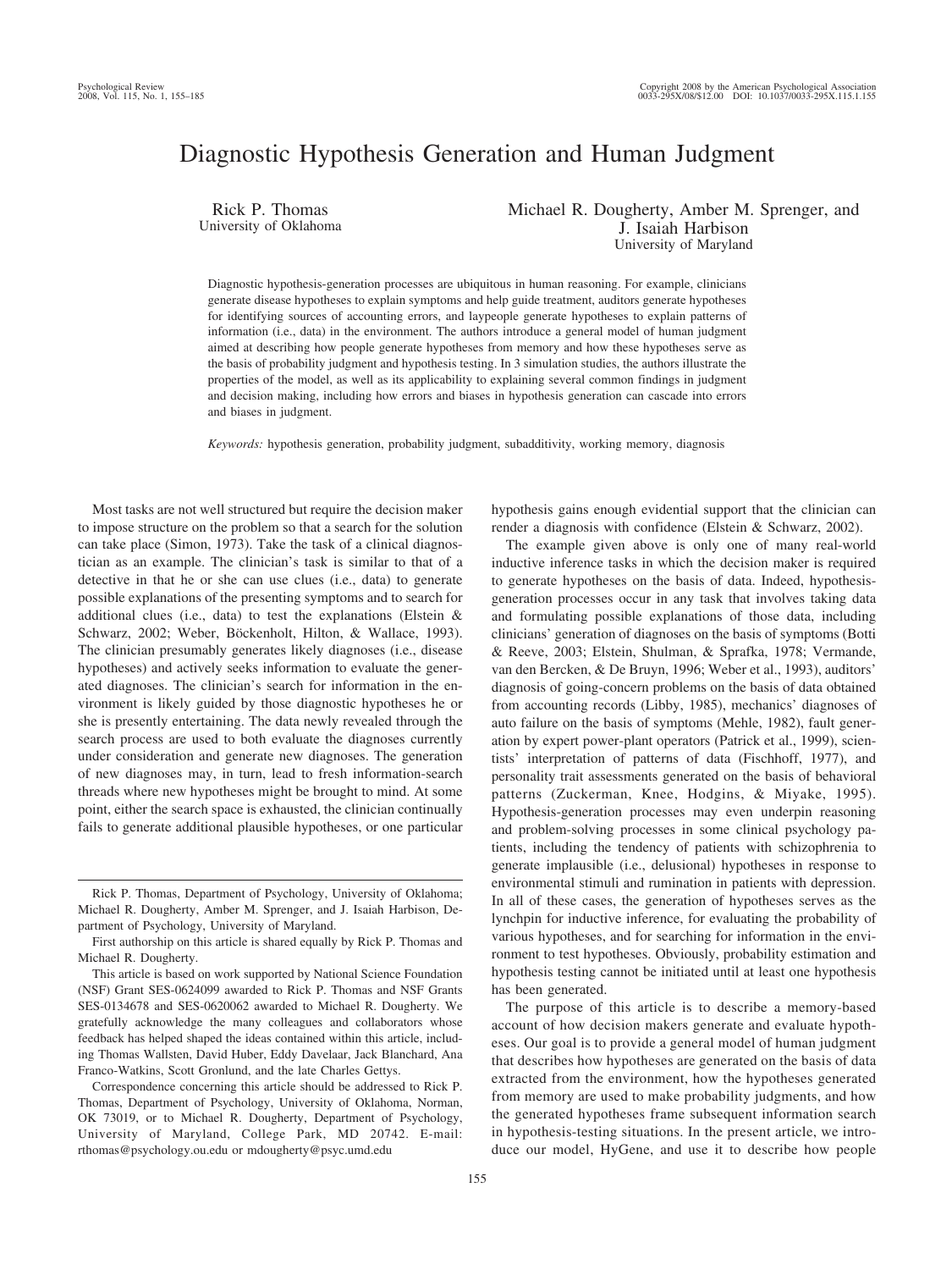generate hypotheses from long-term memory and how the generated hypotheses serve as input to probability judgment. We return to the issue of information search in the General Discussion.

To begin, we make the distinction between events external to the decision maker and events internal to the decision maker. External events represent what we call *the universe of possible states.* This is the exhaustive collection of events that are related (in some cases, causally) to data. We assume that the decision maker has internalized (through learning) some subset of the external events, and we use the term *hypothesis* to refer to one's mental representation of an external event.

The distinction between external events and one's mental representation of the external events (i.e., one's hypotheses) is represented by the two largest concentric circles in the Venn diagram in Figure 1: Nonrepresented events are denoted with a ?, indicating that these states of the universe are unknown to the decision maker. Although these unknown events exist in the ecology, they have not been experienced or registered by the semantic memory system. Represented hypotheses are denoted by H, which we take (for convenience) to be part of the semantic memory system. We assume that semantic memory is populated with representations of experienced hypotheses (H) and the data (D) with which they typically are associated. Hypotheses that are associated with overlapping data can be thought to form clusters, or "essentially similar" sets (cf. Venn, 1866, as cited in Kilinc, 2001). For example, a cluster might represent a set of diseases that share at least some symptoms. Clusters are represented in Figure 1 by hypotheses with common alphabetic subscripts. When prompted with a pattern of observable data  $(D<sub>obs</sub>)$ , we assume that people generate a set of leading contender (SOC) hypotheses, which are the decision maker's best-guess hypotheses concerning what gave rise to D<sub>obs</sub>. The SOC is represented by the small nonshaded circle in Figure 1 labeled *Set of leading contender hypotheses in WM*. Because clusters of hypotheses tend to share data, the SOC will tend to be comprised of hypotheses from the same cluster, though cognitive limitations (working memory [WM] capacity) or task characteristics (time pressure) might prevent one from entertaining the exhaustive set of hypotheses. Our goal was to develop a model that capitalizes on semantic relatedness as a means of defining the reference class (e.g., the set of diseases that lead to sufficiently similar symptoms), while allowing the model to respect relative frequency information.

The above discussion highlights the three main questions addressed in this article. First, given a piece of observable data  $(D<sub>obs</sub>)$ , what are the potential psychological bases for how people define the set of possible explanations of  $D<sub>obs</sub>$  (i.e., what is the most likely hypothesis, H, and what hypotheses populate  $-H$ )? Second, how do people generate possible explanations of  $D_{obs}$ from memory, and what cognitive factors affect how many and which hypotheses people generate (i.e., how do people generate the set of potential hypotheses that they actively entertain as possible explanations of  $D_{obs}$ )? Third, what are the implications of the generation process for how people judge the probability of particular hypotheses?

These questions are addressed through the development and testing of a computational process model of hypothesis generation. Next, we provide a brief overview of the theoretical framework underpinning HyGene. This is followed by a review of the main empirical findings in the hypothesis-generation and probability judgment literatures that we wish to address with our theory. We then describe the computational details of the HyGene model and illustrate the properties of the model in three simulation studies. Our goal here is to advance a plausible model that describes how



*Figure 1.* Venn diagram of semantics as defined within HyGene. Elements denoted with common alphabetic subscripts are members of the same cluster of hypotheses. Elements denoted by a ? are possible explanations of the Dobs that are not within the observer's semantic knowledge. Elements denoted with an H are within the observer's semantic knowledge.  $D_{obs}$  = pattern of observable data; WM = working memory.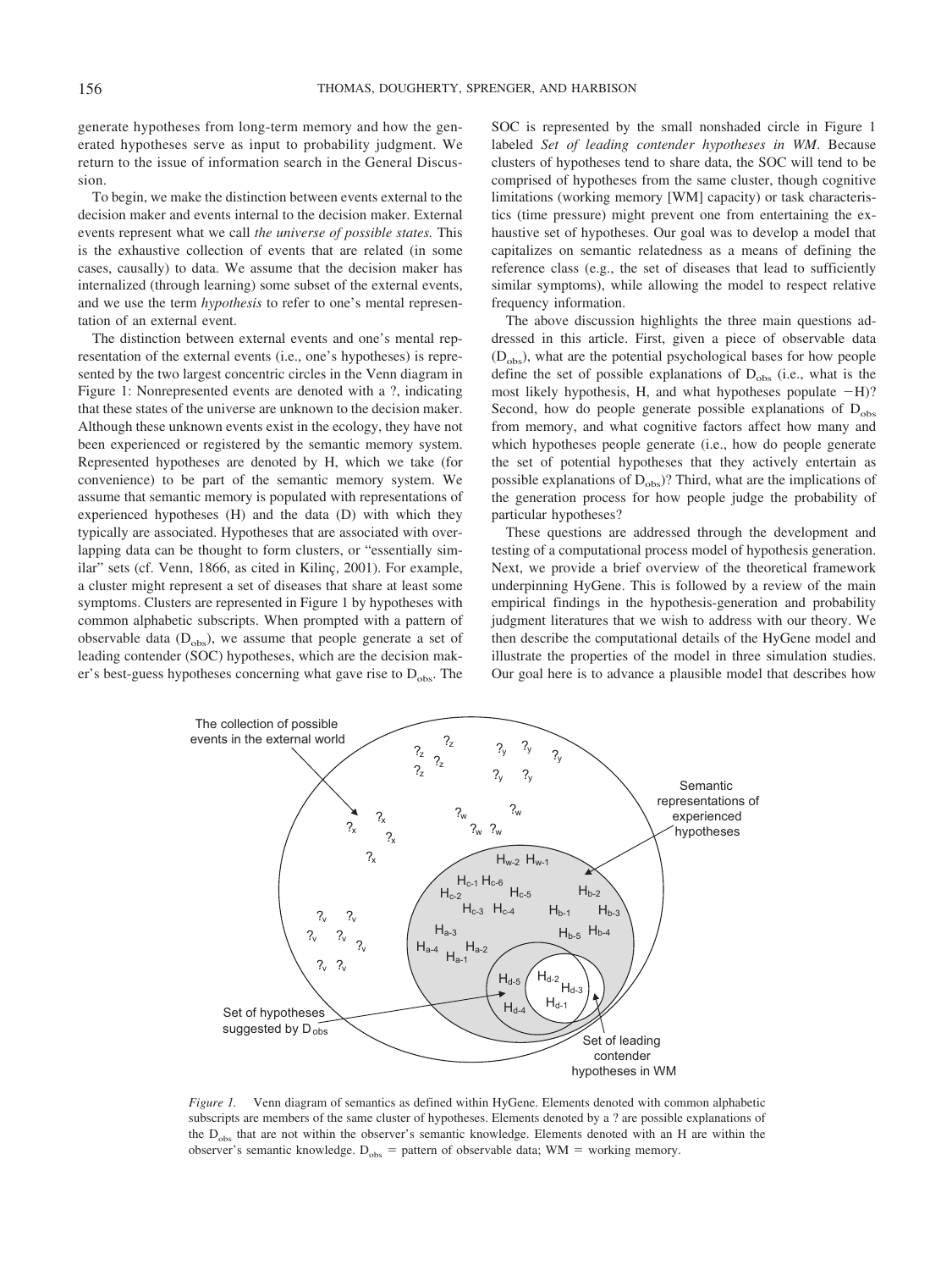humans generate sets of hypotheses, form probability judgments based on those sets, and select hypotheses from the generated set as explanations of observable data.

## Theoretical Framework

HyGene is an integration of theoretical work in the areas of long-term memory, WM, and judgment and decision making and represents a major extension to Dougherty, Gettys, and Ogden's (1999) MINERVA-DM model. HyGene is based on three basic principles:

- 1. Data extracted from the environment serve as memory retrieval cues that prompt the retrieval of diagnostic hypotheses from long-term memory.
- 2. The number of diagnostic hypotheses that one can actively entertain at any point in time is constrained by both cognitive limitations and task characteristics.
- 3. Hypotheses maintained in the focus of attention (i.e., WM) serve as input into a comparison process to derive probability judgments and frame information search.

Principle 1 suggests that hypothesis-generation processes are a general case of cued recall in that the data or symptoms observed cue the retrieval of diagnostic hypotheses from either episodic long-term memory or knowledge. Note, however, that the retrieval goals in a hypothesis-generation task differ from the retrieval goals in the typical recall task. In many laboratory recall tasks, the goal is to retrieve a single exemplar or memory trace in response to a retrieval cue. Hence, the number of possible exemplars that could be considered a correct recall consists of a relatively small (and closed) set of possibilities, often consisting of a set size of one. In contrast, the retrieval goal in hypothesis-generation tasks is to generate a set of possible explanations for a given cue or set of cues. In most cases, a single cue (i.e., symptom) is related to multiple possible hypotheses, with the set of possible hypotheses often being indeterminately large (e.g., sore right abdomen is diagnostic of several conditions, including kidney infection, appendicitis, and bruising). That is, the set of possible alternative hypotheses that could explain (or cause) a particular cue (i.e., symptom) is ill defined.

In contrast to most recall tasks, the retrieval component in most judgment tasks is the first stage in a set of processes that require the decision maker to assess the probability of a set of possible hypotheses and/or to search for information that could be used to test (and potentially eliminate) the various hypotheses under consideration. Although the ultimate goal is to eventually arrive at the best explanation of the data, this process often requires that one evaluate and test multiple explanations to rule out alternative explanations.

Principle 2 merely states that the number of diagnostic hypotheses that a decision maker can actively maintain will be a function of WM limitations and constraints placed on the decision maker by task characteristics. For instance, HyGene assumes that the number of hypotheses that can be generated and held in the focus of attention is limited by WM capacity and is subject to dual-task constraints or divided attention (Dougherty & Hunter, 2003a). Because it takes time to populate WM with hypotheses, time pressure is assumed to lead to the generation of fewer hypotheses (Dougherty & Hunter, 2003b). For example, an emergency room physician likely will be forced to truncate the retrieval process if the patient's presenting symptoms require immediate action, such as resuscitation. Thus, time pressure is a type of task constraint that could affect the number of hypotheses considered (Dougherty & Hunter, 2003b). We assume that those hypotheses maintained in WM serve as input into the probability judgment and hypothesis-testing processes. Thus, probability judgments necessarily will be based on a subset of the possible hypotheses whenever the normative set of hypotheses exceeds the limits of one's WM capacity.

The third principle states that one's confidence in the generated hypotheses is determined by which hypotheses the decision maker is actively considering. Considerable theoretical and empirical work indicates that people make probability judgments by using a comparison process, where the strength of evidence for a focal event is compared with the strength of evidence for a set of alternatives (Dougherty, 2001; Dougherty et al., 1999; Sprenger & Dougherty, 2006; Tversky & Koehler, 1994; Windschitl & Wells, 1998). The most well-known framework for describing this comparison process is support theory (Tversky & Koehler, 1994), which assumes that the probability of Hypothesis A, rather than Hypothesis B, is given by the evidential support for A, divided by the sum of the support for A and B:  $p(A, B) = s(A)/[s(A) + s(B)]$ . HyGene assumes that judgments of probability are derived in a similar fashion but specifies the cognitive processes underlying how hypotheses used in the comparison process are generated from memory and how the support values are assessed from memory.

The principles presented above form the basis of our theory of judgment. As we illustrate later through simulation methodology, the principles of generation from memory and cognitive limitations, coupled with a comparison process for judgment, go a long way toward accounting for a variety of judgment and decisionmaking phenomena. We argue that task characteristics, individual differences in WM capacity, and the ecological structure of the environment constrain hypothesis generation, which in turn leads to systematic effects on probability judgment.

# Hypothesis Generation and Hypothesis Evaluation

Our development of HyGene was directed at explaining a set of findings in what we view as three interrelated literatures: (a) hypothesis generation, (b) hypothesis evaluation/probability judgment, and (c) information search/hypothesis testing. With few exceptions, research within these areas has proceeded relatively independently, with no real attempt to integrate findings across areas. As we argue below, we believe that the process of hypothesis evaluation/probability judgment is highly contingent on the hypothesis-generation process. Thus, by consequence, errors in the hypothesis-generation process will cascade into errors in probability judgment. In this article, we illustrate several properties of the HyGene model while addressing several empirical findings in the hypothesis-generation and probability judgment literatures. We provide an overview of the model's implications

<sup>1</sup> The term *focal hypothesis, focal event,* or just *focal* is reserved for the hypothesis the decision maker is making a judgment about. Thus, the focal could be a high-probability, low-probability, correct, or incorrect hypothesis.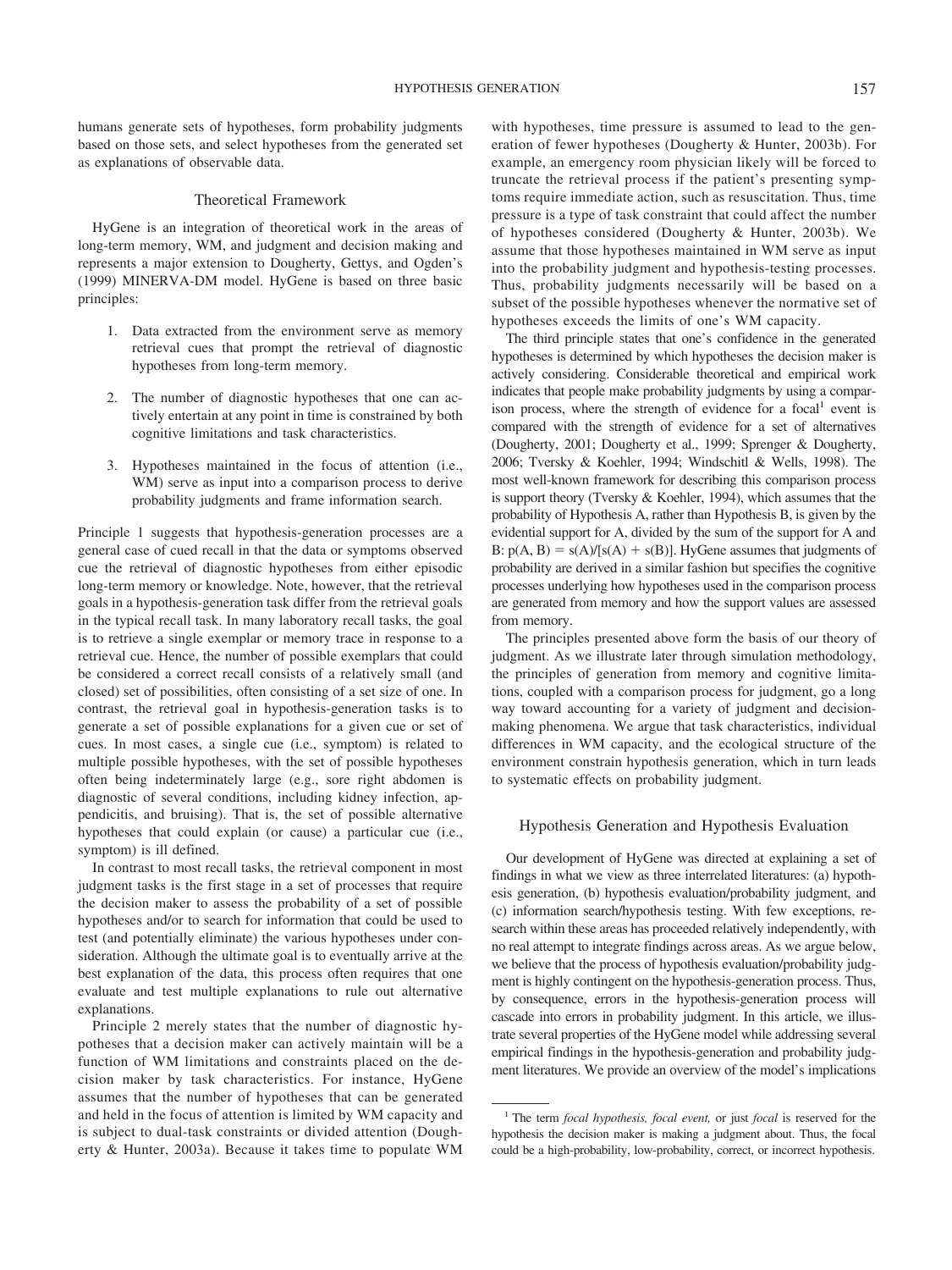for understanding hypothesis testing and information search in the General Discussion.

# *Hypothesis Generation*

Although the evaluation of prespecified hypotheses has been the subject of research for many years, relatively little research has been concerned with the initial generation of the to-be-judged hypotheses (i.e., hypothesis generation). However, hypothesis generation arguably is more fundamental to human judgment than hypothesis evaluation and hypothesis testing. Indeed, it is the hypothesis-generation process that determines how many, and which, hypotheses are fed into the evaluation and testing processes.

To date there have been only a handful of studies concerning hypothesis generation. However, collectively, these studies have found four main results.

*1. People generate relatively few hypotheses.* Several studies have shown that people tend to generate only a subset of the total possible set of hypotheses (Gettys & Fisher, 1979; Gettys, Pliske, Manning, & Casey, 1987; Libby, 1985; Mehle, 1982; Weber et al., 1993). For instance, Mehle (1982) found that expert auto mechanics considered only four to six hypotheses or causes of auto failure when the proper set was considerably larger. Dougherty and Hunter (2003a) found that participants generated only three alternatives to the focal, even though they had learned through an exemplar-training task that the exhaustive set consisted of eight mutually exclusive hypotheses. Elstein et al. (1978) observed that expert physicians generated only about four alternative diagnoses prior to settling upon one. Finally, Dougherty, Gettys, and Thomas (1997) found that participants generated at most one or two alternative hypotheses when judging the probability of a particular causal scenario.

*2. People tend to generate those hypotheses highest in a priori probability.* A second finding in the hypothesis-generation literature is that participants tend to generate hypotheses that have the highest a priori probabilities. For example, Dougherty and Hunter (2003a) used a learning task and found that participants generated nearly twice as many high-base-rate hypotheses compared with lowbase-rate hypotheses. A similar result was reported by Weber et al. (1993), who found that expert physicians regularly generated diagnoses that were highly likely given the descriptions of the hypothetical patients and nearly always generated the high-base-rate hypotheses prior to generating a low-probability (but high-cost) alternative. Similar results were reported by Dougherty et al. (1997) and Gettys et al. (1987). Thus, although people tend to generate only a subset of the plausible alternative hypotheses, those that are generated tend to have the highest a priori probability.

*3. Number of hypotheses entertained is constrained by working memory limitations.* We noted above that prior research revealed that participants generate fewer hypotheses than contained within the set of logical possibilities. However, one question is why the number of hypotheses considered by decision makers is so low. Perhaps not coincidentally, in all the studies cited above, the mean number of hypotheses generated by participants approximated the accepted range of WM capacity,  $4 \pm 1$  (Cowan, 2001). More to the point, Dougherty and Hunter (2003a) found that a measure of WM capacity was positively correlated with the number of alternatives generated. In their study, high-span participants (top 25th percentile of their sample) generated roughly 4.1 hypotheses, compared with 2.4 hypotheses for low-span participants (the bottom 25th percentile of their sample).

*4. People generate fewer hypotheses under time pressure.* Dougherty and Hunter (2003b) examined, indirectly, the role of time pressure on hypothesis generation. Because the hypothesisgeneration process involves the retrieval of hypotheses from longterm memory, they predicted that participants under time pressure, compared with participants without time pressure, would generate fewer alternative hypotheses and therefore give higher probability judgments. As predicted, judged probability was higher for participants under time pressure. This finding is consistent with recent research examining decision making in real-world tasks, where expert decision makers under time pressure often consider only a single hypothesis (cf. Flin, Slaven, & Stewart, 1996; Klein, 1993). Taken together, these studies suggest that the amount of time available to engage in hypothesis generation and/or time stress partially determine how many hypotheses will be generated and when the hypothesis-generation process will be terminated.

In summary, prior research has revealed that (a) participants generate fewer hypotheses than are possible, (b) participants tend to generate those hypotheses with the highest a priori probability, (c) participants are constrained in the number of hypotheses that can be explicitly considered due to WM capacity limitations, and (d) participants generate fewer hypotheses when placed under time pressure. As we indicate below, the number and a priori probability of the hypotheses considered will affect the perceived probability of the hypotheses under consideration.

## *Hypothesis Evaluation and Probability Judgment*

One of the most studied behaviors in decision research has been how decision makers make probability assessments concerning prespecified hypotheses (i.e., hypothesis evaluation). Within this literature, several findings have emerged, many of which are accounted for by HyGene's predecessor, MINERVA-DM (Dougherty et al., 1999). Although our model can account for everything MINERVA-DM can explain, we focus on four additional findings that are outside the scope of the MINERVA-DM model.

*1. Probability judgments tend to be subadditive.* One robust finding in the probability judgment literature is that judgments tend to be subadditive: The judged probability of an implicit disjunction is less than the sum of the judged probability of its elements (Tversky & Koehler, 1994). As an example, Tversky and Koehler (1994) had participants rate either the implicit disjunction of p(death from natural cause) or had them rate three elements from the implicit disjunction p(death from heart disease), p(death from cancer), and p(death from other natural causes). The judged probability of p(death from natural cause) was .58, whereas the sum of the judgments to the three elements was .73. Clearly, participants' estimate of the implicit disjunction (death from natural cause) was less than the sum of the judgments for the explicit disjunction—a finding that has been replicated in a number of studies across a variety of tasks (Dougherty & Hunter, 2003a, 2003b; Dougherty & Sprenger, 2006; Koehler, 2000; Koehler, Brenner, Liberman, & Tversky, 1996; Mulford & Dawes, 1999; Sprenger & Dougherty, 2006; Tversky & Koehler, 1994).

*2. Judged probability of an event is sensitive to the strength of its alternatives.* Windschitl and Wells (1998; Windschitl & Young, 2001; Windschitl, Young, & Jensen, 2002) showed that the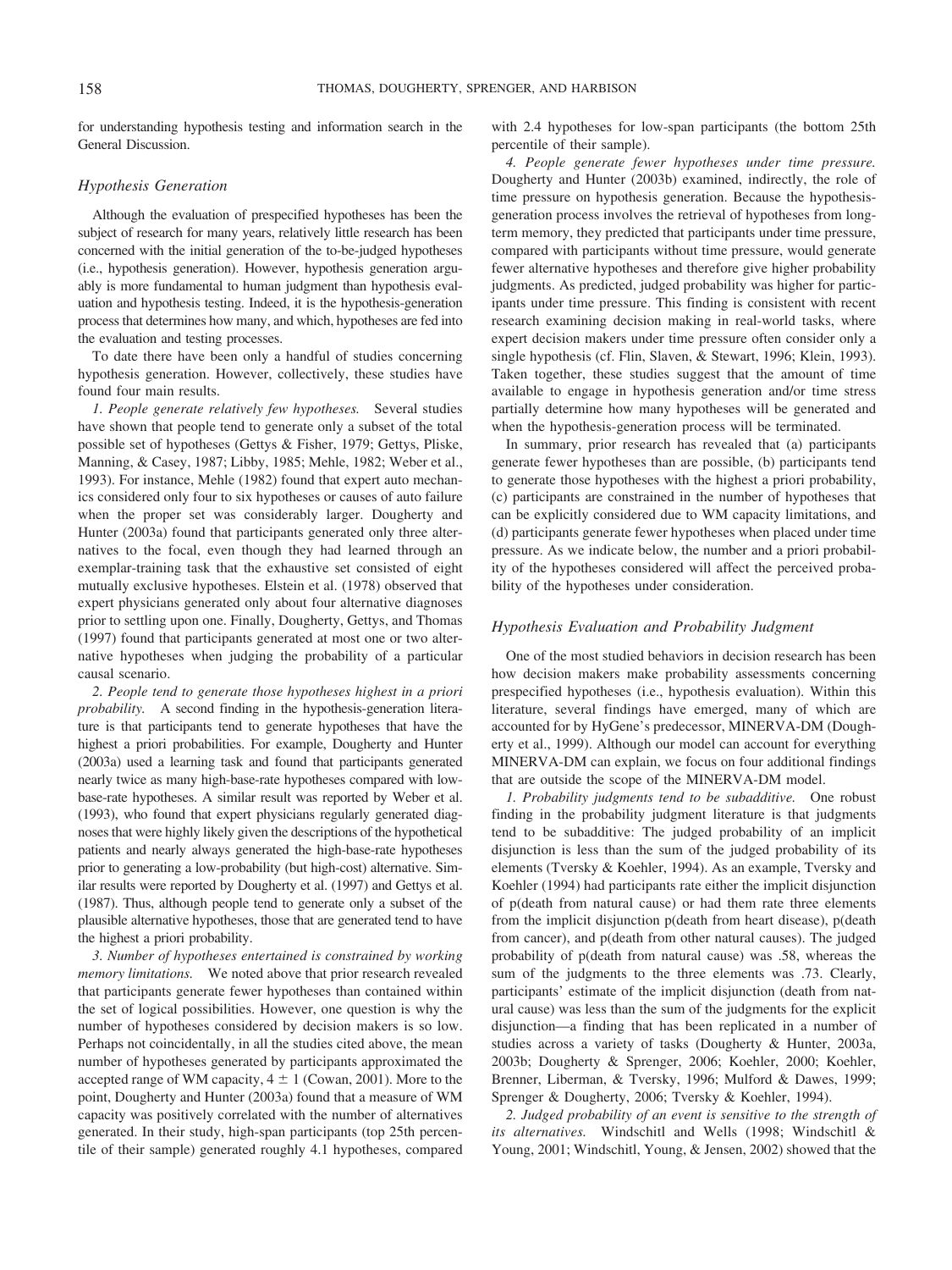judged probability of a focal hypothesis is sensitive to the strength of its alternatives, a finding they termed the *alternative outcomes effect*. Dougherty and Hunter (2003a, 2003b) extended this finding to show that the degree to which participants' probability judgments are subadditive is affected by the strength of the alternatives. For example, in one study, Dougherty and Hunter (2003a) found that both single-item probability judgments and the degree to which participants were subadditive were negatively correlated with the overall strength of the set of alternative hypotheses generated from long-term memory (Dougherty & Hunter, 2003a, 2003b). Importantly, the alternative outcomes effect demonstrates that the judged probability of any particular hypothesis is affected by the distribution of its alternatives.

*3. Judged probability is related to hypothesis generation and working memory capacity.* Dougherty and Hunter (2003a, 2003b) showed that probability judgments were negatively correlated with a measure of WM capacity and with the number of alternative hypotheses considered. In an extension of this study, Sprenger and Dougherty (2006) found a negative correlation ( $r \approx$ .25) between WM span and judgments of probability but zero correlation ( $r \approx .02$ ) between WM span and absolute frequency judgments. Sprenger and Dougherty argued that this finding reflected the fact that probability judgments, but not absolute frequency judgments, necessitate that the focal is compared with a set of alternatives. Accordingly, WM limitations are relevant only when the focal hypothesis must be compared with a set of alternatives because WM capacity constrains the number of alternatives to which the focal is compared. This finding is important because it demonstrates that the negative correlation between judged probability and WM span is not due merely to high-span participants' tendency to provide lower judgments.

*4. Judged probability is greater under time pressure.* As noted above, Dougherty and Hunter (2003b) found that judged probability was higher when participants made judgments under time pressure compared with no time pressure (see also Windschitl & Chambers, 2004). Dougherty and Hunter argued that time pressure truncated the amount of time participants had to generate alternative hypotheses. Consequently, judgments were higher because participants considered fewer alternatives under time pressure.

In summary, research has shown that participants' probability judgments tend to be subadditive, are sensitive to the distribution of the alternative hypotheses, and tend to increase as WM capacity decreases and as the amount of time available to generate alternatives decreases. As should be clear from our review, variables that have been shown to be related to the processes of hypothesis generation have been shown to have concomitant effects on probability judgment. In the next section, we present a computation model of judgment that accounts for the findings in the hypothesis-generation and the probability judgment literatures reviewed above.

## HyGene

in WM because they have a relatively low WM capacity (an individual difference) or because their WM capacity is being consumed by a secondary task. In keeping with research within the WM literature, we assume that WM reflects one's ability to maintain goal-relevant information (i.e., hypotheses) in the focus of attention in the face of distraction (Engle, Tuholski, Laughlin, Conway, 1999).

Episodic memory is assumed to consist of a collection of traces that represents a database of the decision makers' past experiences. As such, this database preserves the experiential base rates of the various hypotheses within the decision maker's ecology, as well as a record of the data (or cues) that co-occurred with those hypotheses. This database represents the decision maker's internalized representation of the environment. The extent to which the probabilistic relationships between the hypotheses and data in the environment are maintained in the memory representation is referred to as *cognitive adjustment* (Gigerenzer, Hoffrage, & Kleinbölting, 1991). Events in memory are not perfect copies of the experienced events but rather are degraded copies, or traces, of the experienced events. The episodic memory representation is used as a means for extracting information from one's past experience that was systematically related to patterns of observed data  $(D<sub>obs</sub>)$  in the environment. The episodic memory representation also is used for assessing the conditional probability of the various hypotheses (H) generated as possible explanations of  $D_{obs}$ (Dougherty et al., 1999).

In addition to episodic memory, HyGene also assumes a semantic memory.2 Semantic memory is assumed to maintain both abstractions from the episodic system and generalized knowledge obtained outside of direct experience (e.g., book knowledge). Note that because semantic memory is based on abstractions, it lacks information about experiential base rates. That is, whereas a participant might have 1,000 traces of influenza and 20 traces of pneumonia in his or her episodic memory, both influenza and pneumonia are represented once and only once in the participant's semantic memory. Note also that the semantic system maintains representations of hypotheses learned outside of direct experience. For example, although one may have never seen a patient with malaria and hence have no record of malaria within the episodic system, he or she would be able to diagnose a patient with malaria because knowledge of malaria and its associated

HyGene assumes three main memory constructs: (a) WM, (b) exemplar or episodic memory, and (c) semantic memory. WM is used for the maintenance of the SOC. The SOC is a subset of the total possible set of hypotheses that are maintained in the focus of attention. We assume that the SOC is limited by working memory capacity, which can be thought of as an individual-differences or task-constraint variable. Thus, one may maintain fewer hypotheses

<sup>2</sup> Considerable experimental and neuropsychological evidence in the memory literature supports the distinction between episodic and semantic memory (Mayes & Montaldi, 2001; Tulving, 2002; Tulving, Hayman, & Macdonald, 1991; Tulving & Markowitsch, 1998; Tulving, Schacter, McLachlan, & Moscovitch, 1988; Ward, 2003), and HyGene incorporates both types of memory systems to model hypothesis generation. It is nontrivial to model hypothesis generation using only an exemplar memory because the retrieval goals in most hypothesis-generation tasks differ from those of simple recall tasks. For example, in a cued-recall task, the goal of the participant is to retrieve a particular target item when cued with its associate: If one studies the pair *dog–tree* and is later presented with the cue *dog,* the goal is to retrieve *tree.* Hypothesis-generation tasks can be seen as an extension of the cued-recall paradigm with the goal of the participant being to generate multiple possible target hypotheses when prompted with the cue data. For example, physicians generate multiple diagnostic hypotheses when prompted with a symptom pattern (the data). This difference in retrieval goals, coupled with the possibility that identical or correlated data can occur with many different hypotheses, complicates the retrieval processes in such a way that retrieval based solely on the episodic memory system becomes intractable.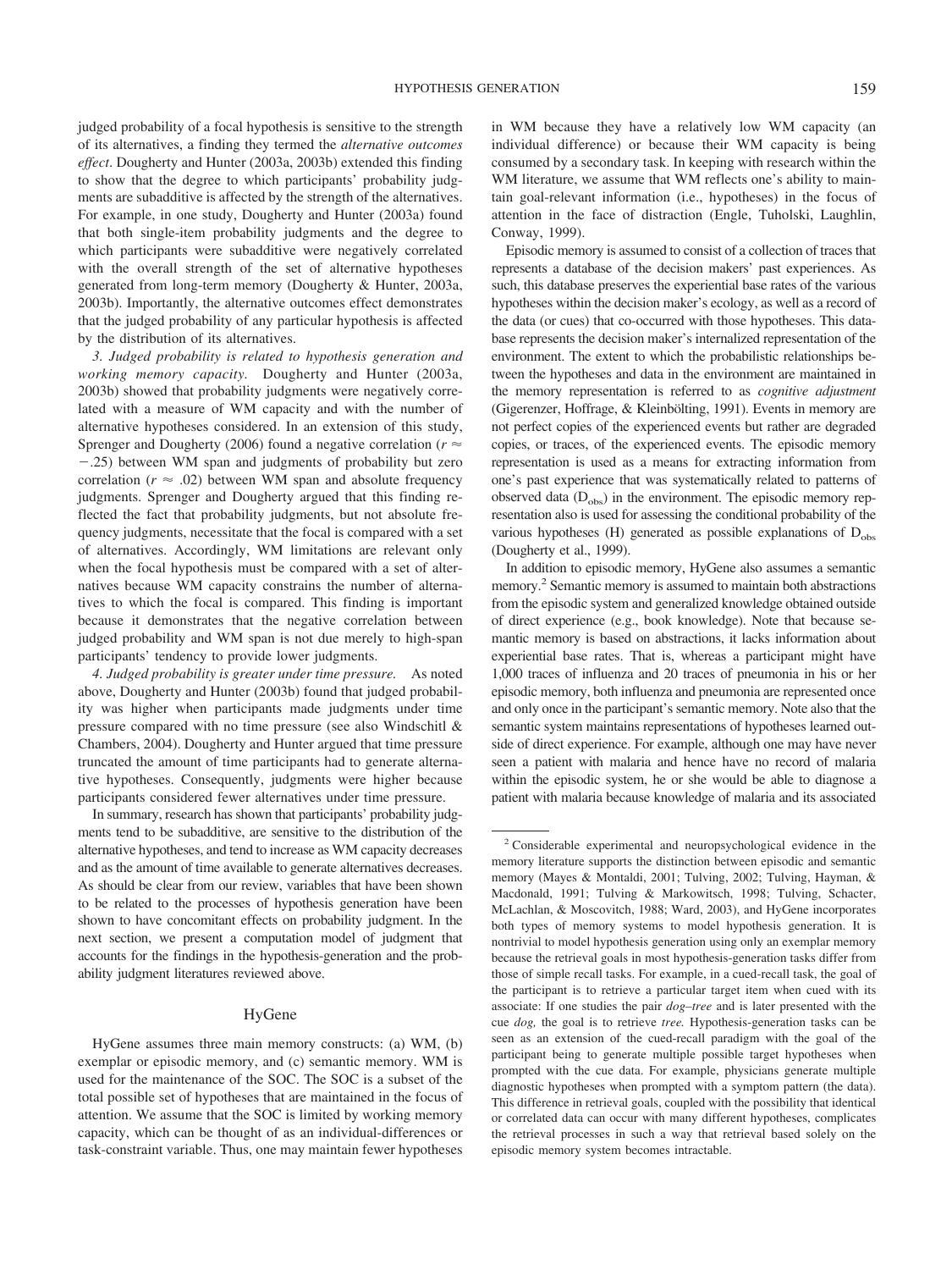symptoms were learned in medical school and are represented in the semantic system.

Dougherty et al. (1999) conceptualized traces in memory as consisting of three types of information that are relevant to modeling decision-making phenomena: data, hypotheses, and context. For example, clinicians formulate diseases (hypotheses) from symptoms (data) and background patient information (context). Thus, we assume that both semantic memory and episodic memory represent information corresponding to hypothesis, data, and context information. For the sake of generality, the term *hypothesis* (H) is used to refer to anything about which the decision maker wants to make an inference (e.g., intentions, personality traits, causes, categories, explanations, solutions, stereotypes, diagnostic labels, and hypotheses about other symptoms or treatment options; Klayman & Ha, 1987). The term *data* (D) is used generically to refer to any piece of information that is used as the basis of inference (e.g., behavioral patterns, symptoms, or characteristics of the stimulus). The term *context* (C) is used to refer to any information that might be encoded as peripheral to the hypothesis and data. Data that is observed in the environment (i.e., a patient's symptomatology) is referred to as  $D_{obs}$ .

We assume that the three storage components enable one to populate the SOC with a set of plausible hypotheses through a prototype-extraction process and a semantic-activation process. Once the hypotheses have been generated from semantic memory into the SOC, they can then be fed into a comparison process that gives rise to overt probability judgments.

The prototype-extraction process involves the derivation of an *unspecified probe* from exemplar memory that is suggested by D<sub>obs</sub>. The semantic-activation process involves a process of matching the unspecified probe against all known hypotheses in semantic memory to disambiguate it. Estimating posterior probabilities of hypotheses in the SOC (i.e., leading contenders) involves translating memory strengths into a probability/confidence judgment via a support-theory-like comparison process (Tversky & Koehler, 1994). Finally, hypothesis-testing strategies can be implemented to guide information search.

The basic structure of HyGene is illustrated in Figure 2. For ease of exposition, we use a medical diagnosis task to illustrate our model.

- 1. The process is initiated when data,  $D_{obs}$  (i.e., a symptom or a set of symptoms), are sampled from or observed in the environment. In the case of a clinician, these data might be the initial identification of a presenting symptom or a set of presenting symptoms. This initial sampling of data serves to initiate the activation of traces in episodic memory that represent past patients who have exhibited symptoms similar to  $D_{obs}$ .
- 2. The traces activated above a threshold value  $(A<sub>c</sub>)$  ultimately result in the extraction, from episodic memory, of an unspecified probe that resembles those hypotheses that are most commonly (and strongly) associated with the data.
- 3. The unspecified probe is then matched against known hypotheses (e.g., prototypes of diseases) in semantic memory to determine the possible hypotheses for ex-

plaining the initial data  $D_{obs}$ , symptoms that are comorbid with  $D<sub>obs</sub>$ , and potential treatments that have been associated with  $D_{obs}$  in the past.

- 4. Hypotheses in semantic memory are generated and can be placed in the SOC if they are sufficiently activated by the unspecified probe. The semantic traces are compared against the SOC for inclusion (or not) according to their activation (i.e., degree of match to the unspecified probe). The SOC is a WM construct and therefore is limited in capacity. Hypotheses in the SOC are referred to as *leading contender hypotheses* because they represent the decision maker's leading explanations for the presenting symptoms.
- 5. Once generation has ceased, the posterior probability of a particular hypothesis is evaluated by estimating the relative frequency of H<sub>i</sub>ID<sub>obs</sub> in episodic memory. This evaluation process is accomplished via a conditional global-match process (cf. MINERVA-DM; Dougherty et al., 1999) where the judged probability of a particular hypothesis is given by its (memory) strength relative to the (memory) strengths of all hypotheses in the SOC. The output of this process is a conditional probability of P(H<sub>i</sub>ID<sub>obs</sub>) for each of the *i* hypotheses in the SOC.
- 6. The decision maker can engage in hypothesis-guided search by using hypotheses in the SOC to guide cue selection for hypothesis testing. We assume that diagnostic search can occur only when the decision maker is entertaining more than one hypothesis. Moreover, we postulate a consistency-checking process that eliminates leading contenders from the SOC that are inconsistent with  $D_{obs}$  (Fisher, Gettys, Manning, Mehle, & Baca, 1983). That is, we assume that a clinician rejects from the SOC any hypotheses that are inconsistent with the patient's symptoms.

The steps outlined above are assumed to be an iterative process, where the decision maker continually updates the SOC as new data are encountered in the environment and old hypotheses are rejected from the SOC. HyGene assumes that hypothesis-generation processes stop either when there is no time left or after the decision maker fails to generate new hypotheses on successive retrieval attempts (i.e., successive retrieval failures). Illustrative example calculations of HyGene that follow the six steps discussed above are provided in the Appendix.

### Episodic Memory Processes in Hypothesis Evaluation

The episodic processes of HyGene build on the processes of MINERVA2 and MINERVA-DM. Although we specify the important components of HyGene's episodic processes here, more thorough treatments can be found in Hintzman (1988) and Dougherty et al. (1999).

Events in HyGene are represented as ordered sets of features. The set of features that specify an event is represented as minivectors. Minivectors can be filled or null. Memory processes ignore null vectors because the events do not exist in memory. Minivectors consist of  $N$  cells, where values of 1, 0, or  $-1$  are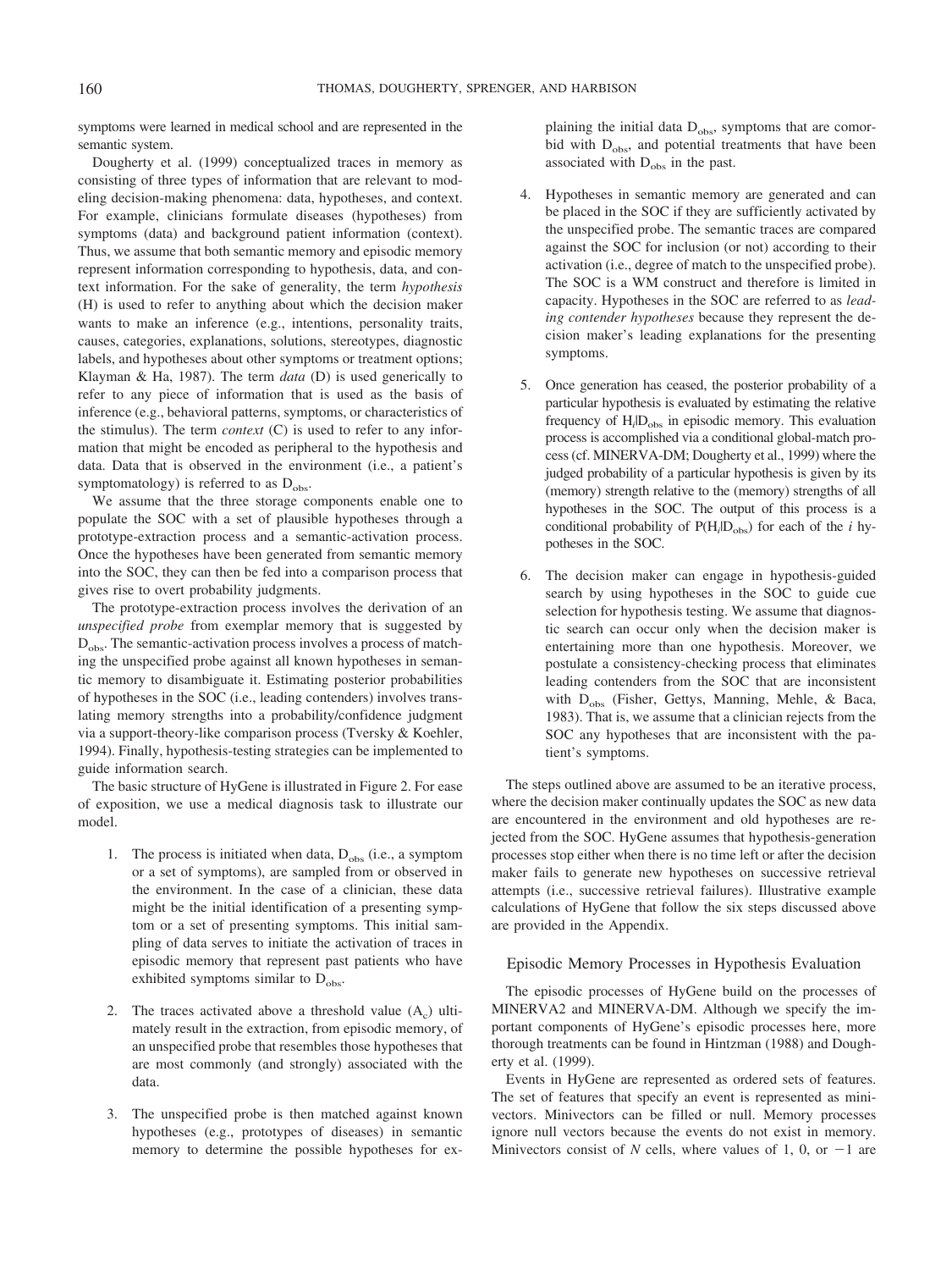

*Figure 2.* Overview of HyGene.  $A_s$  = activation of semantic Trace<sub>s</sub>;  $Act_{MinH}$  = minimum activation threshold for hypothesis to enter the set of leading contenders;  $D_{obs}$  = pattern of observable data; T = number of consecutive retrieval failures;  $TMAX =$  parameter that defines the maximum number of consecutive retrieval failures allowed.

randomly assigned to each cell with equal probability (Hintzman, 1988). In our simulations,  $N = 15$  for each minivector. We assume that events that occur together in the environment are represented by a single set of concatenated minivectors.

Encoding fidelity into episodic memory consists of creating copies (i.e., traces) of experienced events. The encoding fidelity or learning-rate parameter, L, specifies the extent to which a trace resembles the experience.3 L is the probability that each feature of an event vector is encoded into the trace vector, where  $0 \le L \le 1$ . Degradation is modeled by converting a nonzero event feature (i.e., 1 or  $-1$ ) into a 0 with probability  $1 - L$ .

Retrieval is achieved by computing the similarity between a probe vector, **P**, and a set of traces in episodic memory. For simple retrieval tasks, it is assumed that a similarity value is computed for each trace,  $T<sub>i</sub>$  in memory, *M*. The similarity metric used in HyGene is the dot product between the probe vector and the trace. Similarity between a single trace, *i,* and the probe is given by Equation 1.

$$
S_i = \frac{\sum_{j=1}^{N} P_j T_{ij}}{N_i} \tag{1}
$$

where  $P_i$  is a feature in the *j*th position of the probe,  $T_{ii}$  is a feature in the *j*th position of the *i*th trace, and  $N_i$  = number of features where

<sup>&</sup>lt;sup>3</sup> Note that as in MINERVA2 and MINERVA-DM, the model does not allow information to be encoded incorrectly (e.g., a 1 cannot be mistakenly encoded as  $a - 1$ ). However, this constraint is arbitrary and could be lifted if there was a need to model the effects of encoding errors on probability judgment or hypothesis generation.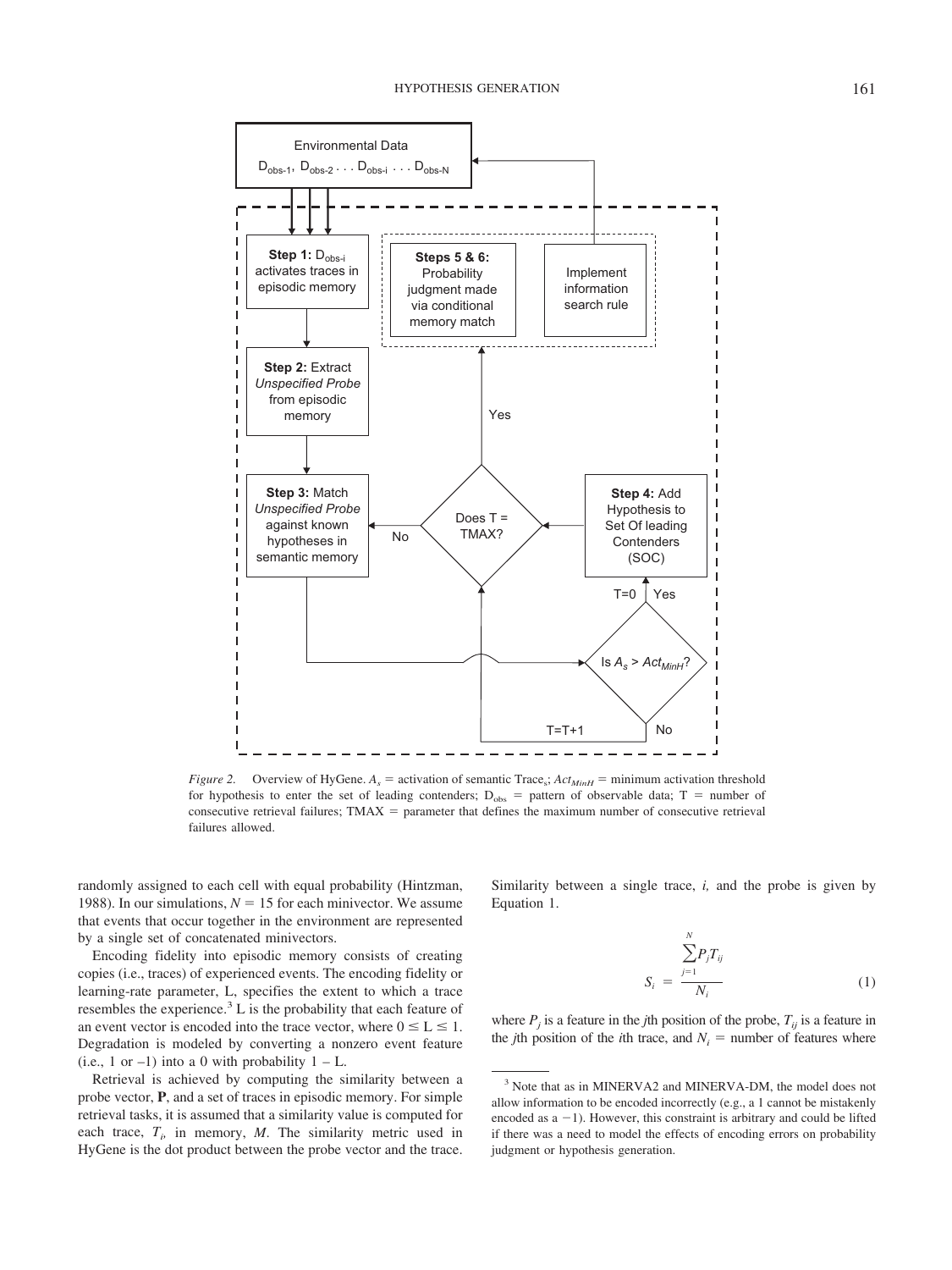$P_i \neq 0$  or  $T_{ii} \neq 0$ . The activation, *A*, of trace *i* is a positively accelerated function of the similarity between the probe and the trace:

$$
A_i = S_i^3 \tag{2}
$$

This cubing function serves as a weighting function, as those traces most similar to the probe will contribute more to the output of the model. Two types of information can be gleaned from matching episodic memory with the probe vector. One is called the echo intensity, *I,* and the other is the echo content vector, **C**. *I* is the sum of the *Ai* s across all *M* traces in memory:

$$
I = \sum_{i=1}^{M} A_i
$$
 (3)

Equation 3 has been used to model both recognition memory and nonconditional frequency judgment. Dougherty et al. (1999) developed MINERVA-DM as an extension of MINERVA2 and used it to model conditional probability judgments, by postulating a two-part memory retrieval mechanism (i.e., conditional echo intensity). Imagine that a family clinician is asked to judge the probability of some hypothesis H (e.g., appendicitis) given some observed data,  $D_{obs}$  (e.g., sore right abdomen): P(appendicitis|sore right abdomen). We assume that the probability of H, appendicitis, is to be made conditional on D<sub>obs</sub>, sore right abdomen, such that participants first partition episodic memory, *M***,** into the subset of *K* traces that contain data components sufficiently similar to the  $D_{obs}$ . In our example, traces that contain data sufficiently similar to sore right abdomen would be placed in the activated subset. Trace *i* is placed in the activated subset if and only if the  $A_i$  between the D component of trace *i* and  $D_{obs}$  in the probe exceeds a threshold parameter, *A<sub>c</sub>*:

$$
A_i \ge A_c. \tag{4}
$$

Traces included in the activated subset are probed a second time by the H component (appendicitis) of the probe vector, with the sum of the activations across the *K* traces in the activated subset giving rise to the conditional echo intensity:

$$
I_c = \frac{\sum I_{A_i \ge A_c}}{K} \tag{5}
$$

where  $I_c$  is the mean conditional echo intensity, and  $K$  is the number of traces for which  $A_i \geq A_c$ .

The second type of information that can be gleaned from episodic memory is information about its contents. Hintzman (1988) defined echo content as a vector of features consisting of the sum of the contents of all *M* traces, each weighted by its level of activation in response to the probe. Echo content is a vector, **C**, whose *j*th element is specified by:

$$
\mathbf{C}_{j} = \sum_{i=1}^{M} A_{i} \mathbf{T}_{ij} \tag{6}
$$

Hintzman (1984, 1986, 1987) used echo content to model cued recall, as the content process enables the model to recover missing components based on the activation produced by the known portion of the probe (i.e., the cue). Hypothesis-generation tasks are similar to the cued-recall task in that both entail the retrieval of a trace in response to a cue. For example, imagine that if a clinician examined a patient with a sore right abdomen and probed memory with that symptom, the echo content returned would include sore right abdomen as well as events (i.e., other symptoms, disease states, etc.) that are associated with sore right abdomen in trace memory. Thus, hypothesis generation and associative recall are based on similar processes. However, the retrieval goal in associative recall is to retrieve a single item associated with the cue, whereas the retrieval goal in hypothesis-generation tasks is to retrieve a set of items (hypotheses) in response to a cue or pattern of data. Thus, HyGene extends the echo content process to allow for the modeling of hypothesis generation.

In keeping with the conditional processes in MINERVA-DM, we assume that a content vector can be derived from the subset of *K* traces activated by the initial retrieval cue,  $D_{obs}$ . We refer to this content vector as the *conditional echo content*,  $C_c$ . The computation of conditional echo content differs from Hintzman's echo content calculation in two ways. First, we assume that the conditional content vector is based only on those traces in the activated subset. Second, the value of *Ai* used to compute content is based only on the cubed similarity between the specified portion of the retrieval cue  $(D<sub>obs</sub>)$  and the corresponding component of the trace. This is the same value that is used to determine whether the trace is included in the activated subset.

The conditional echo content is a vector,  $C_c$ , whose *j*th element is given by Equation 7.

$$
C_C = \sum_{i=1}^{K} A_i T_{ij} \tag{7}
$$

where  $C_c$  is the conditional echo content for the *j*th element and *K* is the number of traces for which  $A_i \geq A_c$ . Note that the vector  $C_c$ often will have content feature values outside of the allowable feature range of  $-1$  to 1. Hintzman (1986) referred to this as the *ambiguous recall problem.* To solve this problem, the echo content vector is normalized by the absolute value of the largest content value. This ensures that any positive content value greater than 1 and any negative content value less than  $-1$  are perceived within the allowable feature range of 1 to  $-1$ , while preserving the sign of the original content values.

The output of the conditional echo content and resolution processes is the creation of an unspecified probe. The unspecified probe contains information about events that have been associated with the symptom sore right abdomen in the past. Note that by conditionalizing on the subset of traces activated by  $D_{obs}$  (sore right abdomen), the model is in essence partitioning out the cluster of traces corresponding to hypotheses that are related to the known data. That is, events that have been systematically associated with Dobs (i.e., the observed symptom) in the past that are within the subset of activated traces are recreated in the conditional echo content vector. This property enables the model to function as a Bayesian inference engine and leads to an unspecified probe that is sensitive to the base rates of the hypotheses in the reference class defined by  $D_{obs}$ . The unspecified probe serves as the basis for the process of hypothesis generation.

#### *Hypothesis Generation*

The unspecified probe will represent the hypotheses in episodic memory that are related to  $D<sub>obs</sub>$ . The determination of what the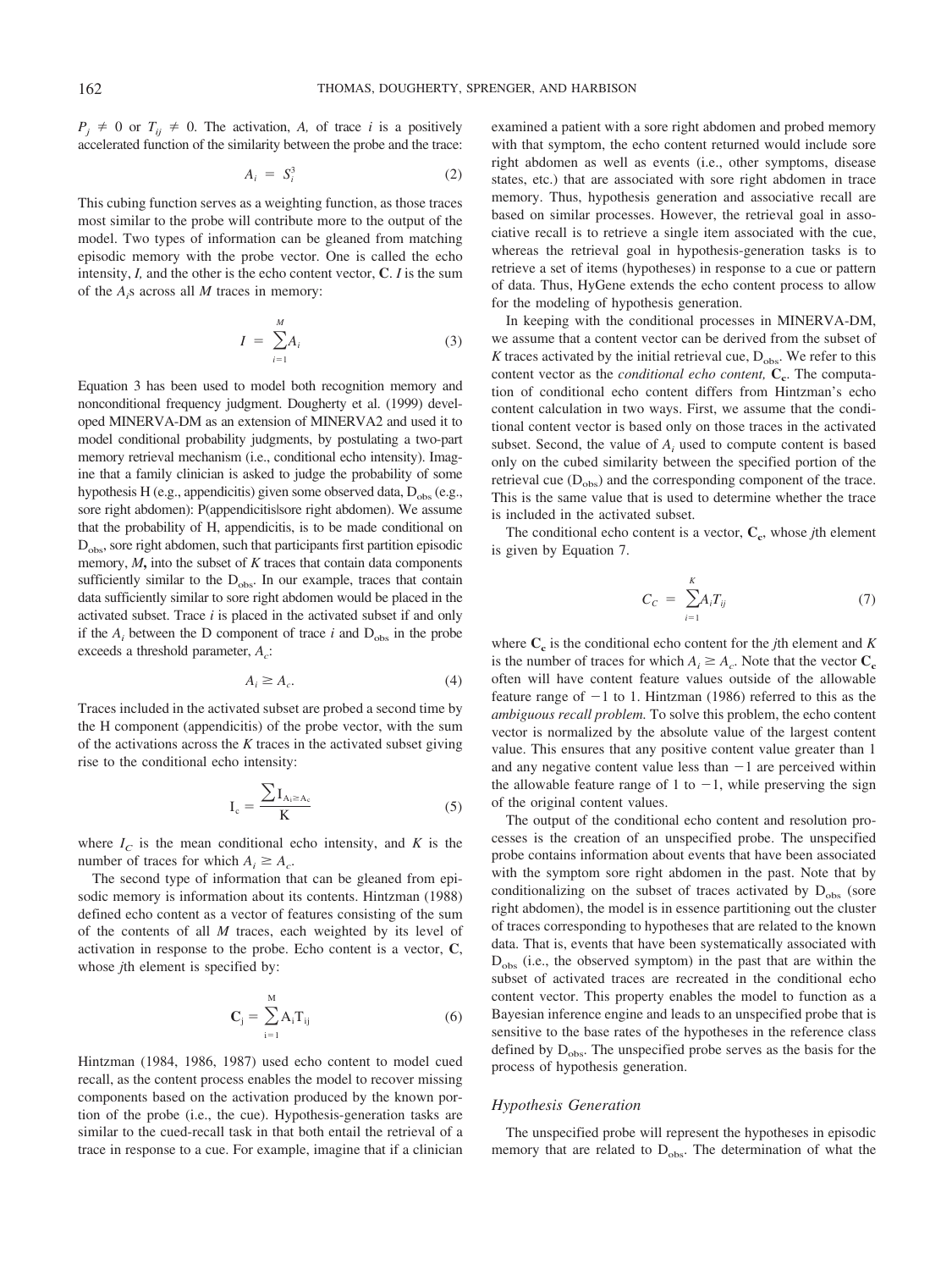unspecified probe might represent is achieved by matching it against semantic memory, which is assumed to maintain traces representing known hypotheses. Thus, the activation values between the unspecified probe and the known hypotheses stored in semantic memory determine which events in semantic memory are plausible interpretations of the unspecified hypothesis.4

Semantic memory employs a trace representation, but in contrast to episodic memory, semantic memory contains only a single representation of each hypothesis. For instance, we assume that a clinician could have multiple traces of patients with appendicitis in episodic memory but have only a single trace representing the prototype of appendicitis in semantic memory. Thus, semantic memory in HyGene takes the form of a list of prototypes. In the simulations, prototypes are modeled as the expected values of the relevant distribution of traces in memory. That is, the appendicitis prototype in semantic memory is the average of all appendicitis traces in episodic memory. Note that semantic memory lacks information about the base rates of the various hypotheses. However, because episodic memory retains one's experiential base rates and because these base rates are retained in the unspecified probe, HyGene's generation process is sensitive to the base rates of the various hypotheses. Note also, however, that the sensitivity to base rates is entirely predicated on the decision maker's experience as represented in episodic memory.

For simplicity, we assume that the unspecified probe activates all hypotheses in semantic memory in parallel. Hypotheses in semantic memory whose semantic activation  $(A_s)$  is greater than zero define the set of relevant hypotheses from which the decision maker is assumed to sample when generating hypotheses. Returning to Figure 1, this set is denoted by the circle labeled *Set of hypotheses suggested by Dobs.* The probability that a hypothesis is sampled from this set is determined by its activation relative to the activation of all other hypotheses in semantic memory with positive activation (cf. Luce's choice axiom; Luce, 1959). Hypotheses are generated from semantic memory and added to the SOC if and only if their  $A_s$  exceeds  $Act_{MinH}$  (a rule that specifies the minimum activation necessary for a semantic trace to enter the SOC), whose initial value is always set to zero. However, as discussed below,  $Act_{MinH}$  is assumed to be dynamically updated on the basis of the activation values of the hypotheses that have been generated from semantic memory.

Retrieval from semantic memory is assumed to terminate after TMAX consecutive retrieval failures, where a retrieval failure is defined by the failure to add a new hypothesis to the SOC (i.e., when  $A_s \leq Act_{MinH}$ ) on a particular retrieval attempt. Because TMAX is a retrieval parameter that determines how long the model searches semantic memory, it can be used to model task characteristics, such as time pressure, and individual variables, such as effort or motivation (Webster & Kruglanski, 1994). Indeed, both time pressure and motivation have been shown to be important for determining how many hypotheses participants generate and the confidence they have for a chosen hypothesis (cf. Dougherty & Harbison, 2007; Dougherty & Hunter, 2003b; Kruglanski & Webster, 1996; Mayseless & Kruglanski, 1987; Webster, Richter, & Kruglanski, 1996).

Hypotheses in the SOC are assumed to be ordered by their overall resemblance to the unspecified probe, as given by their activation values  $A_s$ . Thus, the member of the SOC with the highest  $A_s$  is interpreted as being the hypothesis that is most similar to the unspecified probe. Note that this hypothesis may not be the hypothesis with the highest posterior probability (i.e., the best-guess hypothesis). In keeping with theory and research showing that WM is limited in capacity (Baddeley & Hitch, 1974; Engle, Kane, & Tuholski, 1999; Cowan, 1999), we assume that the number of hypotheses maintained in the SOC is dependent on one's WM capacity (Dougherty & Hunter, 2003a, 2003b; Sprenger & Dougherty, 2006). The WMcapacity parameter,  $\phi$ , specifies the upper limit of how many hypotheses can be held in WM and can be used to model both individual differences in WM capacity (Engle, Kane, & Tuholski, 1999) and task constraints such as divided attention.

Technically, the hypothesis-generation process itself is not constrained by WM capacity. That is, over the course of solving a decision problem, a clinician might consider more hypotheses than can be maintained in WM. However, the number of hypotheses that can be held in WM at any point in time is capacity limited. For instance, if  $\phi = 4$ , then no more than four hypotheses can populate WM at any point in time for input into the evaluation and testing processes.

*Dynamic updating of Act<sub>MinH</sub>.* We indicated previously that the value of  $Act_{MinH}$  is dynamically updated based on the activation of the hypotheses in the SOC. This assumption is based on work by Gettys and Fisher (1979), who found that participants' willingness to consider new hypotheses was dependent on the composition of the SOC. They demonstrated that as a decision maker generates hypotheses, his or her willingness to include a new hypothesis in the SOC decreases. Gettys and Fisher hypothesized that participants are willing to consider a new hypothesis if and only if it is a strong competitor of the most likely hypothesis currently under consideration.

The  $Act_{MinH}$  rule is parameter free in that its value is dependent only on the strength of the generated hypotheses, with the initial value being set at zero. Once the first hypothesis is placed in the SOC, its activation value sets the minimum activation level needed for subsequent hypotheses to be added. Thus, for a new hypothesis to be added to the SOC, it must have a higher activation than the first hypothesis that entered the SOC. Hypotheses continue to be added to the SOC so long as their  $A_s > Act_{MinH}$ , where  $Act_{MinH}$  $\min(A_s \in SOC)$ . Once the number of hypotheses in the SOC reaches φ, new hypotheses that exceed  $Act_{MinH}$  replace the least active of the hypotheses in the SOC, and the value of  $Act_{MinH}$  is adjusted to reflect the minimum activation of the hypotheses in the

<sup>4</sup> The idea that semantic/lexical memory can be activated by episodic memory has parallels to models of text comprehension (see Caillies, Denhiere, & Kintsch, 2002; Kintsch, 2002; Kintsch & van Dijk, 1978; Rawson & Kintsch, 2002). Thus, HyGene assumes that the generation of known hypotheses takes the form of basic-level conceptual prototypes from semantic/lexical memory. HyGene assumes that these basic-level prototypes are derived from generalized episodic knowledge or book knowledge. For example, medical textbooks contain disease prototypes and production rules for diagnosis, and there is evidence that physicians rely on such abstracted knowledge when treating patients (Weber et al., 1993). The model of semantic memory implemented in HyGene is consistent with the idea that semantic categories are based on basic-level prototype representations (see Anderson, 1991; Hayes-Roth & Hayes-Roth, 1977; Reed, 1972). Although it is important to acknowledge that we are theoretically neutral regarding any particular representation of abstracted knowledge (e.g., production rules, templates, prototypes, inference networks, etc.), we do assume that this knowledge is learned.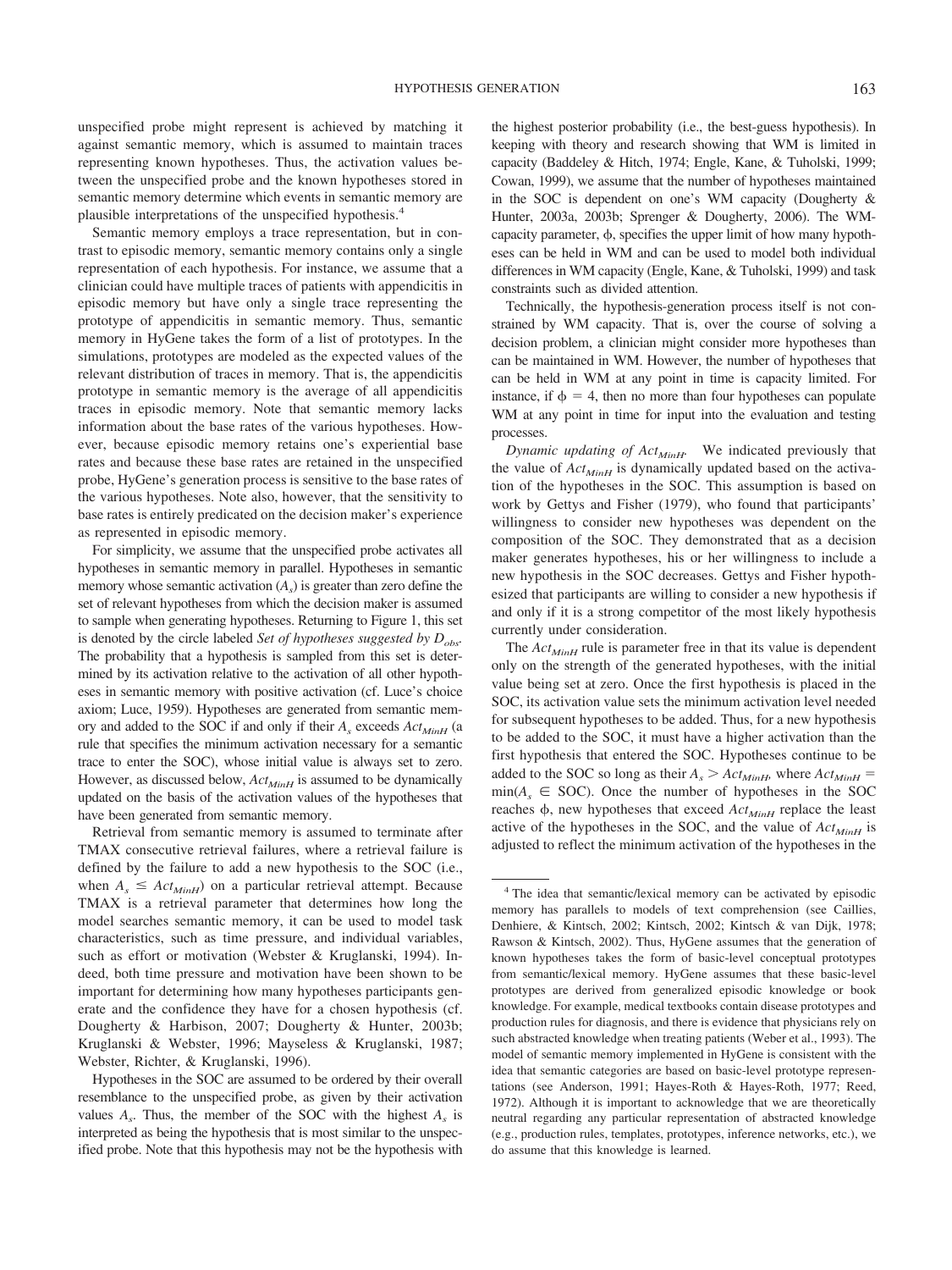updated SOC. Note that  $Act_{MinH}$  will increase incrementally as new hypotheses replace old hypotheses once  $\phi$  has been reached.

The dynamic increase in  $Act_{MinH}$  has two by-products. First, the probability of generating a new hypothesis will decrease as the number of hypotheses that already have been generated increases. Second, the composition of the SOC is self-winnowing in that as the amount of time the model is given to search semantic memory increases, the composition of the SOC dynamically iterates toward containing the most likely hypotheses (i.e., hypotheses in semantic memory that have higher resemblances to the unspecified probe will displace ones with less resemblance) and the poorest hypotheses get eliminated from the SOC.

The dynamic updating of the  $Act_{MinH}$  criterion has important effects on the ultimate number of hypotheses generated. For instance, if hypotheses that weakly resemble the unspecified probe are generated initially, then  $\phi$  is likely to be reached because  $Act_{MinH}$  will be relatively low. However, if the hypothesis that most resembles the unspecified probe is generated initially, it will be the only leading contender generated because no alternative hypotheses will have enough activation to pass  $Act_{MinH}$ . Moreover, highly likely hypotheses that most resemble the unspecified probe have the highest probability of entering the SOC through the interaction between the extraction of the unspecified probe and  $Act_{MinH}$ . Thus, the model predicts that when one dominating hypothesis exists, participants will generate only one hypothesis to explain  $D_{obs}$ .<sup>5</sup>

*Consistency checking.* Consistency checking is a process by which hypotheses are pared from the SOC by checking whether information or data associated with a generated hypothesis are consistent with observed data (Dougherty et al., 1997; Fisher et al., 1983; Patrick et al., 1999). Fisher et al. (1983) found that participants rejected, or eliminated from consideration, hypotheses in the SOC that were inconsistent with the available data. We assume that consistency checking is achieved by computing the similarity between the *i*th minivector in  $D_{obs}$  and the corresponding **D** minivector in the generated hypothesis. The decision rule for rejecting a hypothesis from the SOC is whether the *Si* between the observed and hypothesized data is less than zero. Using zero as the criterion ensures that hypotheses are excluded from the SOC if and only if a datum in the hypothesis is highly dissimilar (i.e., has a negative similarity) to the data observed in the environment.

#### *Hypothesis Evaluation/Probability Judgment*

Probability judgments result from a comparison process that operates on the SOC. The judged probability of a focal hypothesis is given by its conditional echo intensity normalized by the sum of the conditional echo intensities for all leading contenders as specified in Equation 8.

$$
P(H_i|D_{obs}) = \frac{I_{C_i}}{\sum_{i=1}^{w} I_{C_i}}
$$
 (8)

P(H*<sup>i</sup>* |Dobs) is the probability of the *i*th hypothesis in the SOC, conditional on the subset of traces activated by  $D_{obs}$  (the data observed in the environment that were initially used to partition the subset of activated traces in episodic memory). The value of *w* in Equation 8 corresponds to the total number of hypotheses in the SOC, where  $w \leq \phi$ . Equation 8 recasts support theory's comparison process (Tversky & Koehler, 1994) in terms of echo intensities (i.e., memory strengths), where the support for the alternative hypothesis  $(-H)$  is given by the sum of the  $I_c$ s of only those hypotheses in the SOC.

HyGene's hypothesis-evaluation mechanism partitions the total probability among the explicitly considered hypotheses in WM (cf. Fox & Rottenstreich, 2003), with the partitions proportional to the values of *Ic*. Thus, HyGene's probability judgments will be additive for the set of explicitly considered alternatives. This property is referred to as *constrained additivity* and is an extension of support theory's property of binary additivity (for relevant data, see Dougherty & Hunter, 2003a). The assumption of constrained additivity requires that the judged probability of the focal decreases as the number and/or strength of alternatives in the SOC increase. Moreover, constrained additivity leads to the prediction that judgments will be excessive (and subadditive) when the number of hypotheses within the normatively exhaustive set of hypotheses exceeds *w,* the number of hypotheses explicitly considered by the decision maker. This is because the total probability is assumed to be partitioned over only those hypotheses explicitly considered (i.e., the SOC). However, if *w* equals the total number of possible hypotheses in the normative set, then probability judgments should be additive.<sup>6</sup>

The implications of hypothesis generation for probability judgment should be clear: Judgments are predicted to decrease as the number and/or strength of the hypotheses in the SOC increase. In the next sections, we present three simulations that detail the effect of several variables on hypothesis generation and probability judgments.

Simulation 1 was designed with two goals in mind. The first goal was to explore the relationship between several of the fundamental constructs within HyGene and its predictions. In particular, we examined the effect of encoding fidelity, experience, hypothesis base rate, and the similarity between the focal hypothesis and the alternatives. In so doing, we provided a demonstration of HyGene's sensitivity to variations in the parameters. The second goal was to examine the behavior of HyGene when instantiated as an ideal observer (IO) model. To this end, we developed an IO

 $5$  *Act<sub>MinH</sub>* is just one example of a rule that satisfies the empirical constraints that a decision maker's willingness to admit new hypotheses to the SOC is partially dependent on which hypotheses are already being considered. There are many alternative rules, including  $Act_{AveH}$  (a rule that allows new hypotheses to enter the SOC if their activation exceeds the average activation of the leading contenders) and ones that would require parameterization (e.g.,  $Act_{MaxH}^{\gamma}$ , a rule that allows new hypotheses to enter the SOC if their activation exceeds the activation of the strongest leading contender to the power defined by the parameter  $\gamma$ ). We chose to implement *Act<sub>MinH</sub>* in part because it did not require parameterization and in part because we had no a priori justification for choosing one rule over another.

<sup>6</sup> Note that this normalization process ensures that the probabilities in the SOC sum to 1.0, which means that the model outputs a probability of 1.0 for the focal hypothesis when it is the only thing generated. For consistency, we have implemented the comparison process (Equation 8) even when the model generates only a single hypothesis, but it is reasonable to assume that people respond with the raw  $I_c$  when only one hypothesis has been generated.  $I_c$  is a scalar value between 0 and 1.0. Given that  $I_c$  is based on the sum of the cubed similarities for all the traces that pass  $A_c$ , it reflects a compromise between the number of traces that pass *Ac* and their similarity to the probe. Thus,  $I_c$  can be interpreted as a valid probability.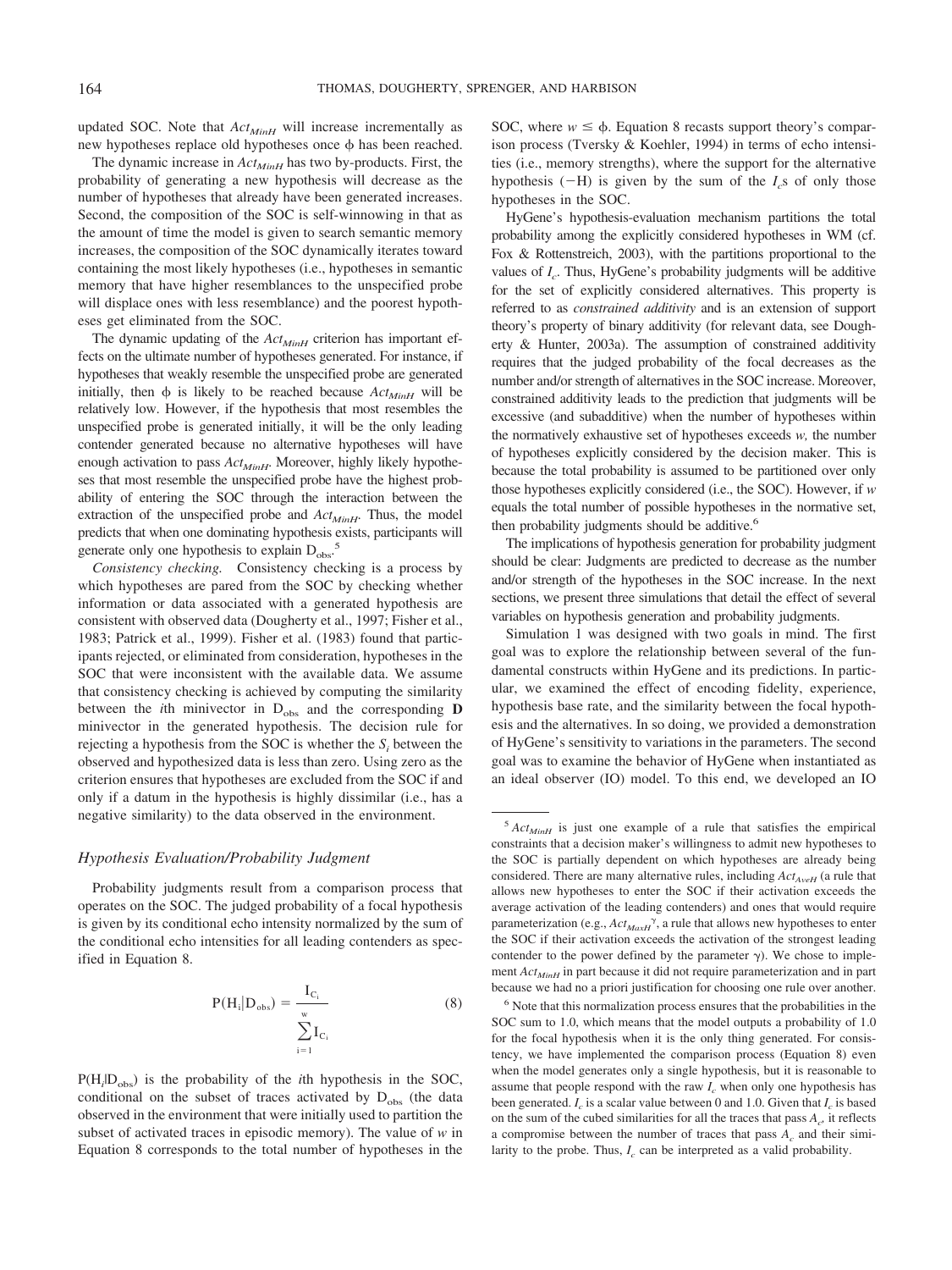model that optimized *A<sub>c</sub>*, where we maximized the ability of the model to correctly discriminate between relevant and irrelevant episodic traces.

Simulation 2 was designed to examine HyGene's predictions regarding the effect of the strength of the alternatives and their similarity to the focal hypothesis on the degree to which judgments are subadditive (i.e., the degree to which judgments exceed 1.0) and also was designed specifically to model the results of Dougherty and Hunter (2003a). Simulation 3 was designed to examine the effect of time pressure and WM capacity on HyGene's subadditivity predictions.

# Simulation 1

The primary purpose of Simulation 1 was to examine the implications of HyGene's first principle, which states that data from the environment act as a retrieval cue to prompt the generation of diagnostic hypotheses from long-term memory. In so doing, we explored how the model behaves across a variety of conditions, including the effect of encoding fidelity (modeled with the encoding parameter L), the amount of experience (modeled by manipulating the number of traces stored in HyGene's episodic memory), the similarity of the focal hypothesis relative to its alternatives, and the effect of relative frequency (i.e., base rates) of the hypotheses. The primary dependent variables were the total number of hypotheses generated by the model, the probability of generating and choosing the correct hypothesis, and the judged probability of the correct hypothesis. The correct hypothesis is the hypothesis whose data components are provided as the  $D<sub>obs</sub>$ . The values of the parameters mentioned above are varied across a wide range, which enabled us to examine the flexibility of the model's predictions to changes in parameters. We implemented two versions of our model: a constrained version and an IO version. We elaborate on the differences between these two versions in the *Simulation Methodology* section.

A general prediction regarding the simulations is that the probability that HyGene will generate a particular hypothesis increases as a function of any variable that increases the memory strength of the hypothesis relative to its competitors. This relative increase in memory strength is predicted to result from both internal cognitive factors, such as better encoding of exemplars and increases in experience, and ecological factors, such as increases in relative frequency (i.e., ecological base rate) and the distinctiveness of the focal hypothesis. Several dependent measures were of interest. In all cases, the  $D<sub>obs</sub>$  data used to probe episodic memory were causally related to the focal hypothesis. Thus, we were interested both in the number of hypotheses that HyGene generated into the SOC in response to  $D_{obs}$  and in the probability that the focal hypothesis (the correct hypothesis) would be selected. Finally, because we postulated that hypothesis-generation processes are important for probability judgments, we also were interested in examining HyGene's probability judgment predictions.

### *Simulation Methodology*

*The constrained model.* For each simulated participant, eight different diseases were stored in semantic memory. Each disease consisted of 10 components (i.e., 10 filled minivectors). The first minivector denoted the disease component, whereas the other nine filled minivectors denoted the symptom components. Each minivector consisted of 15 features. Thus, each full disease vector was  $10 \times 15$  features in length.

The alternative hypotheses were created to be more similar to each other than to the focal hypothesis. Figure 3 demonstrates how focal and alternative diseases were created. The prototype of the focal category and the prototype of the alternative disease category were randomly created to share *Sim* proportion of their features. The focal and alternative hypotheses shared .90 of their features on average with their respective category prototype.<sup>7</sup> Thus, the prototypes of the alternative hypotheses were more similar to the alternative category prototype than to each other. Also, the alternative prototypes were all more similar to each other than to the focal prototype. The similarity (parameter *Sim*) between the focal and the alternatives was systematically manipulated  $(Sim = 0,$  $Sim = .25$ ,  $Sim = .45$ ,  $Sim = .65$ ,  $Sim = .85$ ,  $Sim = 1$ ). Increasing the similarity between the focal and alternative hypotheses increases the strength of the alternatives to compete with the focal hypothesis to explain the data, making the focal and alternatives more confusable.

In many real-world tasks, the observed environmental data are not a perfect representation of the data associated with the causal hypothesis. That is, the data one perceives in the environment are often a perturbed or degraded version of the true underlying data. Thus, we assumed that the  $D_{obs}$  used to prompt retrieval was a degraded version of the true **D** vectors associated with the focal category prototype. This was modeled by using a  $D_{obs}$  probe that shared .85 of its features on average with the focal category prototype. The components of the data vector were presented simultaneously. This simultaneous presentation of the data can be contrasted with a serial presentation of the data in which the order that symptoms probe memory would affect the composition of the SOC. We describe a version of HyGene that deals with sequential sampling of cues in the General Discussion of the article.

To manipulate the relative frequency of the diseases (i.e., ecological base rates), each disease had traces in episodic memory distributed according to the distributions presented in Table 1. The first number of the distribution corresponds to the number of exemplars for the focal hypothesis. The focal hypothesis is the hypothesis that is causally related to  $D_{obs}$ . Distribution 1 represents a distribution in which the base rate of the focal hypothesis is .50. Distribution 2 represents an ecology in which the focal hypothesis has a relatively low base rate of .02 and the alternative hypotheses are quite prevalent (i.e., each alternative hypothesis is 7 times more prevalent than the focal hypothesis). Thus, the focal hypothesis has a relatively high base rate in Distribution 1 (.50) and a relatively low base rate in Distribution 2 (.02). However, the  $D_{obs}$  is always causally related to the focal hypothesis.

The effect of experience on hypothesis generation also was evaluated. Two levels of experience (E; low and high) were manipulated by multiplying the distributions in Table 1 by the constants 1 or 6. The traces were encoded with probability L,

<sup>&</sup>lt;sup>7</sup> Note that both the  $D_{obs}$  (i.e., the probe) and the focal hypothesis (i.e., the correct hypothesis) shared .95 proportions of their features with the category prototype. Thus, the focal hypothesis shared .9025 proportion of its features with the D<sub>obs</sub> because the *Sim* operations were independent  $(.95 \times .95 = .9025).$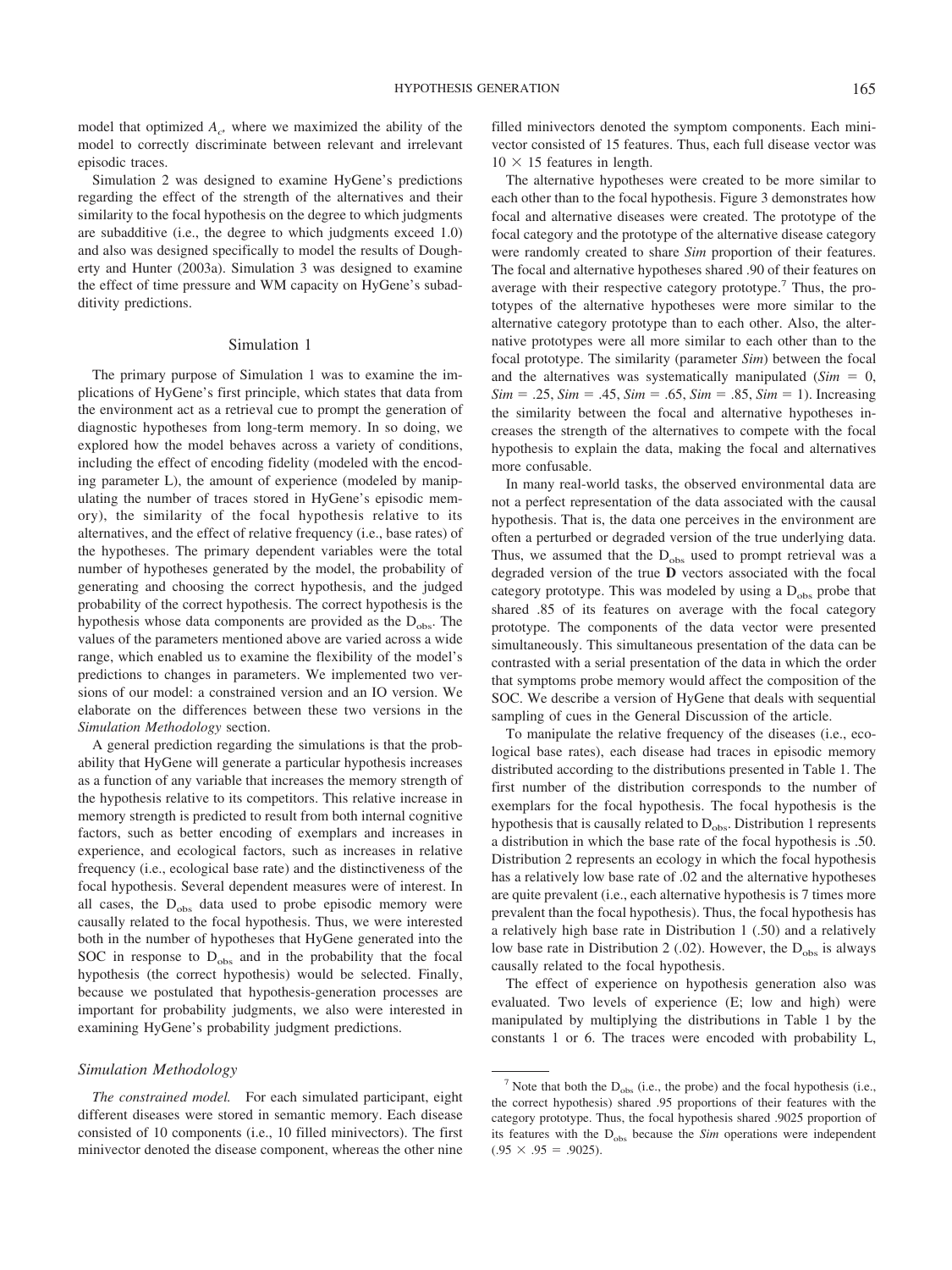

*Figure 3.* Semantic (similarity) structure of the hypotheses modeled in Simulation 1. Alt = alternative hypothesis;  $Sim =$  similarity parameter.

which was manipulated across six levels in the simulations  $(L =$  $.1, L = .3, L = .5, L = .7, L = .9, and L = 1$ . All other HyGene parameters were held constant across the simulations (e.g.,  $A_c$ = .216,  $\phi = 5$ , TMAX = 10, and the initial setting of  $Act_{MinH} = 0$ ). Note that all parameters manipulated were fully crossed, so the simulations had a 6 (*Sim* = 0, *Sim* = .25, *Sim* = .45, *Sim* = .65,  $Sim = .85, Sim = 1) \times 6 (L = .1, L = .3, L = .5, L = .7, L =$ .9, and L = 1)  $\times$  2 (E = 1 time, E = 6 times)  $\times$  2 (Distribution 1 - 70-10-10-10-10-10-10-10, Distribution 2 - 10-70-70-70-70- 70-70-70) completely between-subjects experimental design. Thus, 144 HyGene Monte Carlo simulations of the constrained model were conducted for Simulation 1, with each simulation using 1,000 simulated participants.

*Ideal observer model.* We implemented an IO version of Hy-Gene for model comparison purposes. There are several IO implementations possible within the framework. For the IO model, we chose to maintain all of the cognitive and ecological constraints present in the constrained model and decision ecology, but we optimized HyGene's conditional memory search parameter, *Ac*, within a signal-detection framework. The IO model represents a participant performing as if the  $A_c$  conditional memory search threshold were set optimally. Thus, the only difference between the IO model and the constrained model is the setting of  $A_c$ , which determines HyGene's ability to discriminate between set-relevant and set-irrelevant traces in episodic memory. The IO represents the upper boundary of performance of the HyGene model. The value of the optimized threshold  $(A<sub>c</sub>)$  is computed so as to minimize product of (a) the ratio of the prior probability of traces that do not belong to the  $D_{obs}$  subset (Trace<sub>Dobs=No</sub>) to the prior probability of traces that do belong to the  $D_{obs}$  subset (Trace $_{D_{obs}=Yes}$  ) and (b) a ratio of traces falsely identified as belonging to the  $D_{obs}$  subset  $(FA)$  and traces correctly identified as belonging to  $D_{obs}$  (Hits), as follows:

$$
A_{C_{\text{optimal}}} \to f: \text{Min}\left[\frac{P(\text{Trace}_{D_{\text{obs}}=N_0})}{P(\text{Trace}_{D_{\text{obs}}=Y_{\text{cs}}})} \times \frac{(FA)}{(Hits)}\right] \tag{9}
$$

Note that we used Equation 9 to optimize the  $A_c$  for each simulation run or participant. As is seen in the simulation data, setting *Ac* optimally yielded an impressive ability of the model to recover the correct hypothesis (the one that gave rise to the data) even under conditions in which the correct hypothesis was highly confusable with its alternatives (high similarity value) and under conditions in which its base-rate probability was a mere .02.

#### *Results and Discussion*

The primary purpose of Simulation 1 was to examine how many hypotheses HyGene generates when prompted with cues (i.e., symptoms), the probability that the correct hypothesis is recovered and selected as the best guess, and the model's judged probability of the correct hypothesis. In the context of these simulations, the correct hypothesis is defined as the hypothesis that is causally related to the data used to probe episodic memory. The results of Simulation 1 are plotted in Figures 4, 5, and 6.

*Number of hypotheses generated.* It is instructive to examine the effects of encoding fidelity, similarity, and experience on the total number of hypotheses generated. As we argued in our review of the literature, the number of hypotheses people actively consider affects probability judgment.

Figure 4 plots the number of hypotheses generated by HyGene for each of the two distributions used in the simulations. Several results are noteworthy. One is that the number of hypotheses generated by HyGene is a relatively small subset of the eight total hypotheses in semantic memory and that on average, the size of this subset did not reach WM span, which was set at  $\phi = 4$  for these simulations. Indeed, the finding that on average, the model generated only a subset of the total number of possible hypotheses is consistent with a variety of empirical results reviewed above (e.g., Dougherty et al., 1997; Dougherty & Hunter, 2003a; Gettys & Fisher, 1979; Libby, 1985; Mehle, 1982; Weber et al., 1993).

The failure of both the IO and constrained models to reach the maximum WM span on average is a result of the dynamic updating of the *Act<sub>minH</sub>* criterion. This criterion has several interesting effects on hypothesis generation: First, because the value of *Act<sub>minH</sub>* is based on the minimum activation of the hypotheses in the SOC, once one hypothesis has entered the SOC,  $Act_{minH}$  is incremented. Incrementing *Act<sub>minH</sub>* prevents poorer contenders from entering the SOC, which in turn leads the model to generate a relatively small set of possible hypotheses. Furthermore, once WM span has been reached,  $Act_{minH}$  will only increase as new, better hypotheses enter the SOC and worse hypotheses are replaced. Thus, as  $Act_{minH}$  dynamically updates, the model becomes more selective in what it will allow into the SOC. This leads to the prediction that decision makers will be less willing to consider weak hypotheses as the number of generated alternatives increases. Moreover, within the context of studies examining the relationship between WM and hypothesis generation, the dynamic updating of *ActminH* predicts a negatively accelerating relationship between the number of hypotheses generated and WM capacity. We return to this particular prediction for Simulation 3.

When *Sim* is low, the data are easily identifiable as belonging to the correct hypothesis. When *Sim* is high, however, the data from

| Table 1                                              |  |  |
|------------------------------------------------------|--|--|
| The Two Distributions of Traces Used in Simulation 1 |  |  |

| Distribution                    | FH-A1-A2-A3-A4-A5-A6-A7   |
|---------------------------------|---------------------------|
| Focal prevalent condition       | $70-10-10-10-10-10-10-10$ |
| Alternative prevalent condition | $10-70-70-70-70-70-70-70$ |

*Note:* The numbers correspond to the number of traces for the focal hypothesis (FH) and each alternative hypothesis (A1, A2, A3, A4, A5, A6, and A7) stored in episodic memory for the low-experience condition. The higher experience condition was created by multiplying each trace frequency by 6. The focal prevalent condition corresponds to the case in which the FH is 7 times more likely than each alternative. The alternative prevalent condition corresponds to the distribution where each alternative is 7 times more frequent than the FH.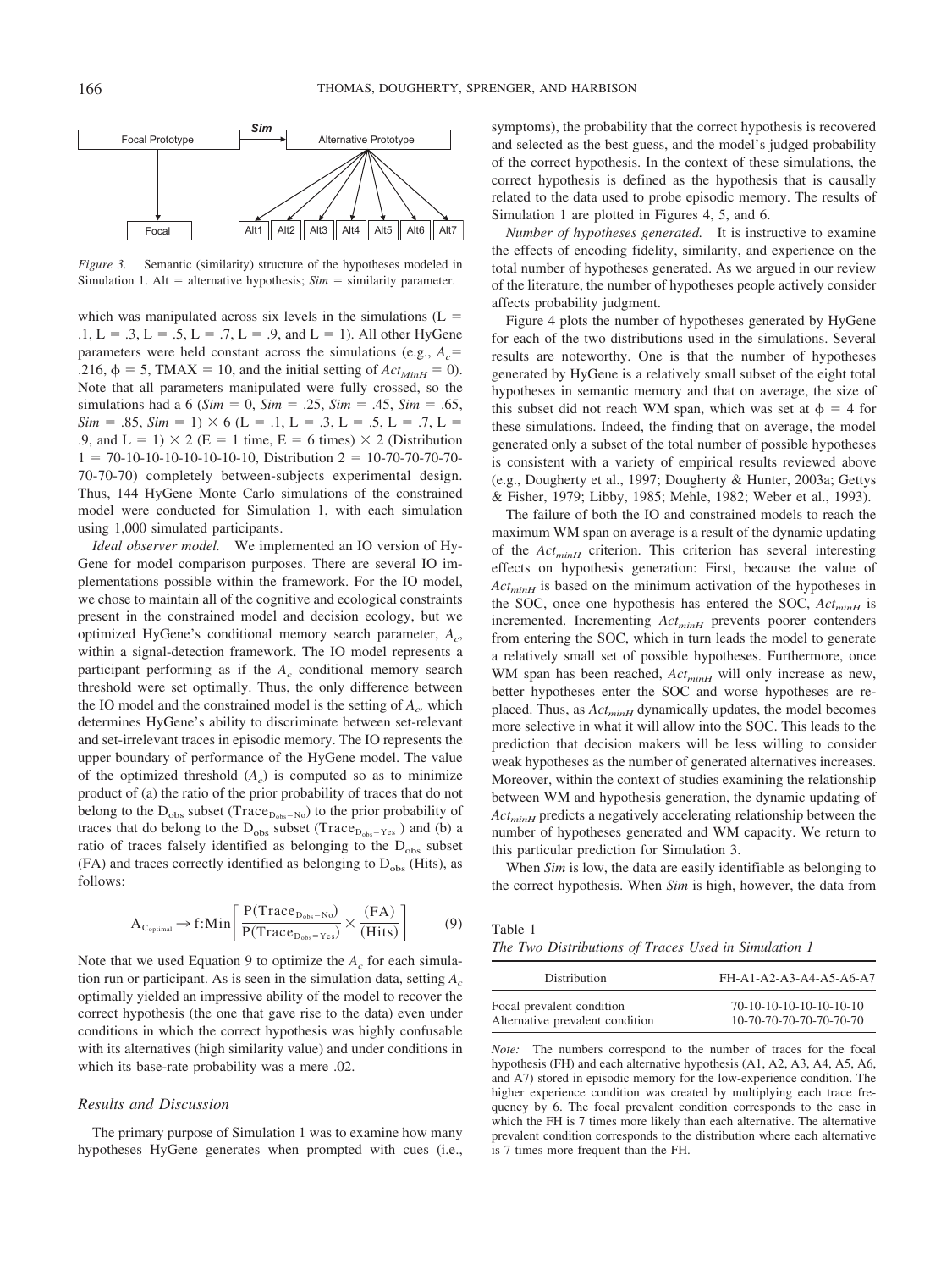

*Figure 4.* Average number of leading contenders generated as a function of distribution, similarity (S), and encoding fidelity (L). A: 70-10-10-10-10-10-10-10. B: 10-70-70-70-70-70-70-70-70. SOC = set of leading contenders.

L=.1 L=.3 L=.5 L=.7 L=.9 L=1

 $x \stackrel{=}{\times} x$ 

the various alternative hypotheses are confusable with those of the correct hypothesis. Because the consistency-checking process prevents hypotheses that are highly dissimilar to the  $D<sub>obs</sub>$  from being generated, as the similarity of the hypotheses decreases, fewer hypotheses pass the consistency-checking threshold. This leads to the prediction that the number of hypotheses generated depends on the similarity of the data among the various hypotheses in memory.

0

S=0 S=.25 S=.45 S=.65 S=.85 S=1 S=0 S=.25 S=.45 S=.65 S=.85 m<br>S S=0 S=.25 S=.45 S=.65 S=.85 S=1 S=0 S=.25 S=.45 S=.65 S=.85 m<br>S ြ<br>ဟ S=.25 S=.45 S=.65 S=.85 —<br>თ S=0 S=.25 S=.45 S=.65 S=.85 m<br>S

0.5

1 1.5

> For example, when *Sim* is relatively high (*Sim*  $\geq$  .8), the model generates around three hypotheses. In contrast, when *Sim* is low  $(Sim = .5)$ , the model generates only around one hypothesis. However, cases in which *Sim* is low are the conditions under which the model is also likely to generate the correct hypothesis even under conditions in which only one hypothesis is generated. Thus, although the model generates fewer hypotheses at low levels of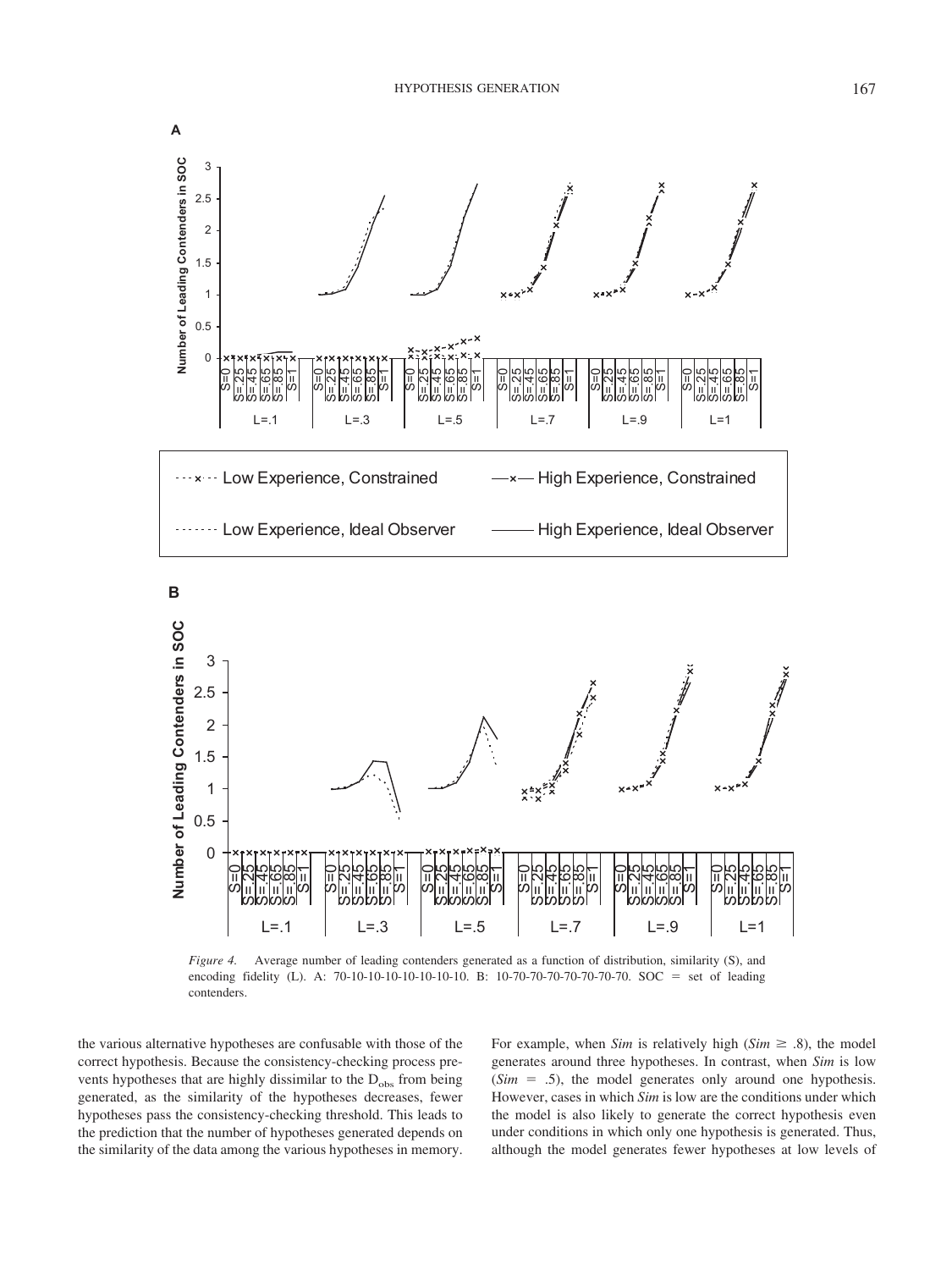

*Figure 5.* Probability (P) of choosing the correct hypothesis as a function of a priori probability (probe), similarity (S), and encoding fidelity (L). A: 70-10-10-10-10-10-10-10. B: 10-70-70-70-70-70-70-70.

*Sim*, the probability that the correct hypothesis is included in the SOC remains relatively constant because of the trade-off between number generated and the degree to which the data become more uniquely identifiable as belonging to the correct hypothesis.

Another interesting finding in Figure 4 is that there is little cost of modest decreases in L on the total number of hypotheses generated. For example, in Distribution 1, when the correct hypothesis is the high-base-rate hypothesis, the number of hypotheses generated by the model is nearly identical for  $L = .70, .90,$  and 1.0. Comparing this distribution with Distribution 2, where the correct hypothesis has a lower base rate compared with the alternatives, it is clear that the effect of decreased encoding fidelity depends on base rates and, to some extent, experience. As can be seen in Figure 4, the effect of experience on the number of hypotheses generated is modified by encoding fidelity (L): When encoding fidelity is high, there is little effect of experience, but when encoding fidelity is low, increased experience can offset poor encoding fidelity. In general, however, increased encoding fidelity leads to more hypotheses generated. The effect of increasing experience is most pronounced when encoding fidelity is poor (lower values of L) and when the correct hypothesis has a lower base rate than the alternatives. Note, however, that the number of hypotheses generated by HyGene is unaffected by experience and relative base rates when encoding fidelity is high. The IO model is able to generate more hypotheses at lower values of L than the constrained model due to the optimization of  $A_c$ . Moreover, the robustness of the IO model to poor encoding fidelity is stronger when the correct hypothesis is rare (Distribution 2) than when the correct hypothesis is prevalent (Distribution 1).

*Probability of choosing the correct hypothesis.* Although examining the model's predictions regarding the total number of hypotheses generated was important, it also was important to examine how often HyGene generated and chose the correct hypothesis. Figure 5 plots the mean proportion of times that the model chose the correct hypothesis.

There are several interesting findings shown in Figure 5. First, as encoding fidelity increases, the probability that HyGene chooses the correct hypothesis increases. One particularly interesting and nonobvious prediction demonstrated in Figure 5 is the three-way interaction between encoding fidelity, the similarity of the data (*Sim*), and distribution. In most cases, increased encoding fidelity leads to a higher probability of choosing the correct hypothesis. However, this is not the case when  $Sim = 1.0$  (i.e., when the data associated with the correct hypothesis are highly similar to the data associated with the alternatives). In this distribution, the accuracy of the model actually benefits from information loss due to decreased encoding. This is demonstrated by the inverted U-shaped function between p(choose correct) and encoding fidelity when  $Sim = 1.0$ . Moreover, this effect causes the nonmonotonicity in the lower bound functions of the constrained model. Indeed, this effect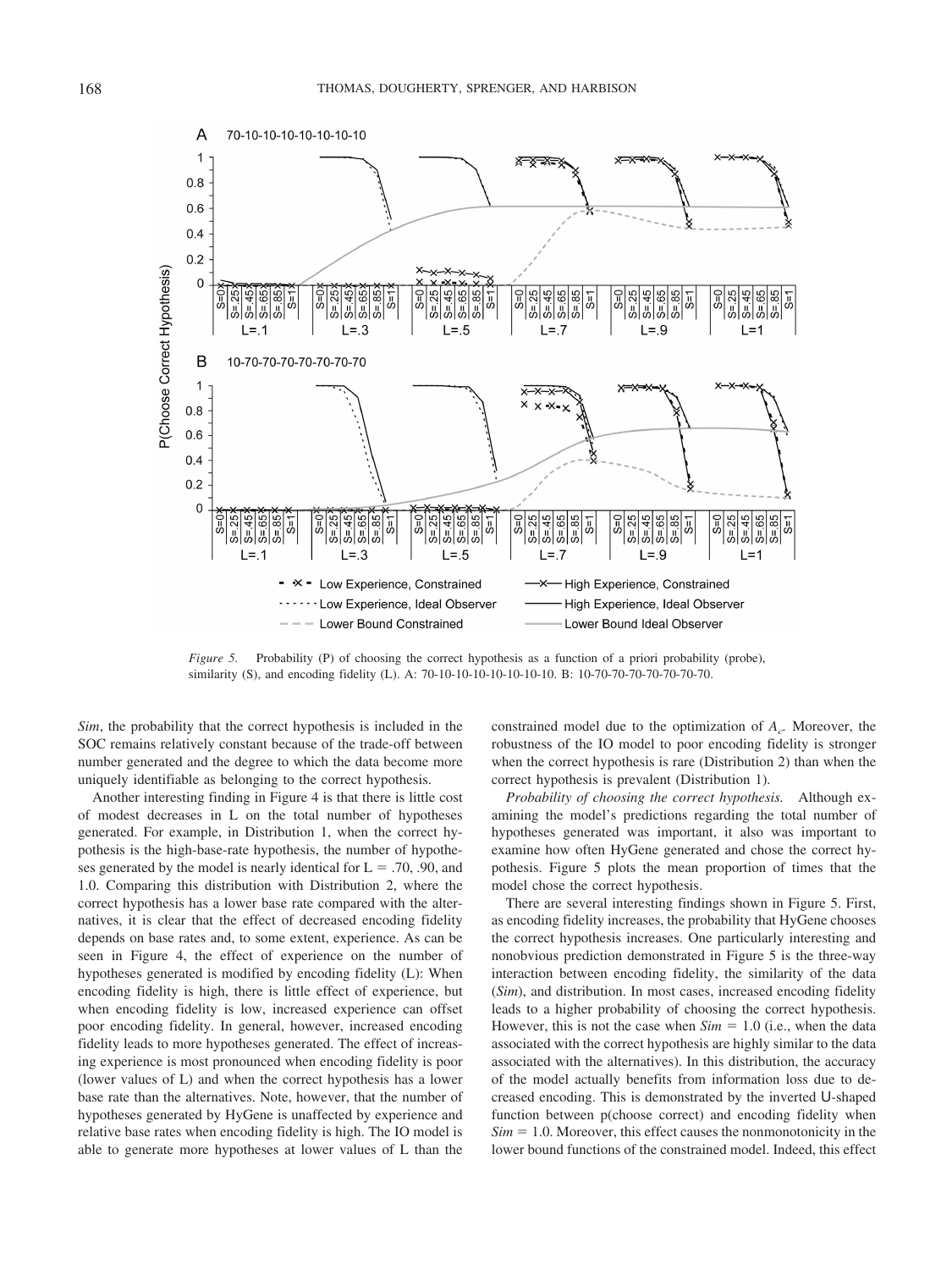

*Figure 6.* Probability judgment (p) of correct hypothesis as a function of a priori probability (probe), similarity (S), and encoding fidelity (L). A: 70-10-10-10-10-10-10-10. B: 10-70-70-70-70-70-70-70.

should be even more pronounced as the overall frequency of the alternatives increases relative to the correct hypothesis. Thus, HyGene predicts that imperfect storage, or loss of information due to forgetting, can be adaptive in some environments—most notably, when the relevant hypotheses in memory have a high degree of similarity to one another. Moreover, there is little cost, in terms of the probability of choosing the correct hypothesis, of modest decreases in encoding fidelity across both distributions (e.g., comparing  $L = .9$  and  $L = 1.0$ ).

Also of interest in Figure 5 is that HyGene is sensitive to hypothesis base rates: The probability of choosing the correct hypothesis is higher in Distribution 1, where the correct hypothesis is 7 times more frequent in episodic memory than each of the alternatives, than in Distribution 2, where each alternative is 7 times more frequent than the correct hypothesis. These findings indicate that the relative base rates of the hypotheses in episodic memory are preserved in the unspecified probe and affect the probability that the model will generate the correct hypothesis from semantic memory.

Note that the probability of choosing the correct hypothesis as shown in Figure 5 generally decreases with increases in *Sim*. As *Sim* increases, the model becomes less discriminating between the correct hypothesis and its competitors.

*Judged probability of the correct hypothesis.* In addition to examining HyGene's hypothesis-generation predictions, we also examined predictions regarding probability judgments. In the simulations, we examined predictions of probability judgments for the correct hypothesis regardless of whether it was generated by the model. Thus, if the model fails to generate a hypothesis or generates only the correct hypothesis, then the correct hypothesis is the only hypothesis in the SOC. Because of the constrained additivity assumption, the model assigns a probability judgment of 1.0 when the focal is the only hypothesis judged and at least one episodic trace is activated above threshold by  $D_{obs}$ . In contrast, if the model generates hypotheses other than the correct hypothesis, we assume that the correct hypothesis has been added to the SOC (i.e., to both the numerator and the denominator of Equation 8) because the model is prompted to judge it. In situations in which there is complete retrieval failure (i.e., no episodic traces are activated enough by the  $D_{obs}$  to pass threshold), the model renders a probability judgment of zero.

Figure 6 plots the mean predicted probability of the correct hypothesis for the two distributions as a function of experience, encoding fidelity, and *Sim*. Examining Figures 4 and 6 together, one can see that the judged probability of the correct hypothesis is negatively correlated with the total number of hypotheses gener-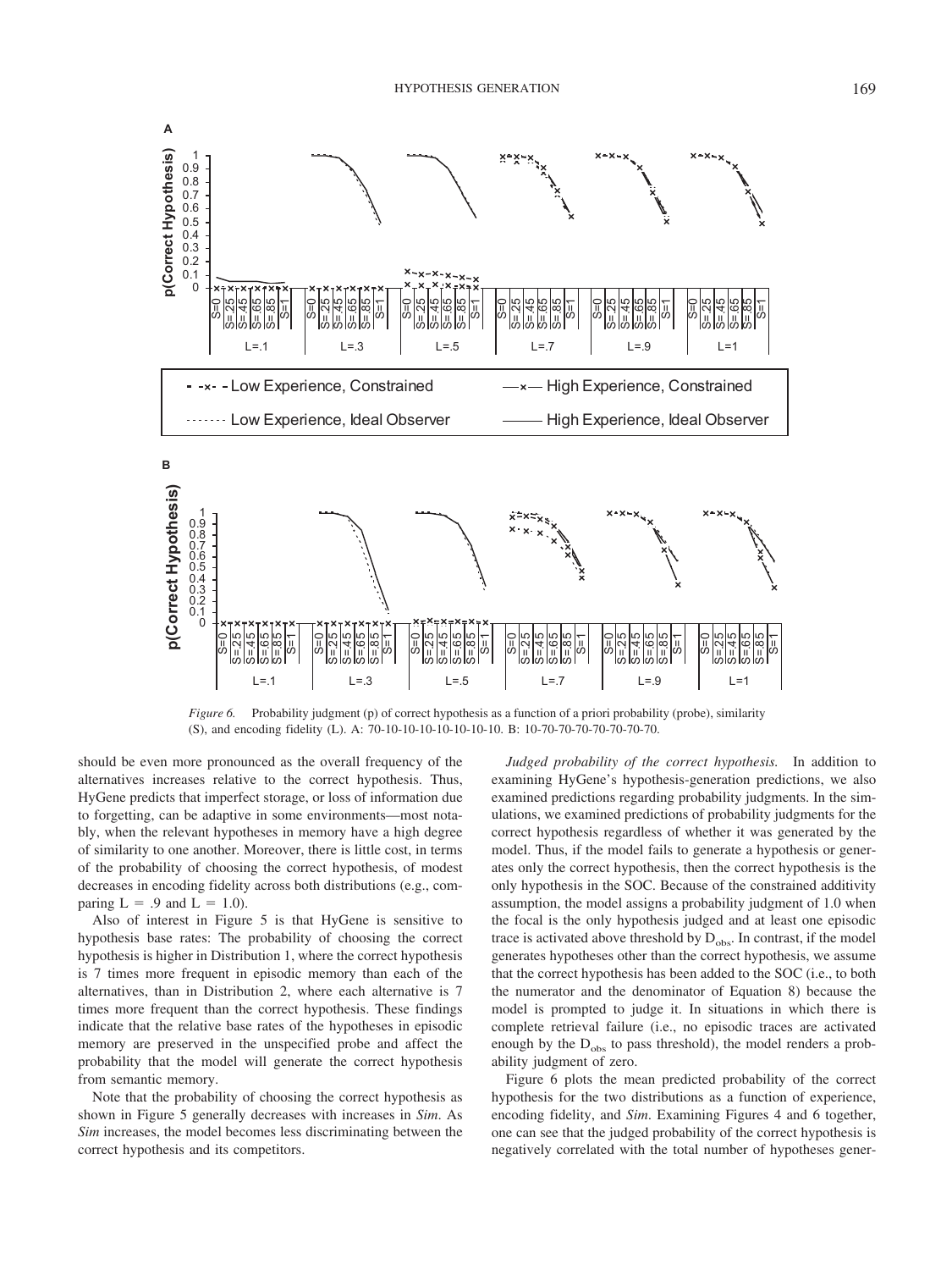ated—a finding supported in the literature (see Dougherty et al., 1997; Dougherty & Hunter, 2003a). The decrease in judged probability of the correct hypothesis with increases in *Sim,* as well as the decreases in judged probability with increases in L, is a consequence of the number of hypotheses generated and the strength of the hypotheses generated. In fact, plots where the model predicts asymptotically high probability judgments comprise those cases in which the correct hypothesis is the only hypothesis entered into Equation 9 and include those cases where the model fails to generate any hypotheses. Furthermore, as *Sim* increases, alternative hypotheses become stronger (as measured by conditional echo intensity) given the observed data. As the strength of the competitors increases, the judged probability of the correct hypothesis decreases because the strength of the correct hypothesis is compared with the strength of the competitors to derive probability judgment. Also note that there are systematic differences among the various distributions, as would be expected. For example, at high values of *Sim* and L, judgments of the correct hypothesis are higher in Distribution 1, where the correct hypothesis has a higher base rate than the alternatives, compared with Distribution 2. We more fully investigated HyGene's probability judgment predictions in the next two simulation studies.

The findings detailed above on the probability of choosing the correct hypothesis demonstrate that HyGene is behaving in a boundedly rational manner. Indeed, that the probability of the model generating the correct hypothesis is relatively robust to manipulations of *Sim* indicates that HyGene can deal with environments where the possible alternative hypotheses are good competitors (i.e., highly similar) to the correct hypothesis. Another demonstration of bounded rationality is the fact that the constrained model is performing at about the same level as the IO model. Simulations indicate that the probability of generating the correct hypothesis when only one hypothesis is generated remains relatively high despite poor encoding fidelity and high values of *Sim,* which suggests that HyGene can accommodate predictions based on Klein's (1993) recognition-primed decision-making theory and Gigerenzer and Goldstein's (1996) one-good-reason decision making. Although HyGene is irrational in the sense that it does not generate all possible alternatives, it is generating the most plausible alternatives given information-processing constraints, such as imperfect encoding fidelity, imperfect retrieval, limited WM capacity, and limited time to retrieve hypotheses from memory.

Importantly, Simulation 1 indicates how the HyGene cognitive architecture can be used to elucidate the relationship between memory and decision constructs and how understanding this relationship should be fruitful to judgment and decision making. Variables typically manipulated in decision research, such as base rates, as well as variables typically manipulated in memory research, such as encoding fidelity and experience, systematically affected the generation process. Thus, the behavior of the model indicates that HyGene's first principle (that data extracted from the environment serve as memory retrieval cues that prompt the retrieval of associated hypotheses from long-term memory) leads to hypothesis-generation behavior that is quite systematic. As we illustrate in the following simulation studies, the systematic effects of hypothesis generation have implications for hypothesis evaluation.

# Simulation 2: The Alternative Outcomes Effect and Subadditivity

Two important findings in the probability judgment literature are the alternative outcomes effect and the subadditivity effect. The alternative outcomes effect is the finding that the magnitudes of participants' probability judgments are sensitive to the strength of the alternative hypotheses: Participants tend to give higher probability judgments when the alternatives are all relatively weak compared with when there are one or a few really strong hypotheses. A second finding in the probability judgment literature is that participants' probability judgment of a catchall hypothesis tends to be less (or subadditive) with respect to the sum of the probability judgments assigned to the individual hypotheses that make up the catchall hypothesis. Recently, Dougherty and Hunter (2003a, 2003b) revealed that the alternative outcomes effect and the finding of subadditivity are interrelated, in that the degree to which people are subadditive is affected by the strength of the alternative hypotheses. That is, participants show greater subadditivity when the hypotheses making up the catchall hypothesis are all relatively weak compared with when a few of the hypotheses are relatively strong.

Dougherty and Hunter (2003a) argued that the finding of subadditivity could be accounted for by assuming that participants generate hypotheses from long-term memory to use in a comparison process and that this comparison process is constrained by cognitive limitations. Furthermore, Dougherty and Hunter accounted for the finding that the degree of subadditivity is affected by the strength of the alternatives. That is, the covariation between the degree of subadditivity and distribution is due to including only a subset of the alternatives in the comparison process when estimating the probability of a particular hypothesis and to the fact that the subset of alternatives considered tends to be comprised of the strongest (i.e., most frequently occurring) hypotheses in the learned distribution. Coupled with the assumption of constrained additivity (i.e., total probability is partitioned over the set of explicitly considered hypotheses), this process predicts subadditivity whenever the decision maker fails to generate the complete set of alternative hypotheses. Moreover, this process also predicts that subadditivity should be less pronounced in distributions where the strongest alternative hypotheses have relatively higher frequencies (i.e., memory strength).

# *Simulation Methodology*

The simulation methodology was designed to mirror the experimental methods used in Dougherty and Hunter (2003a). As such, for each of the 1,000 simulated participants, we created four different disease categories, with each category containing eight different disease hypotheses, for a total of 32 different diseases stored in semantic memory. Each disease category was defined by a unique symptom set, one for each distribution in Table 2. Table 2 presents the relative frequency with which the individual hypotheses within each category were represented in episodic memory. One can think of each distribution in Table 2 as characterizing different medical categories (e.g., blood disorders, cancers, psychological disorders, and immune disorders). Figure 7 provides a graphical depiction of how the eight diseases for each of the four distributions were derived. The prototype diseases for each cluster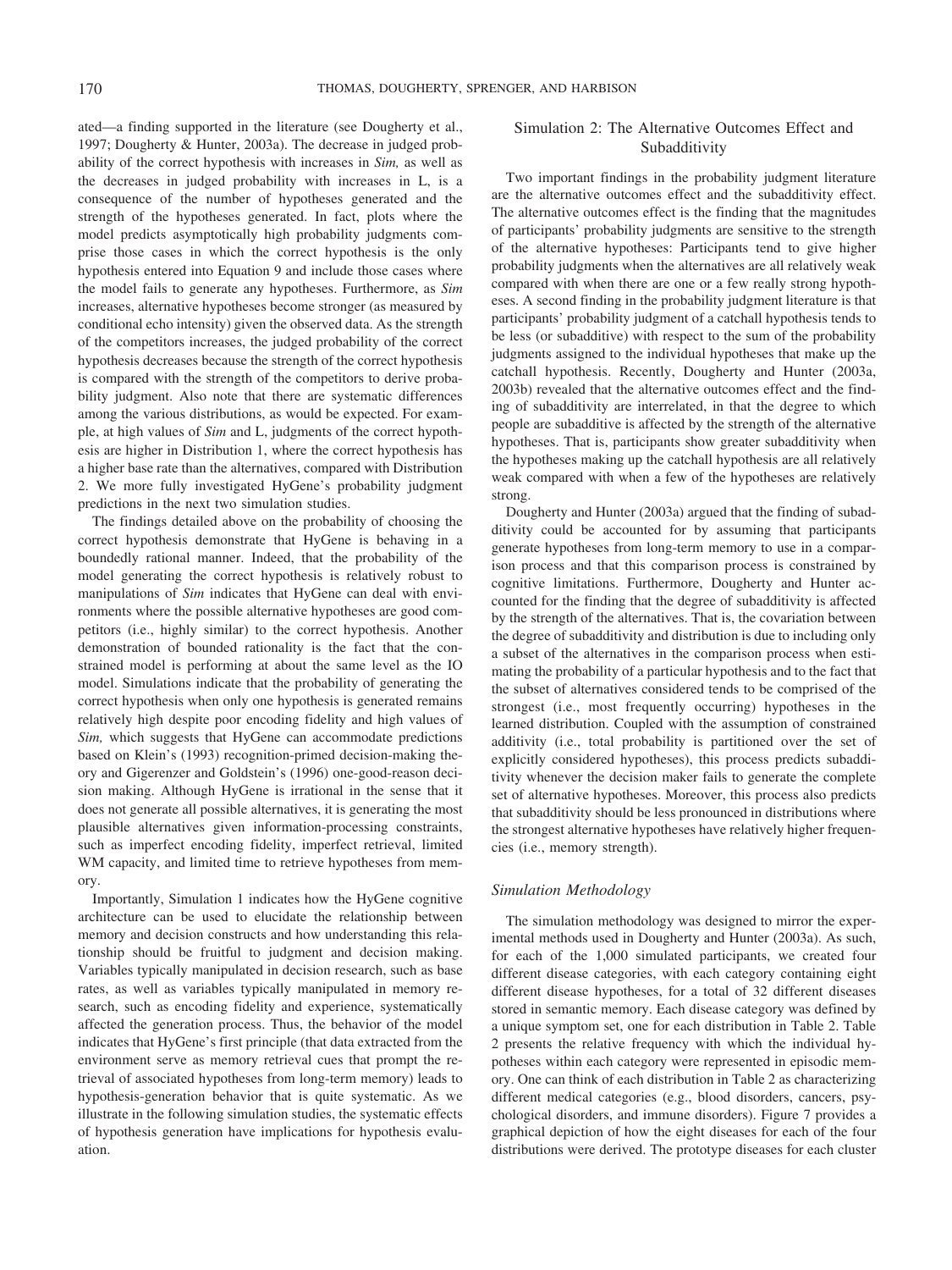Table 2 *The Four Distributions of Traces Used in Simulation 2*

| Distribution | FH-A1-A2-A3-A4-A5-A6-A7 |
|--------------|-------------------------|
|              | $20-10-9-9-8-8-8-2$     |
|              | $20-16-15-15-3-2-2-2$   |
|              | $20-20-20-3-3-3-3-2$    |
|              | $20-30-14-2-2-2-2-2$    |

*Note:* The numbers correspond to the number of traces for the focal hypothesis (FH) and each alternative hypothesis (A1, A2, A3, A4, A5, A6, and A7) stored in episodic memory for each distribution. Note that in each distribution, the strength of the FH is the same (20 exemplars). However, the strength of the strongest alternative hypothesis (A1) increases, moving down from Distribution 1 to Distribution 4.

shared *Sim* proportion of their features, where *Sim* was manipulated at six levels (i.e.,  $Sim = 0$ ,  $Sim = .50$ ,  $Sim = .80$ ,  $Sim = .85$ ,  $Sim = .90$ , and  $Sim = .95$ ). Note that the eight diseases within each disease cluster were randomly selected to share .90 of their features with their respective category prototype. Each of the diseases consisted of nine data components and one hypothesis component (i.e., 10 filled minivectors). The WM-capacity parameter,  $\phi$ , was manipulated at five levels (i.e.,  $\phi = 1$ ,  $\phi = 2$ ,  $\phi = 3$ ,  $\phi = 4$ , and  $\phi = 5$ ). Parameters for this simulation were set at L = .95, TMAX = 10, and  $A_c = .216$ .

For each simulated participant, a probe, which shared .85 of its features with one of the disease category prototypes (e.g., blood disorders, cancers, psychological disorders, and immune disorders), was used as the retrieval prompt to generate hypotheses. We examined HyGene's predictions of the posterior probability of each of the eight hypotheses (i.e., diseases) within the disease cluster that was probed. For each judgment, HyGene was presented with a hypothesis vector associated with one particular disease, which prompted the model to assess a posterior probability using Equation 8. To derive the subadditivity score, we summed the model's predicted posterior probabilities for the eight hypotheses within the disease cluster (i.e., distribution) to which the probe was related.<sup>8</sup> Note that all parameters manipulated were fully crossed, so the simulations had a  $6 \, (Sim = 0, \, Sim = .50, \, \, \ldots)$  $Sim = .80$ ,  $Sim = .85$ ,  $Sim = .90$ , and  $Sim = .95$   $\times$  5 ( $\phi = 1$ ,  $\phi =$  $2, \phi = 3, \phi = 4, \text{ and } \phi = 5) \times 4 \text{ (distribution = } 20{\text -}10{\text -}9{\text -}9{\text -}8{\text -}10{\text -}9{\text -}9{\text -}8{\text -}10{\text -}9{\text -}9{\text -}8{\text -}10{\text -}9{\text -}9{\text -}8{\text -}10{\text -}9{\text -}9{\text -}8{\text -}10{\text -}9{\text -}9{\text -}8{\text -}10{\text -}9{\text -}9{\text -}8{\text -}10{\text -}9{\text -}9{\text -}8{\text -}10{\text -}9{\text$ 8-8-2, distribution =  $20-16-15-14-3-2-2-2$ , distribution =  $20-20 20-3-3-3-2$ , and distribution = 20-30-14-2-2-2-2-2) completely between-subjects experimental design. Thus, 120 HyGene Monte Carlo simulations were conducted for Simulation 2, with each simulation using 1,000 simulated participants.

#### *Results and Discussion*

Figure 8A presents the mean sum of the probability judgments from Simulation 2. For comparison, the results of Dougherty and Hunter (2003a) are presented in Figure 8B. As can be seen in Figure 8A, there was a clear effect of distribution on the sum of the probability judgments—an effect that mirrors the findings of Dougherty and Hunter (2003a). Note that the strength of the first hypothesis was kept constant across the distributions (i.e., Frequency 20 diseases), but the distribution of strength of the alternative hypotheses varied across the distributions. Thus, the differences between distributions are due entirely to the differences in the strength of the alternatives. Referring to Distributions 1–4 in Table 2, one can see that the stronger alternative hypotheses increased in strength from Distribution 1 to Distribution 4. The sum of the normalized conditional echo intensities of all the hypotheses (i.e., the amount of subadditivity; see Figure 8A) generally decreased as the distribution of strength of the alternative hypotheses became more asymmetric.

In model terms, this effect occurred because HyGene tends to generate the hypotheses with the highest relative frequencies (see Simulation 1). Moreover, because hypotheses with higher relative frequencies have relatively high conditional echo intensities compared with alternatives with lower relative frequencies, they tend to lower probability judgments of the correct hypothesis. This occurs because stronger alternative hypotheses receive a larger proportion of the probability space partitioning due to the constrained additivity property of HyGene's probability judgment mechanism. Thus, the simulation replicated the effect that the amount of subadditivity in probability judgments decreases as the number of traces of the strongest alternative hypotheses increases (i.e., the alternative outcomes effect).

Figure 8A shows that subadditivity decreases as the events being judged become more similar or confusable. As the similarity between the diseases increase, the alternatives become stronger

<sup>8</sup> In a single run of the model for Simulation 2, we prompted HyGene to generate hypotheses in response to  $D_{obs}$ . For illustration purposes, assume that the model generated  $H_1$ ,  $H_5$ , and  $H_8$  in response to  $D_{obs}$ . We wanted to obtain HyGene's posterior probability judgment for each hypothesis in the set of eight hypotheses and the sum of the eight posterior probability judgments to determine subadditivity. To illustrate, we first prompted the model to make a probability judgment about  $H<sub>1</sub>$ , which we assumed, for the purposes of this example, was initially generated in response to  $D_{obs}$ . Here, the probability judgment would be the memory strength of  $H_1$  divided by the sum of the memory strengths of all hypotheses in the SOC ( $H_1 + H_5 +$  $H_8$ ) via Equation 8. Next, we elicited the model's posterior probability judgment had we asked it about  $H_2$  (as opposed to  $H_1$ ), which was not initially generated by the model. Here, the probability judgment would be the memory strength of  $H<sub>2</sub>$  divided by the sum of the memory strengths of all hypotheses in the SOC  $(H_2 + H_1 + H_5 + H_8)$  including  $H_2$  (the hypothesis prompted by the probability elicitation). To further illustrate, if we asked the model to judge the probability of  $H<sub>3</sub>$ , which was not generated by the model, the probability of  $H_3$  would be given by the memory strength of  $H<sub>3</sub>$  divided by the sum of the memory strengths of all hypotheses in the SOC  $(H_3 + H_1 + H_5 + H_8)$ ,  $H_3$  being the hypothesis prompted (i.e., generated) by the probability elicitation and  $H_1$ ,  $H_5$ , and  $H_8$  being the hypotheses already residing in the SOC from the (self-)generation process. Thus, we were modeling eight what-if probability judgments on each run of Simulation 2 (and Simulation 3): what if we asked the model to judge the probability of  $H_1$  in response to  $D_{obs}$ , what if we asked the model to judge the probability of  $H_2$  in response to  $D_{obs}$ , what if we asked the model to judge the probability of  $H_3$  in response to  $D_{obs}$ , what if we asked the model to judge the probability of  $H_4$  in response to  $D_{obs}$ , what if we asked the model to judge the probability of  $H_5$  in response to  $D_{obs}$ , what if we asked the model to judge the probability of  $H_6$  in response to  $D_{obs}$ , what if we asked the model to judge the probability of  $H_7$  in response to  $D_{obs}$ , and what if we asked the model to judge the probability of  $H_8$  in response to D<sub>obs</sub>? We then added the eight posterior probability judgments to derive the subadditivity score. Note that if we summed the probability judgments of the naturally generated hypotheses in our example,  $H_1$ ,  $H_5$ , and  $H_8$ , they would sum to 1 due to HyGene's constrained additivity assumption. For an illustrative example, please see Step 6 in the Appendix.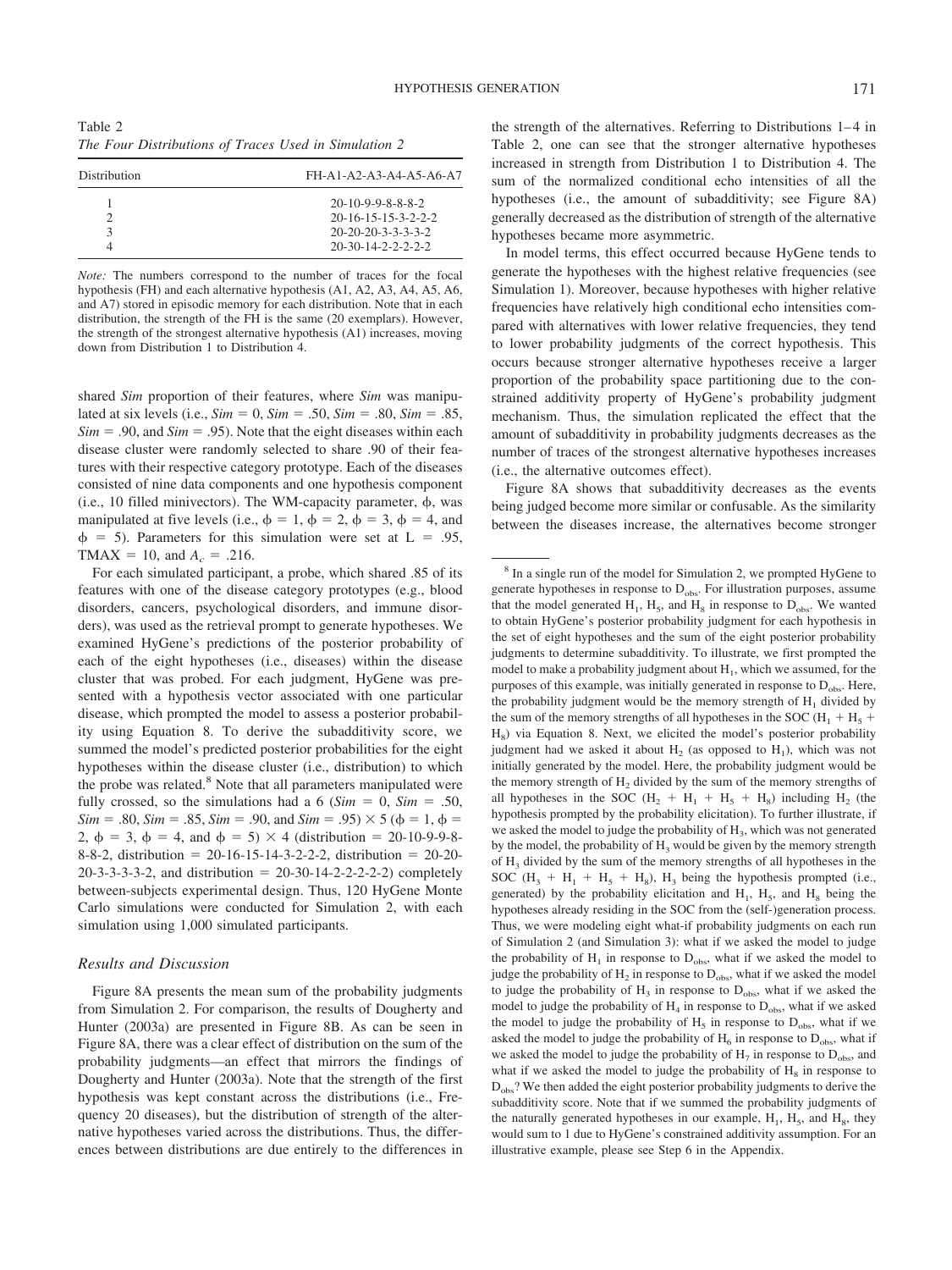

*Figure 7.* Semantic (similarity [*Sim*]) structure of the hypotheses modeled in Simulation 2.

competitors to the correct hypothesis, and subadditivity decreases as a consequence of HyGene's constrained additivity assumption (Equation 9). Figure 8A also indicates that subadditivity decreases as WM capacity increases. This replicates Dougherty and Hunter's (2003a) finding, depicted in Figure 8B, that high-span participants are less subadditive than low-span participants. The influence of WM capacity on probability judgment was explored in depth in Simulation 3.

# Simulation 3: Effects of Working Memory Span and Time Pressure on Subadditivity

Dougherty and Hunter (2003b) argued that the finding of subadditivity could be accounted for by assuming that participants generate hypotheses from long-term memory to use in the comparison process and that this comparison process is constrained by cognitive limitations. In support of this finding, they found that the degree to which participants were subadditive was negatively correlated with a measure of WM capacity. In addition, subadditivity was found to be higher when participants made judgments under high time pressure, suggesting that time pressure truncated the hypothesis-generation process, leading to fewer hypotheses being included in the comparison process. In terms of HyGene, both WM capacity and time pressure affect the number of hypotheses included in the comparison process, as represented by *w* in Equation 8 and modeled with the WM-capacity parameter  $\phi$  and time parameter TMAX. The purpose of this simulation was to examine the effects of WM capacity and time pressure on subadditivity. In so doing, we designed the simulations following the experimental paradigm used by Dougherty and Hunter (2003a, 2003b).

## *Simulation Methodology*

For each of the 1,000 simulated participants, eight different diseases were stored in semantic memory. There was one randomly generated symptom set, and each disease shared an average of 90% of its features with the category feature set (i.e., prototype). Each disease consisted of 10 components (i.e., 10 filled minivectors). The first minivector denoted the disease component (i.e., hypothesis component), whereas the other nine filled minivectors denoted the symptom components (i.e., data components). Twenty exemplars of each disease were stored in episodic memory. The amount of time pressure was manipulated by varying TMAX across values of TMAX = 2, 4, 8, and 16. WM capacity,  $\phi$ , was

varied across values of  $\phi = 1, 2, 3, 4, 5, 6, 7$ , and 8. All other HyGene parameters were held constant (e.g.,  $L = .95$ ,  $A_c = .216$ ).

We asked HyGene to estimate the posterior probability of each of the eight hypotheses. To do so, episodic memory was probed with a degraded probe, where  $D_{obs}$  shared .85 of its features with the category feature set (i.e., prototype). For each judgment, Hy-Gene was presented with a hypothesis minivector associated with one particular disease and was asked to assess the posterior probability using Equation 10. To derive the subadditivity score, we summed the model's predicted probability for the eight hypotheses.

Note that all parameters manipulated were fully crossed, so the simulations had a 4 (TMAX = 2, TMAX = 4, TMAX = 8, and TMAX = 16)  $\times$  8 ( $\phi$  = 1,  $\phi$  = 2,  $\phi$  = 3,  $\phi$  = 4,  $\phi$  = 5,  $\phi$  = 6,  $\phi = 7$ , and  $\phi = 8$ ) completely between-subjects experimental design. Thus, 32 HyGene Monte Carlo simulations, each using 1,000 simulated participants, were conducted for Simulation 3.

## *Results and Discussion*

Figure 9 presents the results of Simulation 3. Figure 9A plots the number of hypotheses generated as a function of WM span, , and TMAX, and Figure 9B plots the sum of the probability judgments as a function of WM span and TMAX. Several results should be clear. First, the number of hypotheses in the SOC increased monotonically with  $\phi$  (see Figure 9A). However, note that the function is negatively accelerating and that the number of hypotheses generated is below  $\phi$ , especially for higher values of  $\phi$ . Thus, although  $\phi$  sets the upper limit on the number of hypotheses generated, the model rarely reaches WM capacity. A second finding is the interaction between WM span and time pressure: There was no effect of  $\phi$  among low values of TMAX, but as  $\phi$  increased, the effect of TMAX on the number of hypotheses generated increased. This pattern of results suggests that the number of hypotheses generated by the decision maker is a function of both WM capacity and the amount of time spent generating hypotheses. Importantly, as we discuss next, these variables should have concomitant effects on judged probability.

Figure 9B plots the sum of the probability judgments for the eight mutually exclusive hypotheses as a function of  $\phi$  and TMAX. As would be expected based on the number of hypotheses in the SOC, there was an effect of both variables on the sum of judgments. Judgments showed greater subadditivity under low values of TMAX and low values of  $\phi$ . This finding was expected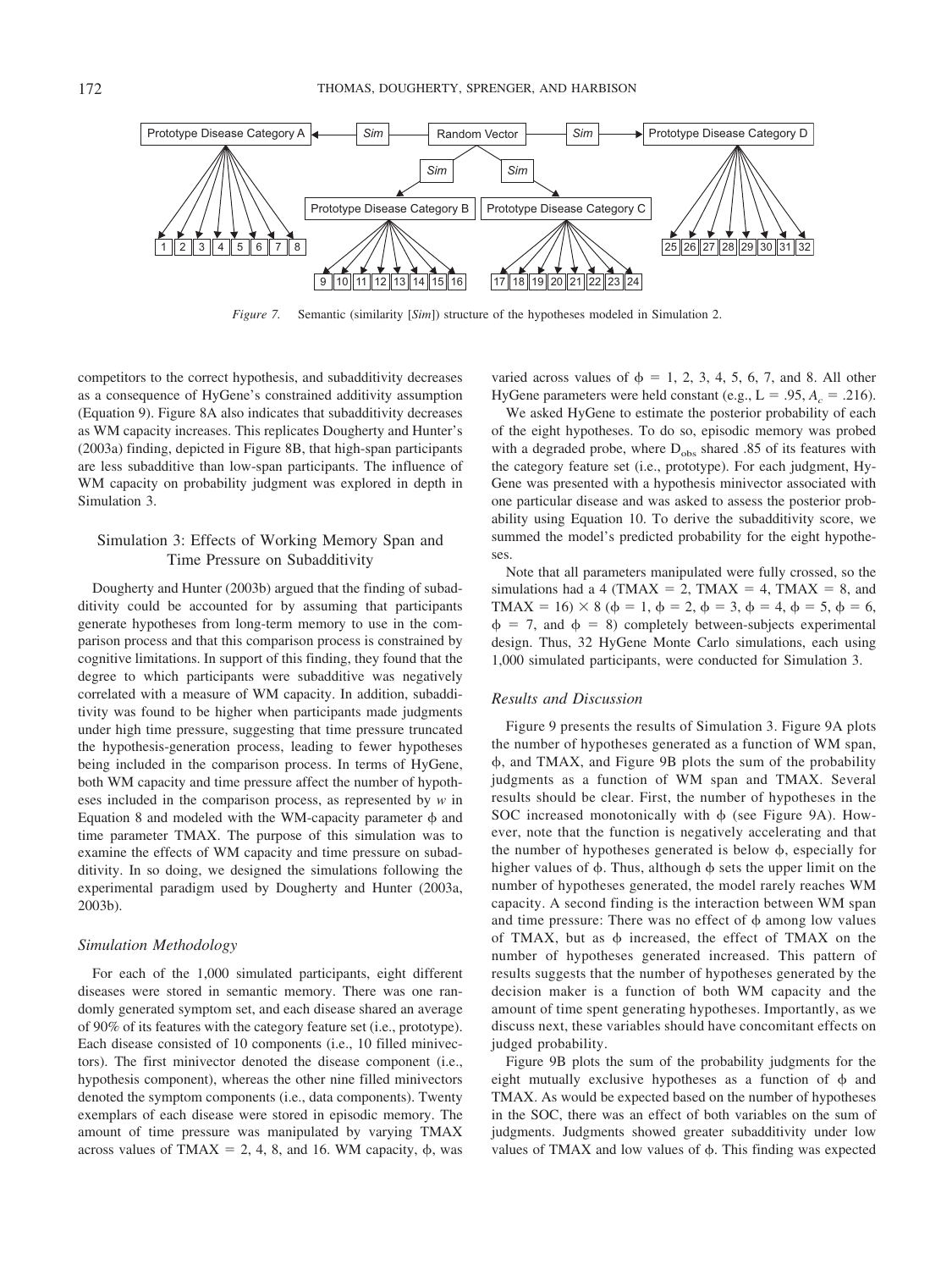

*Figure 8.* Results of Simulation 2. A: The sum of probability judgments assigned to the eight hypotheses within each distribution by similarity (S) and working memory (WM) span ( $\phi = M$  [memory]). B: The sum of probability judgments by distribution and WM span. Panel B is reprinted from "Probability Judgment and Subadditivity: The Role of Working Memory Capacity and Constraining Retrieval," by M. R. P. Dougherty and J. E. Hunter, 2003, *Memory & Cognition, 31,* p. 975, with permission from the author.

because as  $\phi$  decreases, the normalized conditional echo intensity or posterior probability judgment (i.e., L[H<sub>i</sub>|D<sub>obs</sub>]) of any particular hypothesis increases due to the constrained additivity property of HyGene's hypothesis-evaluation mechanism. That is, the probability space had to be partitioned over fewer leading contenders as both  $\phi$  and TMAX decreased. Moreover, only under high values of was there an effect of TMAX on the model's probability judgments.

Note that the effect of both time pressure and WM span on the number of hypotheses generated is consistent with prior research. For example, Dougherty and Hunter (2003a) showed that the number of hypotheses generated by participants was lower for low-WM-span participants compared with high-span participants. Research in applied settings has revealed that decision makers placed under high time stress tend to generate relatively few hypotheses (Flin et al., 1996; Klein, 1993). Finally, there is evidence that increased time pressure leads to increased subadditivity (Dougherty & Hunter, 2003b).

# General Discussion

The purpose of this article is to present a new theoretical framework that describes the cognitive processes underlying how people generate diagnostic hypotheses from memory and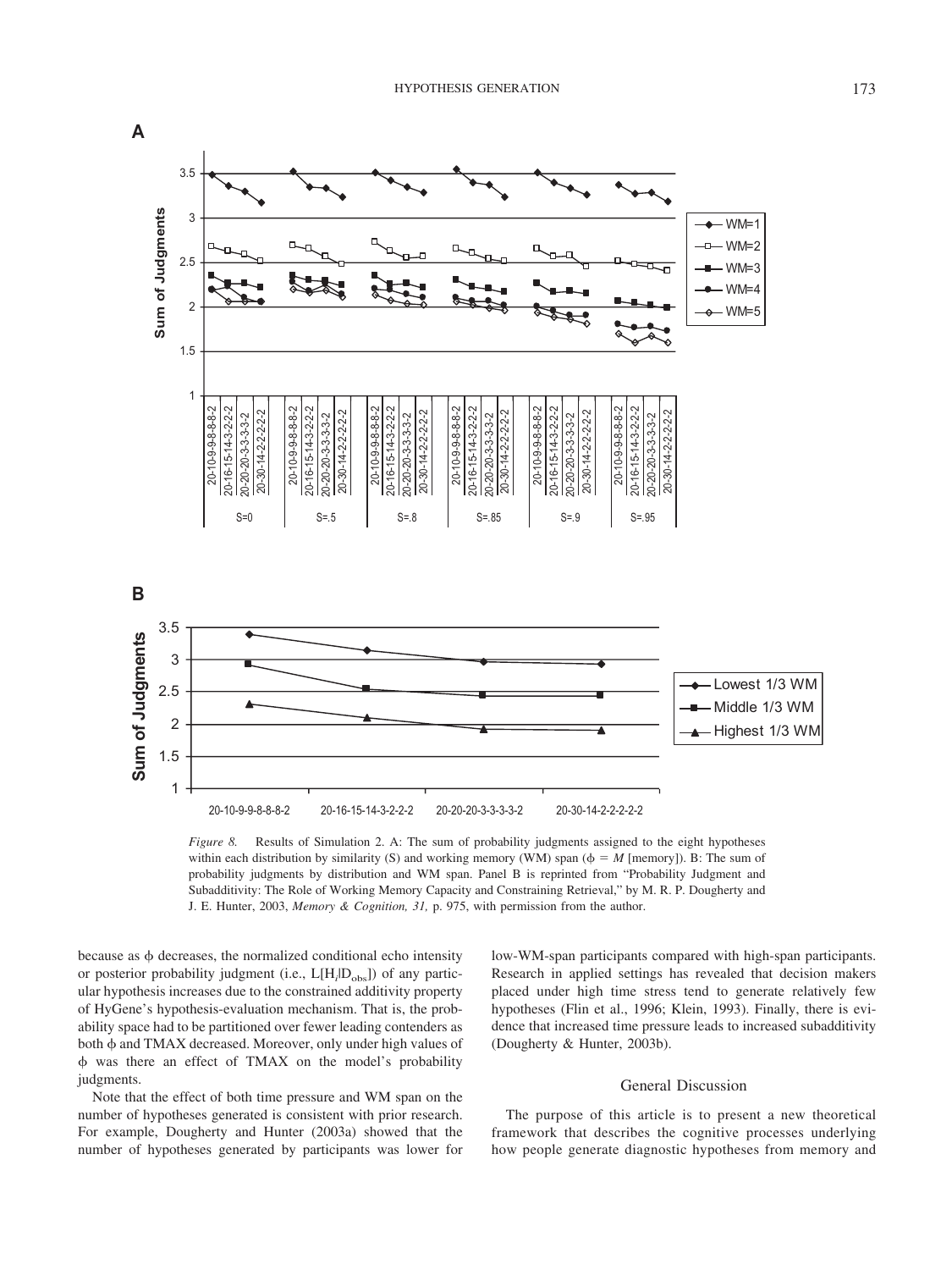

*Figure 9.* Results of Simulation 3. A: The number of leading contenders plotted as a function of working memory (WM) span  $(\phi = M$  [memory]) and time pressure (TMAX). B: Average subadditivity plotted as a function of WM span ( $\phi = M$  [memory]) and TMAX.

evaluate the probability of those hypotheses. As argued in the introduction, hypothesis generation is a fundamental component of human judgment. However, despite hypothesis generation's importance in understanding judgment, little empirical and even less theoretical work has been devoted to understanding the processes underlying hypothesis generation. As our simulations demonstrate, the generation of diagnostic hypotheses has important consequences for probability judgment and, as we argue below, also for understanding how people search for information to test hypotheses.

Our theory is based on three main principles: (a) Data extracted from the environment serve as memory retrieval cues that prompt the retrieval of diagnostic hypotheses from longterm memory, (b) the number of diagnostic hypotheses that one can actively entertain at any point in time is constrained by both cognitive limitations and task characteristics, and (c) hypotheses maintained in the focus of attention (i.e., WM) serve as input to the comparison process to derive probability judgments and are used to frame information search. We now turn to reviewing the main findings that bear on these three principles.

# *1. Data Extracted From the Environment Cues the Retrieval of Hypotheses From Long-Term Memory*

Our first principle is that hypothesis generation is a general case of cued recall, in that data extracted from the environment  $(D_{obs})$ serve as an initial retrieval cue to generate hypotheses from longterm memory. In terms of our simulations, one important factor in cuing long-term memory is the similarity of the  $D<sub>obs</sub>$  to the various hypotheses in long-term memory. As Simulation 1 shows, the number of hypotheses generated from long-term memory is affected by how closely the various hypotheses in long-term memory resemble  $D_{obs}$ : The more uniquely identifiable the data were of the correct hypothesis, the fewer hypotheses the model generated. Importantly, the model was able to recover the correct hypothesis as part of the SOC roughly 70%–90% of the time regardless of the similarity among the hypotheses. This was true across a variety of values of encoding fidelity. One interesting finding is that the model actually benefited from a modest degradation in encoding fidelity when the hypotheses in long-term memory were highly similar to one another ( $Sim = 1.0$ ). For example, when  $Sim = 1.0$ , the model performed better at retrieving the correct hypothesis when  $L = .70$  than when  $L = 1.00$ , and this was particularly true when experience was high (6-times condition).

A third factor not presented in this article is that retrieval is highly dependent on the nature of the cue. For all of the simulations in this article, the probe  $(D_{obs})$  was perturbed with 15% error. In simulation work not presented in this article, we found that the model's ability to recover the causally related hypothesis increases as  $D<sub>obs</sub>$  more closely resembles the causal hypothesis but substantially decreases as  $D_{obs}$  is degraded. Thus, the behavior of the model suggests that the quality of  $D<sub>obs</sub>$  partially determines a decision maker's ability to recover the casually related hypothesis from memory.

# *2. The Number of Diagnostic Hypotheses That One Can Actively Entertain at Any Point in Time Is Constrained by Both Cognitive Limitations and Task Characteristics*

HyGene incorporates two constructs directed at modeling cognitive limitations: a WM-capacity parameter and a search time parameter. The WM-capacity parameter sets the upper limit on the total number of hypotheses that can be maintained in the SOC at any point in time. Interestingly, our simulations illustrate that the number of hypotheses generated often is less than the WM capacity (i.e.,  $w < \phi$ ). In particular, the model predicts that fewer hypotheses will be generated as  $D_{obs}$  becomes more uniquely associated with the correct hypothesis. As shown in Simulation 3, time constraints also are predicted to be important for hypothesis generation. Not surprisingly, the model predicts that more hypotheses will be generated as the amount of time available to generate increases. This prediction has been supported behaviorally by Dougherty and Hunter (2003b) using a probability judgment task that required participants to generate hypotheses from long-term memory. One interesting and nonobvious prediction also shown in Simulation 2 is that inducing time constraints reduces the advantage of having higher WM capacity. Thus, under conditions of high time pressure, HyGene predicts that there will be little difference between high- and low-span participants in the number of hypotheses generated.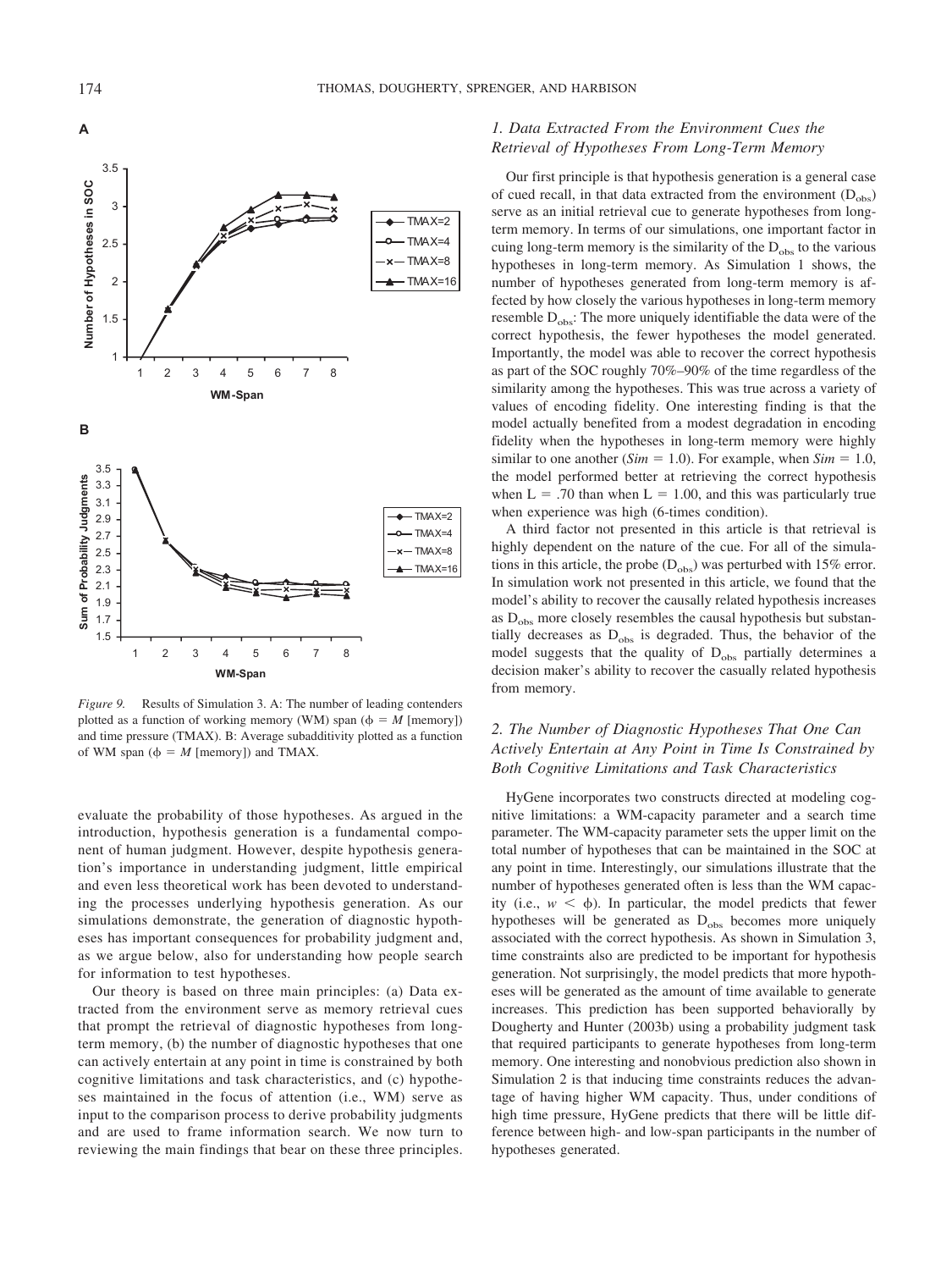One process that has not been explored is the idea that processing speed might figure prominently in hypothesis generation, particularly under conditions of high time pressure. A variety of studies have shown that processing speed is an important factor in long-term memory retrieval, especially cued- and free-recall tasks (e.g., Park, Smith, Lautenschlager, & Earles 1996). If one assumes a fixed amount of time for retrieval to take place, individuals with greater processing speed should be able to make more retrieval attempts within the fixed amount of time and therefore retrieve more alternatives. Thus, although capacity may not be an important individual difference under conditions of time pressure, individual differences in processing speed might be.

# *3. Hypotheses Maintained in the Focus of Attention (i.e., Working Memory) Serve as Input to the Comparison Process to Derive Probability Judgments and Are Used to Frame Information Search*

All three simulations presented in this article illustrate the effect of hypothesis-generation processes on probability judgment. Hy-Gene predicts that the judged probability of any particular hypothesis is a function of three factors: (a) the number of alternatives maintained in the SOC and included in the comparison process, (b) the strength (or objective frequency) of the hypotheses in the SOC, and (c) the similarity of the correct hypothesis to its alternatives. As our simulations show, both the judged probability of the correct hypothesis and the degree of subadditivity decrease as the number and strength of the alternatives maintained in the SOC increase. These two results have been found in a variety of behavioral studies, including Dougherty and Hunter (2003a) and Dougherty et al. (1997). The third prediction of HyGene is that the judged probability of the correct hypothesis also should be affected by the similarity of the correct hypothesis to its alternatives. This result has been produced with the MINERVA-DM model and subsequently supported by behavioral data (Bearden & Wallsten, 2004).

One aspect of the third principle not presented in this article is that the hypotheses in WM can be used to frame information search. At present, we are investigating several information-search heuristics that can be implemented within the HyGene framework. An important assumption in our investigation of these search heuristics is that hypothesis testing, or the search for information to test a hypothesis, is contingent on the SOC—an assumption we refer to as *hypothesis-guided search*. That is, we assume that people search only for information that is represented in the hypotheses that are maintained in the SOC. As a consequence, HyGene's information search follows a positive testing strategy when only one hypothesis has been generated but follows a diagnostic testing strategy when more than one hypothesis is being entertained by the decision maker. The memory-strength heuristic is an example of one search rule that can lead to positive test bias and the selection of pseudodiagnostic information. The memorystrength heuristic selects the cue that has the highest conditional echo intensity as calculated from the subset of traces activated by D<sub>obs</sub>. It cannot discriminate whether that cue is actually diagnostic or not. As is probably obvious, when only one hypothesis is maintained in the SOC, the memory-strength heuristic selects positive tests and shows a preference for pseudodiagnostic over diagnostic information. In contrast, another search rule we are investigating, the similarity heuristic, chooses the cue that is most

dissimilar between the hypotheses. The similarity heuristic can be implemented only when there is more than one leading contender. It never leads to the selection of nondiagnostic information.

Considerable research supports the idea that people engage in diagnostic search when at least one alternative is maintained alongside the focal hypothesis (Doherty, Chadwick, Garavan, Barr, & Mynatt, 1996; Kruglanski & Mayseless, 1988; Leblanc, 2003; Skov & Sherman, 1986; Slowiaczek, Klayman, & Sherman, 1992; Trope & Bassok, 1982; Trope & Mackie, 1987). Moreover, there is evidence that participants high in cognitive ability (a proxy for WM span) are more likely to engage in diagnostic search (Stanovich & West, 1998a, 1998b). Although no research has explicitly addressed the relationship between WM, hypothesis generation, and information search, the available evidence suggests the links are highly plausible.

#### *Implications*

The theoretical framework upon which HyGene is built has a number of implications, both theoretical and applied. We discuss five of these in turn.

*The reference class problem and theories of probability.* Venn (1866, as cited in Kilinç, 2001) argued that the probability of any particular event needs to be defined within a particular reference class, or set. The problem, as Venn noted, is that most, if not all, events can belong to multiple reference classes. This reference class dependence, often referred to as *the reference class problem,* means that one cannot define the true probability of a particular event, for the event will have a different probability when defined over different reference classes or sets. From Venn's perspective, sets were based on what he called *natural kinds.* We borrow Venn's idea that sets correspond to natural kinds but extend it by assuming that these sets are semantically defined in terms of shared data (or features). Natural kinds, in our rubric, merely correspond to sets of semantically related hypotheses.

To illustrate the reference class problem, consider Bayes's theorem, the cornerstone of classical decision theory. According to Bayes's theorem, the judged probability of a particular hypothesis is given by:

$$
P(H|D) = \frac{P(H) \times P(D|H)}{P(H) \times P(D|H) + P(-H) \times P(D|-H)}
$$
(10)

where H corresponds to the particular hypothesis under evaluation and –H corresponds to the collection of possible alternatives to H. A fundamental component of Bayes's theorem is knowledge of  $-H$ . Within a strictly normative framework,  $-H$  consists of all alternatives to H, and  $P(D|-H)$  is defined as the sum of probability of D for each element within  $-H$ .

Bayes's theorem provides a convenient description of how one ought to form probability judgments in well-defined environments where the entire set of elements contained within  $-H$  can be explicitly defined. Indeed, Bayes's theorem makes two crucial simplifying assumptions, namely, that the decision maker is provided the to-be-judged hypothesis and that  $-H$  consists of a well-defined set of alternatives. However, in real-world judgment tasks, decision makers are not always given the to-be-judged event (or the alternatives), and rarely is the set of possible hypotheses well defined. Moreover, a growing body of research indicates that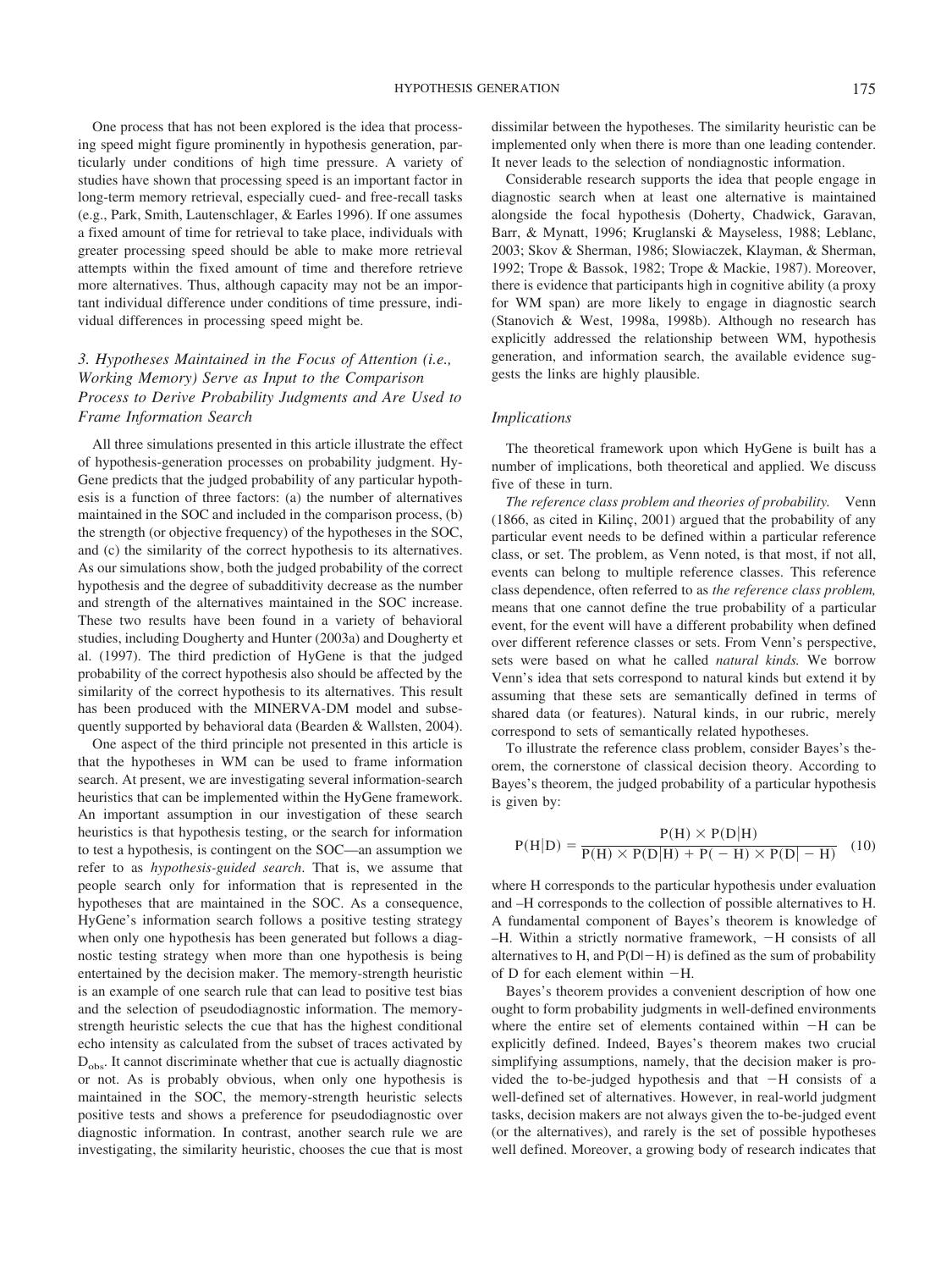how people define  $-H$  (cognitively) leads to systematic violations of normative axioms. For example, Tversky and Koehler (1994), among others, showed that judgments are affected by the description of the events under consideration—a clear violation of the normative principle of descriptive invariance. More to the point, Dougherty and colleagues (Dougherty & Hunter, 2003a, 2003b; Dougherty & Sprenger, 2006) have shown that the perceived probability of any particular hypothesis depends on how many alternatives from –H are explicitly generated and included in the judgment process. Thus, regardless of the number of elements within –H, people are constrained in the number of elements that they actually consider in forming their judgments.

The simulations presented here offer insight into the cognitive processes underlying how people form reference classes and the basis of probability judgment. On the one hand, frequentists would argue that relative frequencies are the basis for probability judgment. On the other hand, subjectivists, as well as many cognitive psychologists, might argue that semantic relatedness carries relevant information that can inform judgments of probability and inductive inference. Regardless of which model one takes as normative, HyGene assumes that the human mind is adapted to respond to both semantic relatedness and relative frequencies. Within HyGene, semantic relatedness serves as a means for parsing semantic memory into clusters of essentially similar hypotheses, on the basis of which hypotheses share D<sub>obs</sub>. The degree to which multiple hypotheses share  $D_{obs}$  determines, in large part, the size of the reference class. Inasmuch as  $D_{obs}$  is uniquely related to a single hypothesis (e.g., Simulation 1,  $Sim = 0$ ), the reference class will be relatively small, with a lower bound of 1. However, the size of the reference class will increase as the number of hypotheses related to  $D_{obs}$  increases (e.g., *Sim*  $\rightarrow$  1.0). Although semantic relatedness plays the major role in determining the reference class in semantic memory, the fact that probability judgments are based on exemplar memory ensures that HyGene is sensitive to relative frequencies.

HyGene's assumption that sets of hypotheses are represented as clusters in semantic space provides a computational approach to addressing the reference class problem—a problem that, some argue, besets most theories of probability (Hájek, 2007). Although HyGene does not resolve the philosophical debate surrounding the reference class problem, it offers a plausible model for how humans might form reference classes and the cognitive basis of probability judgment.

*Artificial intelligence and decision support.* Thus far, we have discussed HyGene as a model of human hypothesis generation and judgment. However, the model has obvious connections to work on artificial intelligence and decision support systems. One goal within the artificial intelligence literature is to develop systems based on models of human cognition that can outperform human observers. Our IO simulations illustrate such an approach.

The only difference between the IO model and the constrained model is the setting of  $A_c$ , which determines HyGene's ability to discriminate between set-relevant and set-irrelevant traces in episodic memory. Setting A<sub>c</sub> optimally yielded impressive performance in terms of the model's ability to recover the correct hypothesis (the one that gave rise to the data) even under conditions in which the correct hypothesis was highly confusable with its alternatives (high similarity value) and under conditions in which its base-rate probability was only .02. Moreover, the IO model proved to be highly robust to degradation in how well items were encoded in memory: It performed equivalently across values of L ranging from 1.0 (perfect encoding fidelity) to .50 (where the episodic traces retained only 50% of the features present in the environmental events). Note also that the simulations utilized a degraded probe vector. So, the model was performing under conditions in which the data were error prone. Although Simulation 1 assumed a highly constrained environment with only eight hypotheses, these initial IO results provide a proof in concept that HyGene might provide a reasonable basis for developing cognitively inspired models of artificial intelligence.

The primary goal of decision support systems is to aid, not replace, human decision making (Shim et al., 2002). HyGene has the potential to play multiple roles within this field. First, it can provide a theoretical foundation to allow a better understanding of human decision processes, potentially supplying the necessary grounding to help developers of decision support systems to better anticipate and correct biases in human decision making (Arnott & Pervan, 2005). Second, as suggested by the IO version of the model, HyGene can itself serve as a decision support system. For example, it could be used to help in the generation of additional hypotheses. As discussed above, the initial structuring of the decision task is important if subsequent decisions are to be accurate. Clearly, to determine the potential successfulness of HyGene in this domain, much work is needed, such as testing it against alternative models (e.g., Stausberg & Person, 1999).

*Clinical judgment.* Elstein and Schwarz (2002) argued that clinicians use one of two types of reasoning processes to make diagnoses depending upon their expertise and on the difficulty of the diagnosis task. For simple diagnoses and diagnoses in which clinicians have high expertise, clinicians use pattern recognition processing. In these cases, physicians match a present case to a specific instance of a previous, similar case or to an abstract prototype. In these situations, Elstein and Schwarz argued, the clinicians do not engage in hypothesis testing. Rather, new cases are simply categorized by their resemblances to previous cases. For more difficult diagnoses, such as when more than one diagnostic category is activated (Weber et al., 1993), or tasks in which clinicians have less expertise, clinicians generate a limited number of hypotheses and use them to guide subsequent collection of data (hypothetico-deductive reasoning).

HyGene is consistent with this two-process conception of clinical judgment and specifies the conditions under which simple categorization processes will suffice and when more deliberative processes must be employed. For example, HyGene predicts that clinicians will rely primarily on pattern recognition when the to-be-judged patient's symptoms are highly similar to a single diagnostic hypothesis. As shown in Simulation 1, HyGene predicts that participants will generate a single hypothesis when the correct hypothesis is distinct from its logical competitors. However, under conditions in which the symptoms are related to multiple hypotheses, HyGene predicts that participants will generate multiple hypotheses. This is most clearly seen in simulations with high similarity values. Hypothetico-deductive reasoning processes are assumed to take place by the principle of hypothesis-guided information search, where hypotheses maintained in the SOC guide the search for new information that can be used to test or change one's belief about the set of hypotheses being considered.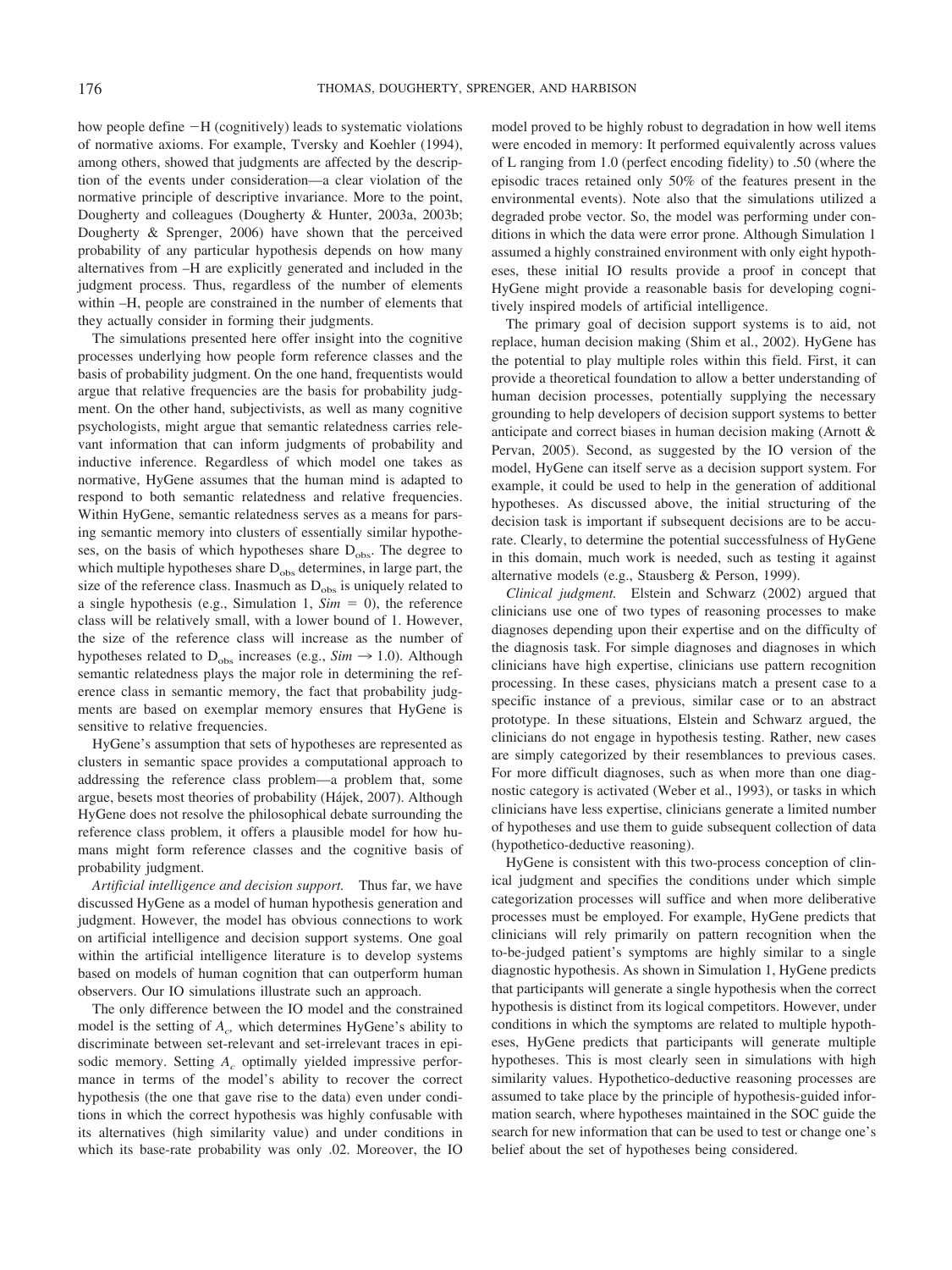In addition to providing a model of clinical judgment, HyGene also accounts for several findings in the clinical judgment literature. For example, considerable research indicates that physicians generate a small subset of the total number of alternative hypotheses, usually consisting of about four alternatives, even when the total set of potential hypotheses is much larger (Barrows, Norman, Neufeld, & Feightner, 1982; Elstein et al., 1978; Joseph & Patel, 1990; Weber et al., 1993). According to HyGene, this limitation in the number of hypotheses generated can arise from several different sources: WM limitations, motivation, time constraints, or the structure of the ecology. WM limitations place an upper boundary on the number of hypotheses that one can explicitly maintain. However, WM limitations will have little effect under conditions of high time pressure or low motivation (in which case, the decision maker may truncate search after generating one or two hypotheses) or when the symptoms are highly similar to one and only one hypothesis (i.e., when there are no competitors that share  $D_{\rm obs}$ ).

Weber et al. (1993) found that physicians generated high-baserate diagnoses more often than other diagnoses. This finding is consistent with HyGene's prediction that hypothesis generation will be affected by base rates, as demonstrated in Simulation 1. There, the probability of generating the correct hypothesis was higher in Distribution 1, where the focal was 7 times more frequent in episodic memory than each alternative, than in Distribution 2, where each alternative was 7 times more frequent than the focal in episodic memory.

Finally, HyGene predicts that the probability of generating the correct hypothesis within a clinical session will be highly dependent on the initial set of generated hypotheses (Barrows et al., 1982). Within HyGene, the initial set of hypotheses that are generated has two consequences. First, through the operation of  $Act_{MinH}$ , the initial set of hypotheses sets the minimum criterion needed for new hypotheses to be added to the SOC. Thus, if the correct hypothesis is not included in the SOC early on, it is unlikely to be generated. This finding is consistent with Barrows et al.'s (1982) finding that the failure to generate the correct hypothesis within the first 30 seconds of a clinical interview often results in an incorrect diagnosis. Second, because the hypotheses in the SOC guide information search, the search for data for testing the hypotheses under consideration will likely exclude data directly related to the correct (ungenerated) hypothesis.

Still, there is much work needed before HyGene captures the dynamics of real-world clinical judgment. For example, thus far, we have used rather sparse hypothesis spaces for our simulated ecologies. For example, our largest simulation, Simulation 2, included only 32 hypotheses (four clusters with eight hypotheses each). In contrast, Gordon (1970) estimated the number of diseases to be approximately 6,000 and the number of symptoms to be approximately 20,000. Second, clinicians generally observe symptoms sequentially over time, rather than simultaneously. Thus, HyGene will need to be extended to model the sequential acquisition of data before it can be used as a model of physician hypothesis generation. The development of such a model is not trivial and requires, among other considerations, that we understand both how people maintain the generated hypotheses in WM and how people maintain the sequentially acquired data in WM. Nevertheless, a sequential model of hypothesis generation would allow one to model how different orders of the same data influence which hypotheses are generated and the order in which they are generated (Sprenger, 2007).

*Cognitive– behavioral interventions.* In addition to providing a useful metaphor for understanding how professional clinicians diagnose patients, HyGene also provides a theoretical framework for cognitive– behavioral therapy (CBT). CBT was founded, in part, on the idea that cognitions cause emotions (Beck, Rush, Shaw, & Emery, 1979). Beck and others have employed the construct of schemata as being central to CBT (see Brewin, 1996). According to Beck et al. (1979), many emotional problems can be traced to faulty or inaccurate schemata about the self or the external world. Thus, the route to treating emotional disorders is to treat the cognitions directly, by modifying the schema one entertains or by changing its content.

The construct of schema as employed in CBT parallels Hy-Gene's semantic representations of hypotheses. Within HyGene, the consideration of faulty or inaccurate hypotheses can lead to biases in information processing. However, more generally, one can think of biases in information processing as arising from three possible sources: biases in the ecology (or one's representation of the ecology), biases in which memory cues (i.e.,  $D_{obs}$ ) are used to generate hypotheses, and/or inadequate generation of alternative hypotheses. The ecology in which one interacts defines the relationships between cues and hypotheses maintained in exemplar memory. Because exemplar memory is assumed to maintain the statistical relationships between cues and hypotheses, any biases in one's representation of the cue– hypothesis relationships can bias hypothesis generation. Biases in representation can arise either from true statistical relationships between  $D_{obs}$  and hypotheses present in the environment or through the failure to consider alternative hypotheses that might be associated with  $D_{obs}$ . For example, the overexposure to threat stimuli in one ecology (e.g., soldiers serving in a war zone) may lead to maladaptive responses in new ecologies (e.g., veterans who are stateside). Whereas it would be appropriate for a soldier in active combat to generate an ambush hypothesis in response to a loud boom, it would be maladaptive for a stateside veteran to generate the ambush hypothesis. Thus, HyGene places a premium on debiasing maladaptive prepotent responses to stimuli by restructuring statistical relationships maintained in episodic memory. This component of HyGene can be seen as having direct connections to behavioral therapies such as eye movement desensitization therapy (Shapiro, 1989), which aims to change maladaptive prepotent responses to environmental cues.

Alternatively, biases in the representation of cue–hypothesis relationships might arise from the failure to consider alternative hypotheses. It is well known in the judgment and decision-making literature that people often process data pseudodiagnostically (Doherty, Mynatt, Tweney, & Schiavo, 1979): They evaluate data only under one hypothesis, without examining how they relate to alternatives. Pseudodiagnostic search can lead to self-perpetuating biases in episodic memory. For example, people with depression who entertain the hypothesis "my friends do not like me" might be biased toward interpreting the behaviors of their friends as being supportive of their belief because they fail to consider whether the behavior is consistent with an alternative hypothesis. Such confirmation bias can in turn lead to biases in the statistical relationship between cues and hypotheses in episodic memory. Thus, interventions aimed at enticing patients to consider alternatives can lead to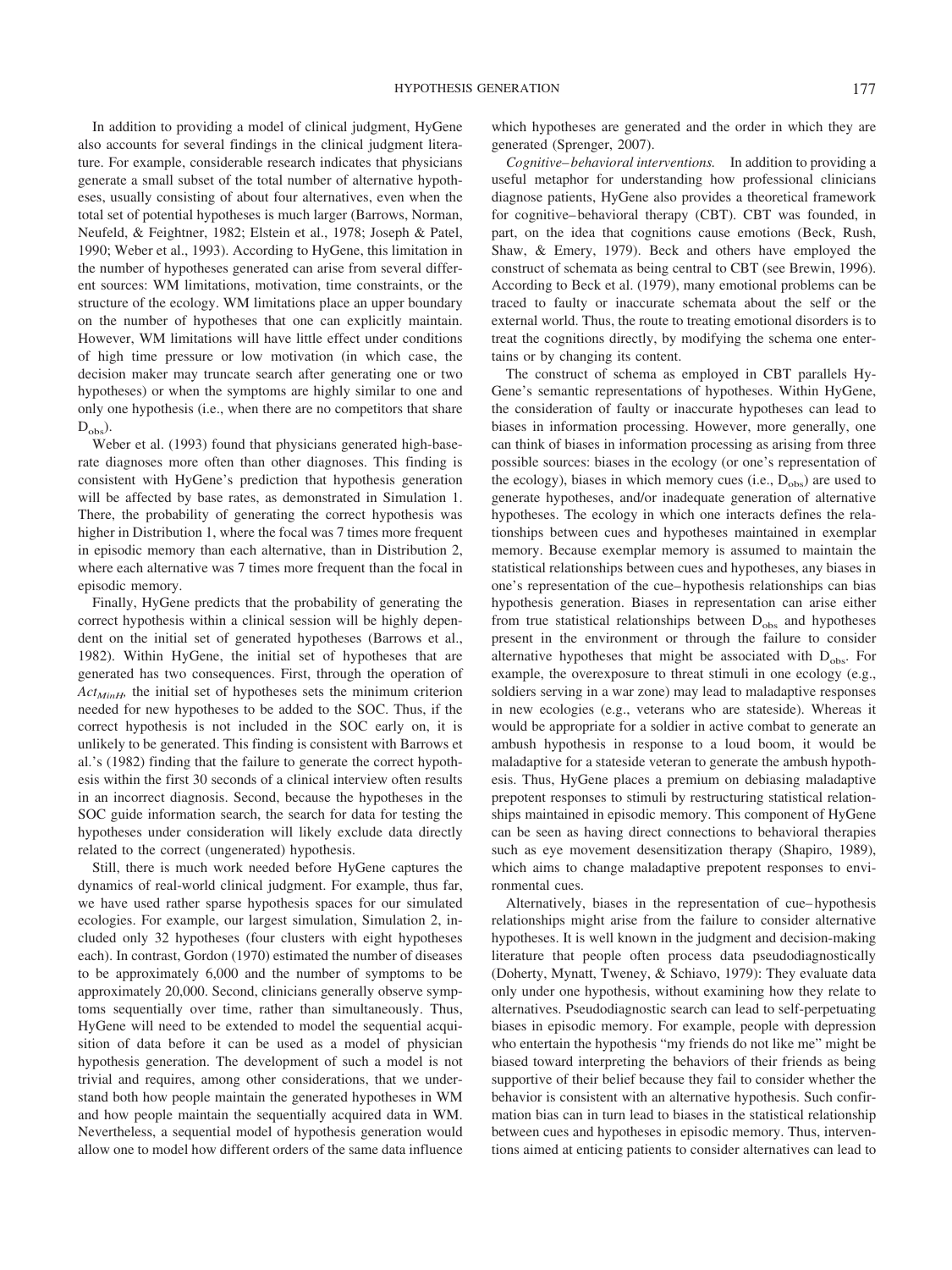a less biased interpretation of data as well as helping to correct (or prevent) biases in episodic memory. Note that the explicit consideration of hypotheses and the impact of these hypotheses on information search and judgment have obvious connections to cognitive therapy techniques. Indeed, many cognitive therapy techniques focus on improving patients' problem-solving skills and their ability to generate alternative solutions or explanations (Beck et al., 1979; D'Zurilla, & Goldfried, 1971). However, because hypothesis generation is assumed to be predicated on the statistical structures represented in exemplar memory, biases in one's representation of the ecology can lead to biases in hypothesis generation. Thus, HyGene anticipates that cognitive therapy will be most effective when accompanied by therapy aimed at correcting potential biases in one's representation of the ecology.

*Debiasing judgment.* As alluded to in the introduction, the findings within the hypothesis-generation, probability judgment, and hypothesis-testing literatures traditionally have been treated separately from one another. However, as should be obvious by now, substantial evidence suggests that these three areas are highly interrelated. Our goal in developing HyGene has been to illustrate the importance of hypothesis-generation processes for probability judgment.

Indeed, we have shown that many of the errors in the probability judgment literature are actually due to the input into the probability judgment process (the hypotheses that are generated) and not necessarily to biases in the computation of the probabilities. This finding is consistent with Tversky and Koehler's (1994) review indicating that the degree to which the set of alternative hypotheses is made explicit is related to judgment accuracy. Dougherty et al. (1997) showed that people who considered multiple alternative scenarios in a scenario-generation task gave lower confidence judgments to the most plausible causal scenario (i.e., suffered from less hindsight bias) than people who considered only one scenario. Dougherty and Hunter (2003a) revealed that the degree to which a focal hypothesis is overestimated is related to the number and strength of the alternative hypotheses considered by the decision maker: People who generate more alternative hypotheses provide lower and more accurate probability judgments (see also Pennington & Hastie, 1988).

Thus, in our view many of the ills of judgment arise due to a judge's failure to consider alternative hypotheses, which is, in part, a factor under the control of the decision maker. From the hypothesis-generation perspective, confidence judgments should become more accurate if one is encouraged to consider alternatives to the focal hypothesis (Koriat, Lichtenstein, & Fischhoff, 1980). Although there is some evidence that instructions to consider the opposite are effective at reducing overconfidence (Fischhoff & Downs, 1997; Koriat et al., 1980; Lord, Lepper, & Preston, 1984), such strategies are often ineffective. The framework proposed here suggests that instructions to consider the alternative hypotheses will be effective only when the alternatives are well specified. Our approach suggests that one should prompt decision makers to generate specific alternative hypotheses to the focal if such debiasing techniques are to be effective.

# *Extensions of the Model*

*Simultaneous versus serial presentation of cues.* The simulations presented in this article have assumed that all the relevant cues are available to the decision maker and that all the cues are used simultaneously to probe episodic memory. However, in many real-world situations (e.g., the clinical and medical diagnostic situations), cues reveal themselves sequentially over time.

A variety of research supports the idea that sequential cue presentation affects judgment. For instance, Weber et al. (1993) found that the presentation order of symptoms resulted in different disease hypotheses being generated by clinicians. Also, the cue primacy effect suggests that decision makers weight or utilize the initial set of cues to a greater extent than later cues when generating and evaluating hypotheses (Adelman, Bresnick, Black, Marvin, & Sak, 1996). Extending the model to sequential cue presentation would allow it to handle tasks in which a cue's status changes over time. That is, HyGene could be extended to model hypothesis generation, evaluation, and testing in dynamic decision-making environments.

*Discovering emerging hypotheses.* Thus far, we have not discussed how HyGene might model cases in which the true or correct hypothesis is not in the decision maker's semantic memory. Indeed, as specified at the outset of our article, we treat hypothesis generation as a special case of cued recall, which presumably requires that the decision maker have knowledge of the possible hypotheses in semantic memory. However, how might one model generation processes when the decision maker encounters a unique pattern of cues in the environment that cannot be accounted for by hypotheses stored in semantic memory? In HyGene, novel hypotheses not contained within semantic memory are treated as aberrant cases, which are discovered as the result of the unspecified probe failing to match known hypotheses in semantic memory. This discovery process enables HyGene to generate novel hypotheses, use novel hypotheses to organize search, evaluate the efficacy of the novel hypotheses, and learn (i.e., remember novel hypotheses for future reference).

In medical diagnosis, the discovery process would be analogous to identifying a new syndrome, such as severe acute respiratory syndrome, that is characterized by a novel configuration of symptoms. The discovery of new hypotheses occurs when, for example, the unspecified probe does not match known hypotheses stored in semantic memory or when all of the generated hypotheses are rejected by the consistency-checking mechanism (i.e., the hypotheses in the SOC are eliminated because they are inconsistent with the presenting symptoms). When no hypotheses can be generated from semantic memory, the unspecified probe is assumed to be added to semantic memory as a unique (or aberrant) diagnostic hypothesis. Thus, the unspecified probe can be regenerated by future cases if it fits the data better than other hypotheses stored in semantic memory. Because episodic memory is updated on the basis of direct experience with the new hypothesis, the decision maker also has an exemplar of the new hypothesis and data stored in episodic memory. Moreover, the match between the unspecified probe and the semantic representation of that hypothesis will increase as the number of cases in one's experiences increases, which in turn should increase the probability that the newly discovered hypothesis is generated.

Although the HyGene discovery process has several practical implications, considerable empirical research is needed to understand how decision makers generate novel hypotheses. For instance, how dissimilar do aberrant cases have to be to what one already knows to engage the discovery process? Also, HyGene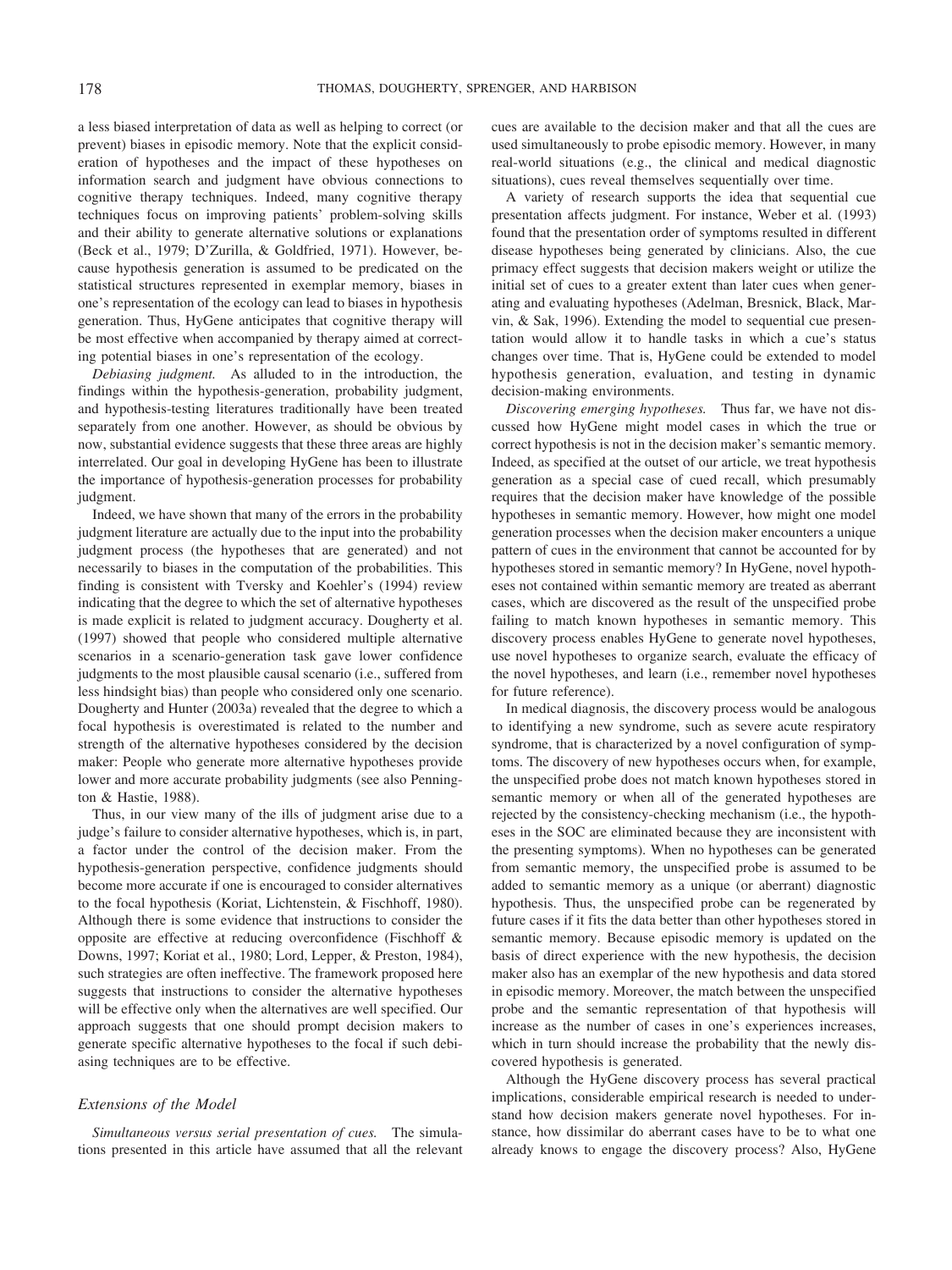postulates that decision makers use novel hypotheses to organize search and to evaluate the probability of novel hypotheses. The extent to which decision makers utilize novel hypotheses to accomplish creative discovery is neither well understood nor studied from a memory theoretic perspective.

# *HyGene as a General Model of Human Judgment*

Our goal in this article has been to introduce a general theoretical framework that describes how participants generate hypotheses from long-term memory when presented with observable data and how those hypotheses influence both probability judgment and information search. Although several models have been developed to describe probability judgment and hypothesis-testing processes, no theory to date has been developed to describe hypothesisgeneration processes, nor has there been any attempt to integrate hypothesis-generation processes with probability judgment and hypothesis-testing processes. In this sense, HyGene stands alone in its attempt to integrate these three literatures. Moreover, because HyGene is based on the MINERVA-DM model and incorporates support theory's comparison process, it can account for many (if not all) of the phenomena accounted for by MINERVA-DM (see Dougherty et al., 1999) and support theory (see Tversky & Koehler, 1994).

Although we view HyGene as a general model of judgment, it is an entirely content-based model. Whereas considerable evidence supports the idea that judgments are based on the contents of memory (Dougherty et al., 1999; Juslin & Persson, 2002; Reyna, 1991; Reyna & Brainerd, 1991; Sieck & Yates, 2001; Tversky & Kahneman, 1973), there also is evidence that people use information gleaned from metacognitive processes. For example, Schwarz et al. (1991; see also Sanna & Schwarz, 2004, 2006) proposed that judgments can be based on two distinct sources of information: the content of what is retrieved from memory and the subjective experience of the ease (or difficulty) of the retrieval process.

The phenomenological ease or difficulty of a retrieval task has been shown to influence judgment independent of the retrieved content (Sanna & Schwarz, 2004, 2006; Sanna, Schwarz, & Stocker, 2002; Schwarz et al., 1991). For example, in one study, Schwarz et al. (1991) found that participants who generated 12 instances of being assertive rated themselves as less assertive than participants who were required to generate only 3 instances of being assertive. Schwarz et al. argued that participants used the perceived difficulty of the retrieval task, rather than content, as the basis of their assertiveness judgments. Similar results have been found in a variety of judgment tasks (see Sanna & Schwarz, 2004). Because HyGene is formulated as a content-based model, it cannot account for the influence of metacognitive processes, such as the experienced ease or difficulty of retrieval, on judgment.

Our model is neither normative nor entirely semantic based but rather is a compromise between a Bayesian-like inference process and a semantic memory system. In this way, our model satisfies the definition of bounded rationality in that it utilizes algorithms borrowed from normative theory yet capitalizes on the informational value inherent in semantics and is constrained by the cognitive system. Our analysis is aimed at describing the processes underlying inductive inference in tasks where the data are probabilistically related to one or more potential hypotheses. While this type of task is characteristic of a large number of real-world inference tasks, it does not map well onto abductive inference tasks in which participants engage in chains of logical reasoning or where hypotheses are derived through analogy (Josephson & Josephson, 1994). Abductive inferences of these sorts are outside the scope of our model.

However, HyGene does have natural connections to exemplarsimilarity models of categorization (e.g., Medin & Schaffer, 1978; Nosofsky, 1986; for a review, see Ashby & Maddox, 2005; for a formal comparison of likelihood and similarity-based models, see Nosofsky, 1990).<sup>9</sup> Many models of categorization are formulated as similarity-based models, where the task is to identify to which of *N* (where typically  $N = 2$ ) categories a stimulus belongs. To be sure, HyGene can be considered a model of categorization, but one where the model generates the set of *N* alternative categories to which the stimulus might belong. Like models of categorization, HyGene can handle rapid or speeded perceptual categorization, as in the case where the data are uniquely related to a single hypothesis in semantic memory. This type of rapid categorization process is a logical candidate for describing what Klein (1993) called recognition-primed decision. However, HyGene can also handle more deliberative categorization, where the data are shared among a relatively large set of hypotheses in semantic memory and where the decision maker must choose one hypothesis (or category label) among a set of explicitly considered possibilities by comparing their relative probabilities—a process that is assumed to be capacity limited. Moreover, the model anticipates that an important component of deliberative categorization will be information search or hypothesis testing: Cases in which the data do not allow for a fast and confident determination of the correct hypothesis may require the decision maker to search for new information to discriminate among the set of potential hypotheses. Deliberative categorization processes of these sorts characterize expert physicians' generation and use of differential hypotheses in many diagnostic tasks (Elstein & Schwarz, 2002). In sum, HyGene can be considered a general model of judgment that describes both the processes of categorization (as well as category, or hypothesis, generation) and how the processes involved in categorization can affect probability judgment and information search. Thus, HyGene anticipates that there is a natural connection between the processes that underlie categorization processes and the processes that underlie judgment and decision making (Ashby & Berretty, 1997).

## Conclusions

In this article, we have presented a new model of diagnostic hypothesis generation and human judgment. HyGene not only provides a cognitive process account of human judgment but goes further by modeling the relationship between the mental representation of an ecology, hypothesis generation, and judgment. Hy-Gene anticipates that which hypotheses one generates will be constrained by one's mental representation of the ecology. Moreover, HyGene predicts that errors or biases that creep into the hypothesis-generation process will cascade into errors and biases

<sup>9</sup> The precursor to HyGene, MINERVA-DM, can be considered an exemplar-similarity model of categorization, where categorization is based on the Bayesian probability that object *i* belongs to category A given a pattern of features (see the Appendix and Dougherty et al., 1999).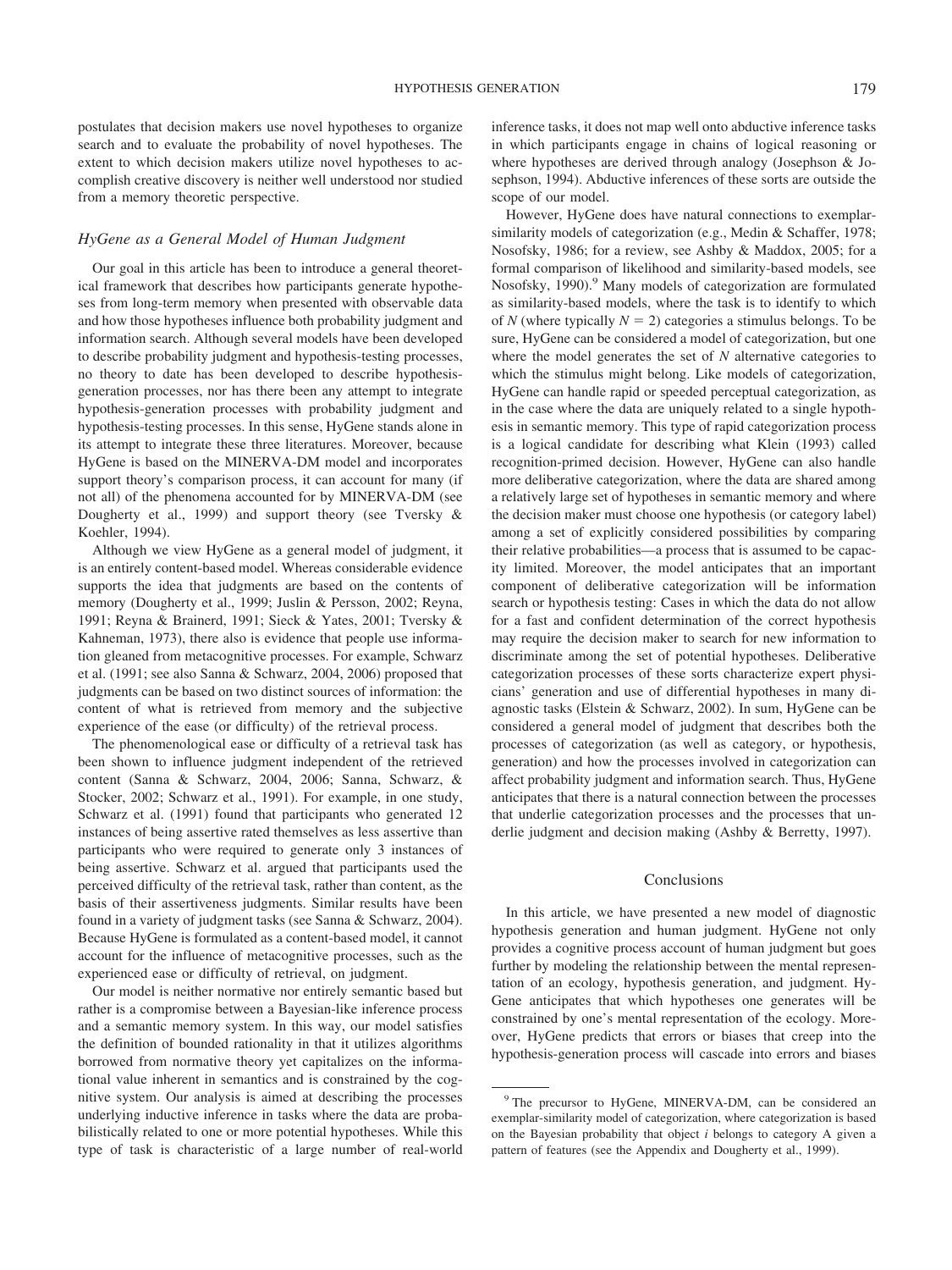in probability judgment and information search. Importantly, Hy-Gene's account of phenomena within the judgment and decisionmaking literature does not rely on the ad hoc application of heuristic mechanisms. Instead, HyGene provides an integrative theoretical framework linking the processes of hypothesis generation and probability judgment to the underlying processes of memory. Although we espouse the view held by ecological psychologists who place a premium on modeling behavior as a function of the ecology (e.g., Gigerenzer et al., 1991), we suggest that the influence of the ecology is realized through basic memory processes. In this way, HyGene departs from prior approaches to judgment and decision making that view judgment processes as consisting of a collection of semiautonomous domain-specific heuristic mechanisms (Gigerenzer & Goldstein, 1996; Gigerenzer, Todd, & the ABC Group, 1999). Although people likely employ heuristic mechanisms in judgment and choice, we argue that the memory system places constraints on the operation of these heuristics. Rather than assuming that the mind has evolved a variety of special purpose heuristics, our approach has been to model judgment and decision making as a function memory, having assumed that memory processes have adapted to serve multiple functions, including judgment and decision making.

#### References

- Adelman, L., Bresnick, T., Black, P. K., Marvin, F. F., & Sak, S. G. (1996). Research with Patriot air defense officers: Examining information order effects. *Human Factors, 38,* 250 –261.
- Anderson, J. R. (1991). The adaptive nature of human categorization. *Psychological Review, 98,* 409 – 419.
- Arnott, D., & Pervan, G. (2005). A critical analysis of decision support systems research. *Journal of Information Technology, 20, 67-87*.
- Ashby, F. G., & Berretty, P. M. (1997). Categorization as a special case of decision-making or choice. In A. A. J. Marley (Ed.), *Choice, decision, and measurement: Essays in honor of R. Duncan Luce* (pp. 367–388). Hillsdale, NJ: Erlbaum.
- Ashby, F. G., & Maddox, W. T. (2005). Human category learning. *Annual Review of Psychology, 56,* 149 –178.
- Baddeley, A. D., & Hitch, G. (1974). Working memory. In G. A. Bower (Ed.), *Recent advances in learning and motivation* (Vol. 8, pp. 47–90). New York: Academic Press.
- Barrows, H. S., Norman, G. R., Neufeld, V. R., & Feightner, J. W. (1982). The clinical reasoning of randomly selected physicians in general medicine practice. *Clinical and Investigative Medicine, 5,* 49 –55.
- Bearden, J. N., & Wallsten, T. S. (2004). MINERVA-DM and subadditive frequency judgments. *Journal of Behavioral Decision Making, 17,* 349 – 363.
- Beck, A. T., Rush, A. J., Shaw, B. F., & Emery, G. (1979). *Cognitive therapy for depression.* New York: Wiley.
- Botti, M., & Reeve, R. (2003). Role of knowledge and ability in student nurses' clinical decision making. *Nursing and Health Sciences, 5,* 39 – 49.
- Brewin, C. R. (1996). Theoretical foundations of cognitive-behavior therapy for anxiety and depression. *Annual Review of Psychology, 47,* 33–57.
- Caillies, S., Denhiere, G., & Kintsch. W. (2002). The effect of prior knowledge on understanding from text: Evidence from primed recognition. *European Journal of Cognitive Psychology, 14,* 267–286.
- Cowan, N. (1999). An embedded-processes model of working memory. In A. Miyake & P. Shah (Eds.), *Models of working memory: Mechanisms of active maintenance and executive control* (pp. 62–101). New York: Cambridge University Press.
- Cowan, N. (2001). The magical number 4 in short-term memory: A reconsideration of mental storage capacity. *Behavioral and Brain Sciences, 24,* 87–185.
- D'Zurilla, T., & Goldfried, M. (1971). Problem solving and behavior modification. *Journal of Abnormal Psychology, 78,* 107–126.
- Doherty, M. E., Chadwick, R., Garavan, H., Barr, D., & Mynatt, C. R. (1996). On people's understanding of the diagnostic implications of probabilistic data. *Memory & Cognition, 24,* 644 – 654.
- Doherty, M. E., Mynatt, C. R., Tweney, R. D., & Schiavo, M. (1979). Pseudodiagnosticity. *Acta Psychologica, 43,* 111–121.
- Dougherty, M. R., & Harbison, J. I. (2007). Motivated to retrieve: How often are you willing to go back to the well when the well is dry? *Journal of Experimental Psychology: Learning, Memory, and Cognition, 33,* 1108 –1117.
- Dougherty, M. R., & Sprenger, A. (2006). The influence of improper sets of information on judgment: How irrelevant information can bias judged probability. *Journal of Experimental Psychology: General, 135,* 262– 281.
- Dougherty, M. R. P. (2001). Integration of the ecological and error models of overconfidence using a multiple-trace memory model. *Journal of Experimental Psychology: General, 130,* 579 –599.
- Dougherty, M. R. P., Gettys, C. F., & Ogden, E. E. (1999). MINERVA-DM: A memory processes model for judgments of likelihood. *Psychological Review, 106,* 180 –209.
- Dougherty, M. R. P., Gettys, C. F., & Thomas, R. P. (1997). The role of mental simulation in judgments of likelihood. *Organizational Behavior and Human Decision Processes, 70,* 135–148.
- Dougherty, M. R. P., & Hunter, J. E. (2003a). Hypothesis generation, probability judgment, and individual differences in working memory capacity. *Acta Psychologica, 113,* 263–282.
- Dougherty, M. R. P., & Hunter, J. E. (2003b). Probability judgment and subadditivity: The role of working memory capacity and constraining retrieval. *Memory & Cognition, 31,* 968 –982.
- Elstein, A. S., & Schwarz, A. (2002). Clinical problem solving and diagnostic decision making: Selective review of the cognitive literature. *British Medical Journal, 324,* 729 –732.
- Elstein, A. S., Shulman, L. S., & Sprafka, S. A. (1978). *Medical problem solving: An analysis of clinical reasoning.* Cambridge, MA: Harvard University Press.
- Engle, R. W., Kane, M. J., & Tuholski, S. W. (1999). Individual differences in working memory capacity and what they tell us about controlled attention, intelligence, and function of the prefrontal cortex. In A. Miyake & P. Shah (Eds.), *Models of working memory: Mechanisms of active executive control* (pp. 102–134). New York: Cambridge University Press.
- Engle, R. W., Tuholski, S. W., Laughlin, J. E., & Conway, A. R. A. (1999). Working memory, short-term memory, and general fluid intelligence: A latent-variable approach. *Journal of Experimental Psychology: General, 128,* 309 –331.
- Fischhoff, B. (1977). Perceived informativeness of facts. *Journal of Experimental Psychology: Human Perception and Performance, 3,* 349 – 358.
- Fischhoff, B., & Downs, J. (1997). Accentuate the relevant. *Psychological Science, 8,* 1–5.
- Fisher, S. D., Gettys, C. F., Manning, C., Mehle, T., & Baca, S. (1983). Consistency checking hypothesis generation. *Organizational Behavior and Human Performance, 31,* 233–254.
- Flin, R., Slaven, G., & Stewart, K. (1996). Emergency decision making in the offshore oil and gas industry. *Human Factors, 38,* 262–277.
- Fox, C. R., & Rottenstreich, Y. (2003). Partition priming in judgment under uncertaint*y. Psychological Science, 14,* 195–200.
- Gettys, C. F., & Fisher, S. D. (1979). Hypothesis plausibility and hypothesis generation. *Organizational Behavior and Human Performance, 24,* 93–110.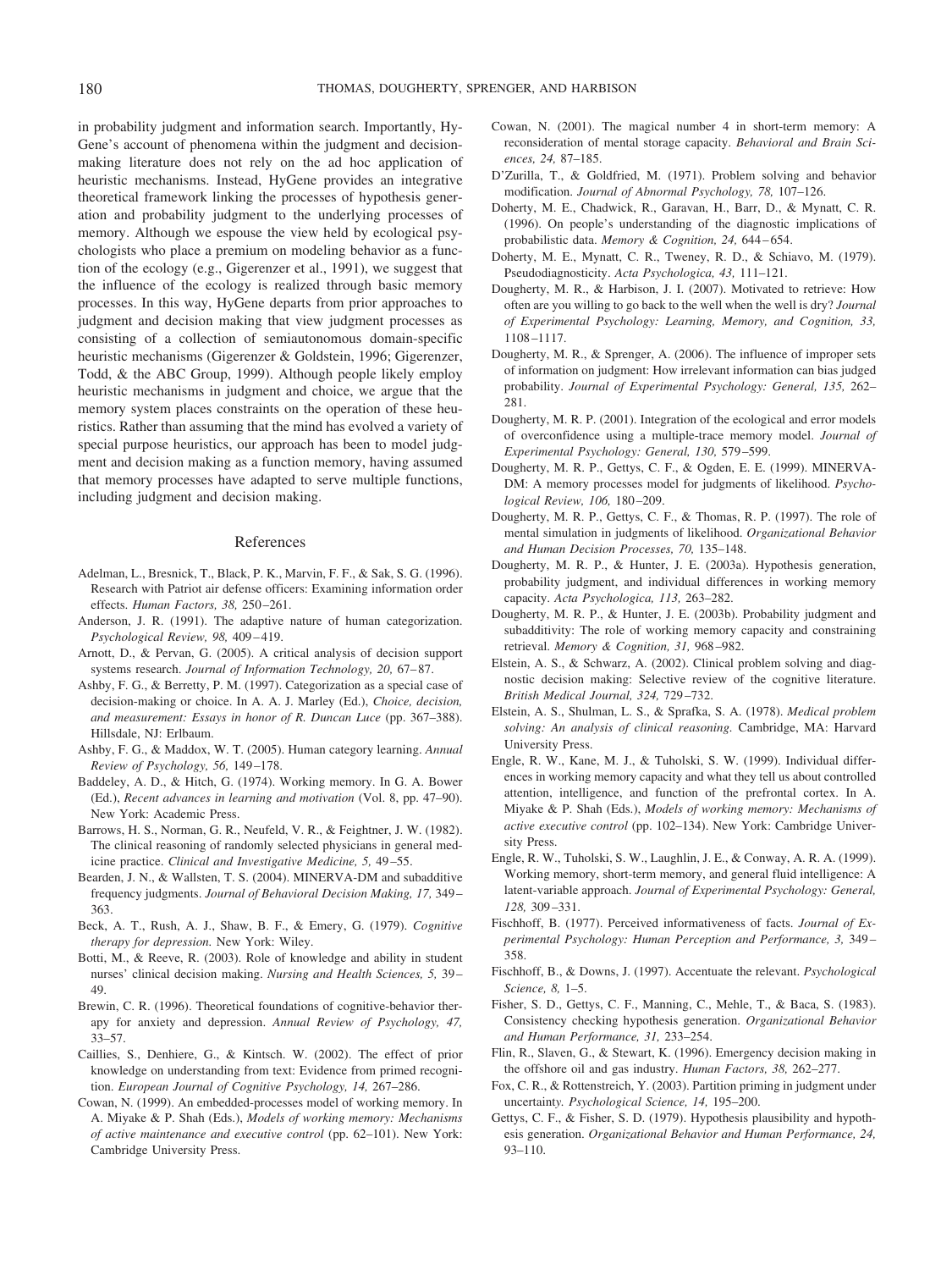- Gettys, C. F., Pliske, R. M., Manning, C., & Casey, J. T. (1987). An evaluation of human act generation performance. *Organizational Behavior and Human Decision Processes, 39,* 23–51.
- Gigerenzer, G., & Goldstein, D. (1996). Reasoning the fast and frugal way: Models of bounded rationality. *Psychological Review, 103, 650*-669.
- Gigerenzer, G., Hoffrage, U., & Kleinbölting, H. (1991). Probabilistic mental models: A Brunswikian theory of confidence. *Psychological Review, 98,* 506 –528.
- Gigerenzer, G., Todd, P. M., & the ABC Research Group. (1999). *Simple heuristics that make us smart.* New York: Oxford University Press.
- Gordon, B. L. (1970). Terminology and content of the medical record. *Computational Biomedical Research, 3,* 436 – 444.
- Hájek, A. (2007). The reference class problem is your problem too. *Synthese, 156,* 563–585.
- Hayes-Roth, B., & Hayes-Roth, F. (1977). Concept learning and the recognition and classification of exemplars. *Journal of Verbal Learning and Verbal Behavior, 16,* 321–338.
- Hintzman, D. L. (1984). MINERVA2: A simulation model of human memory. *Behavior Research Methods, Instruments & Computers, 16,* 96 –101.
- Hintzman, D. L. (1986). "Schema abstraction" in a multiple-trace memory model. *Psychological Review, 93,* 411– 428.
- Hintzman, D. L. (1987). Recognition and recall in MINERVA 2: Analysis of the "recognition failure" paradigm. In P. Morris (Ed.), *Modeling cognition* (pp. 215–229). London: Wiley.
- Hintzman, D. L. (1988). Judgments of frequency and recognition memory in a multiple-trace memory model. *Psychological Review, 96,* 528 –551.
- Joseph, G. M., & Patel, V. L. (1990). Domain knowledge and hypothesis generation in diagnostic reasoning. *Medical Decision Making, 10,* 31– 46.
- Josephson, J. R., & Josephson, S. J. (1994). *Abductive inference: Computation, philosophy, technology.* New York: Cambridge University Press.
- Juslin, P., & Persson, M. (2002). PROBabilities from EXemplars (PROBEX): A "lazy" algorithm for probabilistic inference from generic knowledge. *Cognitive Science, 26,* 563– 607.
- Kilinç, B. E. (2001). The reception of John Venn's philosophy of probability. In V. F. Hendricks, S. A. Pedersen, & K. F. Jorgensen (Eds.), *Probability theory: Philosophy, recent history, and relations to science* (pp. 97–124). Dordrecht, the Netherlands: Kluwer Academic.
- Kintsch, W. (2002). On the notions of theme and topic in psychological process models of text comprehension. In M. Louwerse & W. van Peer (Eds.), *Thematics: Interdisciplinary studies* (pp. 157–170). Amsterdam: John Benjamins.
- Kintsch, W., & van Dijk, T. A. (1978). Toward a model of text comprehension and production. *Psychological Review, 85,* 363–394.
- Klayman, J., & Ha, Y. (1987). Confirmation, disconfirmation, and information in hypothesis testing. *Psychological Review, 94,* 211–228.
- Klein, G. A. (1993). A recognition-primed decision (RPD) model of rapid decision making. In J. Orasanu (Ed.), *Decision making in action: Models and methods* (pp. 138 –147). Westport, CT: Ablex Publishing.
- Koehler, D. J. (2000). Probability judgment in three-category classification learning. *Journal of Experimental Psychology: Learning, Memory, and Cognition, 26,* 28 –52.
- Koehler, D. J., Brenner, L. A., Liberman, V., & Tversky, A. (1996). Confidence and accuracy in trait inference: Judgment of similarity. *Acta Psychologica, 92,* 33–57.
- Koriat, A., Lichtenstein, S., & Fischhoff, B. (1980). Reasons for confidence. *Journal of Experimental Psychology: Human Learning and Memory, 6,* 107–118.
- Kruglanski, A. W., & Mayseless, O. (1988). Contextual effect in hypothesis testing: The role of competing alternatives and epistemic motivations. *Social Cognition, 6,* 1–20.
- Kruglanski, A. W., & Webster, D. M. (1996). Motivated closing of the mind: "Seizing" and "freezing." *Psychological Review, 103,* 263–283.
- Leblanc, V. R. (2003). The influence of a tentative diagnosis on the identification of features from patient appearance. *Dissertation Abstracts International, 63,* 4375B.
- Libby, R. (1985). Availability and the generation of hypotheses in analytical review. *Journal of Accounting Research, 23,* 646 – 665.
- Lord, C. G., Lepper, M. R., & Preston, E. (1984). Considering the opposite: A corrective strategy for social judgment. *Journal of Personality and Social Psychology, 47,* 1231–1243.
- Luce, R. D. (1959). *Individual choice behavior: A theoretical analysis.* New York: Wiley.
- Mayes, A. R., & Montaldi, D. (2001). Exploring the neural bases of episodic and semantic memory: The role of structural and functional neuroimaging. *Neuroscience & Biobehavioral Reviews, 25,* 555–573.
- Mayseless, O., & Kruglanski, A. W. (1987). What makes you so sure? Effects of epistemic motivations on judgmental confidence. *Organizational Behavior and Human Decision Processes, 39,* 162–183.
- Medin, D. L., & Schaffer, M. M. (1978). Context theory of classification learning. *Psychological Review, 85,* 207–238.
- Mehle, T. (1982). Hypothesis generation in an automobile malfunction inference task. *Acta Psychologica, 52,* 87–106.
- Mulford, M., & Dawes, R. M. (1999). Subadditivity in memory for personal events. *Psychological Science, 10,* 47–51.
- Nosofsky, R. M. (1986). Attention, similarity, and the identificationcategorization relationship. *Journal of Experimental Psychology: General, 115,* 39 –57.
- Nosofsky, R. M. (1990). Relations between exemplar-similarity and likelihood models of classification. *Journal of Mathematical Psychology, 34,* 393– 418.
- Park, D. C., Smith, A. D., Lautenschlager, G., & Earles, J. L. (1996). Mediators of long-term memory performances across the life span. *Psychology and Aging, 11, 621–637.*
- Patrick, J., Grainger, L., Gregov, A., Halliday, P., James, N., & O'Reilly, S. (1999). Training to break the barriers of habit in reasoning about unusual faults. *Journal of Experimental Psychology: Applied, 5,* 314 – 355.
- Pennington, N., & Hastie, R. (1988). Explanation-based decision making: The effects of memory structure on judgment. *Journal of Experimental Psychology: Learning, Memory, and Cognition, 14,* 521–533.
- Rawson, K. A., & Kintsch, W. (2002). How does background information improve memory for text content*? Memory & Cognition, 30,* 768 –778.
- Reed, S. K. (1972). Pattern recognition and categorization. *Cognitive Psychology, 3,* 382– 407.
- Reyna, V. F. (1991). Class inclusion, the conjunction fallacy, and other cognitive illusions. *Developmental Review, 11,* 317–336.
- Reyna, V. F., & Brainerd, C. J. (1991). Fuzzy-trace theory and framing effects in choice: Gist extraction, truncation, and conversion. *Journal of Behavioral Decision Making, 4,* 249 –262.
- Sanna, L. J., & Schwarz, N. (2004). Integrating temporal biases: The interplay of focal thoughts and accessibility experiences. *Psychological Science, 15,* 474 – 481.
- Sanna, L. J., & Schwarz, N. (2006). Metacognitive experiences and human judgment: The case of hindsight bias and its debiasing. *Current Directions in Psychological Science, 15,* 172–176.
- Sanna, L. J., Schwarz, N., & Stocker, S. L. (2002). When debiasing backfires: Accessible content and accessibility experiences in debiasing hindsight. *Journal of Experimental Psychology: Learning, Memory, and Cognition, 28,* 497–502.
- Schwarz, N., Bless, H., Strack, F., Klump, G. Rittenauer-Schatka, H., & Simons, A. (1991). Ease of retrieval as information: Another look at the availability heuristic. *Journal of Personality and Social Psychology, 61,* 195–202.
- Shapiro, F. (1989). Efficacy of the eye movement desensitization procedure in the treatment of traumatic memories. *Journal of Traumatic Stress, 2,* 199 –223.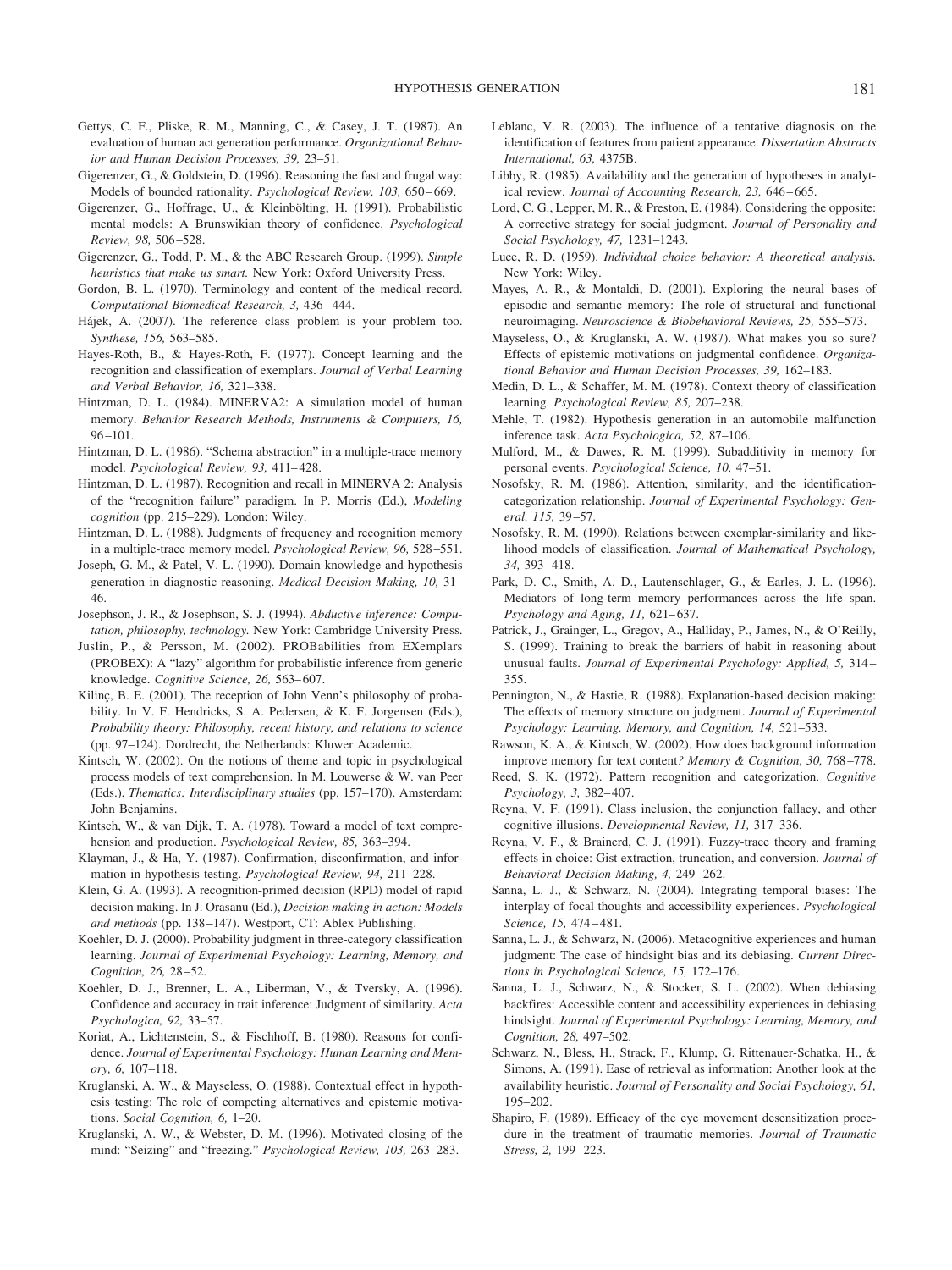- Shim, J. P., Warkenten, M., Courtney, J. F., Power, D. J., Sharda, R., & Carlsson, C. (2002). Past, present, and future of decision support technology. *Decision Support Systems, 33,* 111–126.
- Sieck*,* W. R. & Yates, J. F. (2001). Overconfidence effects in category learning: A comparison of connectionist and exemplar memory models. *Journal of Experimental Psychology: Learning, Memory, and Cognition, 27,* 1003–1021.
- Simon, H. A. (1973). The structure of ill structured problems. *Artificial Intelligence, 4,* 181–201.
- Skov, R. B., & Sherman, S. J. (1986). Information-gathering processes: Diagnosticity, hypothesis-confirmatory strategies, and perceived confirmation. *Journal of Experimental Social Psychology, 22,* 93–121.
- Slowiaczek, L. M., Klayman, J., & Sherman, S. J. (1992). Information selection and use in hypothesis testing: What is a good question, and what is a good answer? *Memory & Cognition, 20, 392-405*.
- Sprenger, A., & Dougherty, M. R. (2006). Differences between probability and frequency judgments: The role of individual differences in working memory capacity. *Organizational Behavior and Human Decision Processes, 99,* 202–211.
- Sprenger, A. M. L. (2007). *Sequential hypothesis generation.* Doctoral dissertation, University of Maryland, College Park. Retrieved November 25, 2007, from ProQuest Digital Dissertations database (Publication No. AAT 3260299).
- Stanovich, K. E., & West, R. F. (1998a). Individual differences in rational thought. *Journal of Experimental Psychology: General, 127,* 161–188.
- Stanovich, K. E., & West, R. F. (1998b). Who uses base rates and P(D|-H)? An analysis of individual differences. *Memory & Cognition*, *28,* 161–179.
- Stausberg, J., & Person, M. (1999). A process model of diagnostic reasoning in medicine. *International Journal of Medical Informatics, 54,* 9 –23.
- Trope, Y., & Bassok, M. (1982). Confirmatory and diagnosing strategies in social information gathering. *Journal of Personality and Social Psychology, 43,* 22–34.
- Trope, Y., & Mackie, D. M. (1987). Sensitivity to alternatives in social hypothesis-testing. *Journal of Experimental Social Psychology, 23,* 445– 459.
- Tulving, E. (2002). Episodic memory: From mind to brain. *Annual Review of Psychology, 53,* 1–25.
- Tulving, E., Hayman, C. A., & Macdonald, C. A. (1991). Long-lasting perceptual priming and semantic learning in amnesia: A case experiment. *Journal of Experimental Psychology: Learning, Memory, and Cognition, 17,* 595– 617.
- Tulving, E., & Markowitsch, H. J. (1998). Episodic and declarative memory: Role of the hippocampus. *Hippocampus, 8,* 198 –204.
- Tulving, E., Schacter, D. L., McLachlan, D. R., & Moscovitch, M. (1988). Priming of semantic autobiographical knowledge: A case study of retrograde amnesia. *Brain and Cognition, 8,* 3–20.
- Tversky, A., & Kahneman, D. (1973). Availability: A heuristic for judging frequency and probability. *Cognitive Psychology, 5,* 201–232.
- Tversky, A., & Koehler, D. J. (1994). Support theory: A nonextensional representation of subjective probability. *Psychological Review, 101,* 547–567.
- Vermande, M. M., van den Bercken, J. H., & De Bruyn, E. E. (1996). Effects of diagnostic classification systems on clinical hypothesisgeneration. *Journal of Psychopathology and Behavioral Assessment, 18,*  $49 - 70.$
- Ward, J. (2003). Encoding fidelity and the frontal lobes: A dissociation between retrograde and anterograde memories. *Cortex, 39,* 791– 812.
- Weber, E. U., Böckenholt, U., Hilton, D. J., & Wallace, B. (1993). Determinants of diagnostic hypothesis generation: Effects of information, base rates, and experience. *Journal of Experimental Psychology: Learning, Memory, and Cognition, 19,* 1151–1164.
- Webster, D. M., & Kruglanski, A. W. (1994). Individual differences in need for cognitive closure. *Journal of Personality and Social Psychology, 67,* 1049 –1062.
- Webster, D. M., Richter, L. & Kruglanski, A. W. (1996). On leaping to conclusions when feeling tired: Mental fatigue effects on impressional primacy. *Journal of Experimental Social Psychology, 32,* 181–195.
- Windschitl, P. D., & Chambers, J. R. (2004). The dud-alternative effect in likelihood judgment. *Journal of Experimental Psychology: Learning, Memory, and Cognition, 30,* 198 –215.
- Windschitl, P. D., & Wells, G. L. (1998). The alternative-outcomes effect. *Journal of Personality and Social Psychology, 75,* 1411–1423.
- Windschitl, P. D., & Young, M. E. (2001). The influence of alternative outcomes on gut-level perceptions of certainty. *Organizational Behavior and Human Decision Processes, 85,* 109 –134.
- Windschitl, P. D., Young, M. E., & Jensen, M. E. (2002). Likelihood judgment based on previously observed outcomes: The alternativeoutcomes effect in a learning paradigm. *Memory & Cognition, 30,* 469 – 477.
- Zuckerman, M., Knee, C. R., Hodgins, H. S., & Miyake, K. (1995). Hypothesis confirmation: The joint effect of positive test strategy and acquiescence response set. *Journal of Personality and Social Psychology, 68,* 52– 60.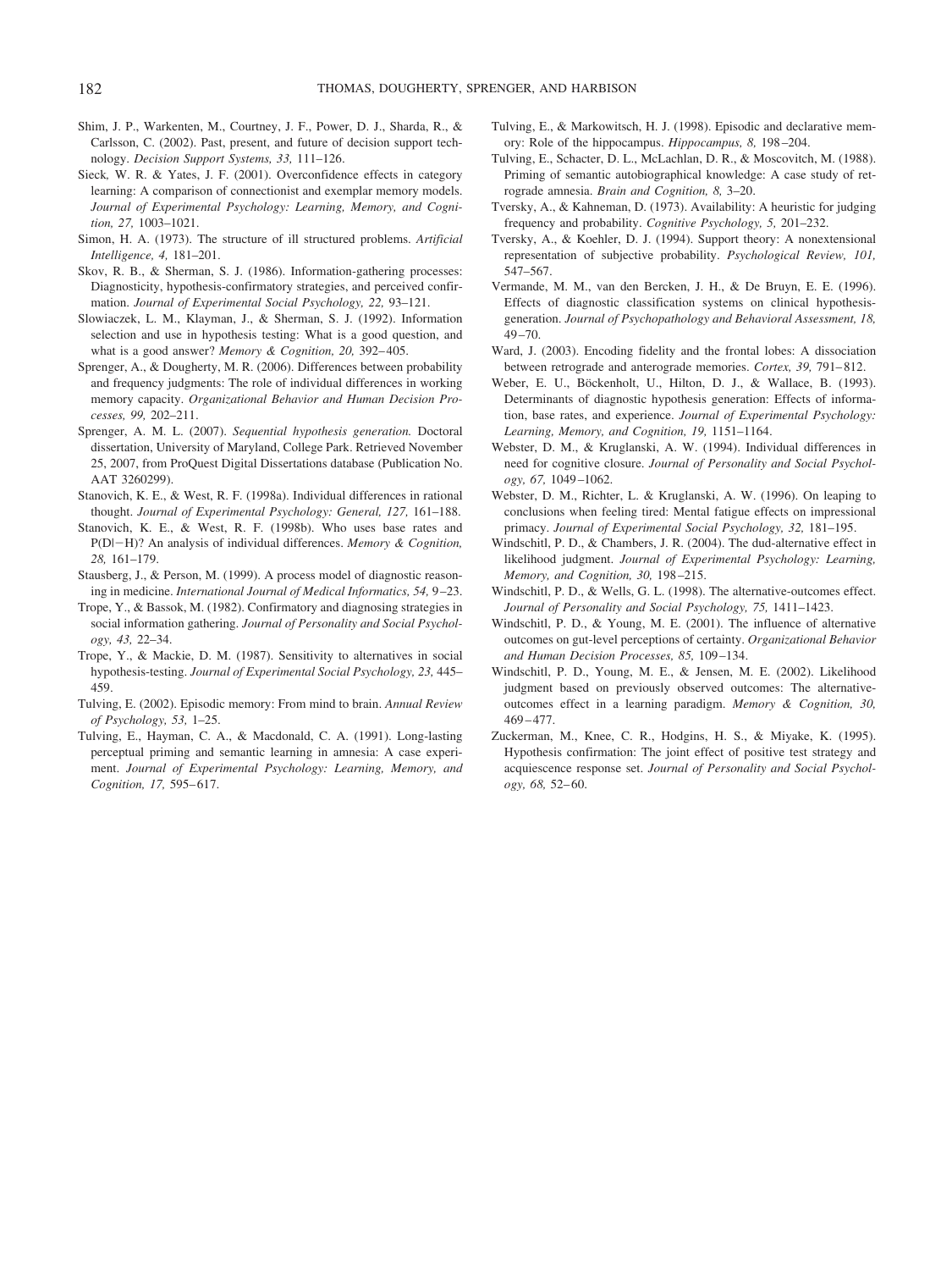#### Appendix

#### HyGene Calculation Example

Below, we illustrate the computational details of HyGene in a simplified ecology with three events. The three events share 75% of their features with two 9-element random minivectors. Although we use 15-element minivectors in our simulations, we use 9-element vectors for the example to save space. The calculation example follows the steps illustrated in Figure 2 in the main text.

The number of traces of each event in episodic memory is given by the event frequency in Table A1. The traces are encoded into episodic memory with encoding fidelity  $L = .85$ . In Step 1, the  $D_{obs}$  (the grey shaded vector illustrated in the Figure A1) is sampled from or observed in the environment. The data act as a retrieval probe that initiates the activation  $(A_i)$  of traces in episodic memory. In the example, the  $D_{obs}$  is the data component of Event 1.

The calculation example below (see Figure A2) illustrates how trace activation is derived using Trace 1 as an example. To calculate the activation of Trace 1 in response to  $D<sub>obs</sub>$ , we take the cubed dot product between the probe vector and the data component (data minivector) for Trace 1, where  $P_i$  is a feature in the *j*th position of the probe,  $T_{1j}$  is a feature in the *j*th position of Trace 1, and  $N_i$  = number of features where  $P_i \neq 0$  or  $T_{1i} \neq 0$ . There are four features that have a dot product of 1 between Trace 1 and the  $D_{obs}$ ,  $P_j T_{1j} = 4$ . There are six features where  $P_j \neq 0$  or  $T_{1j} \neq 0$ , so  $N_1 = 6$ . Thus, the activation of Trace 1 in response to the  $D_{obs}$  is

$$
\left(\frac{4}{6}\right)^3 = .296
$$

In Step 2 (see Figure A3), the traces activated above threshold value  $(A_c = .216$  for the example) results in the extraction, from episodic memory, of an unspecified probe that resembles those hypotheses that are most commonly (and strongly) associated with the  $D_{obs}$ . We refer to the process of extracting an unspecified probe as conditional echo content with resolution. First, we assume that the conditional echo content vector is based only on those traces that are activated above threshold,  $A_c = .216$ , by the  $D_{obs}$  (i.e., data component of Event 1 in the example).

The value of  $A_i$  used to compute the content vector is based only on the activation of the data component of the probe  $(D<sub>obs</sub>)$  and the corresponding (data) component of the trace. One can think of the activation of the data component of a trace being passed to the other components of the trace. To compute conditional echo content for each element of the hypothesis component, one first multiplies each feature value of a trace by the activation of the corresponding data component of the trace and then sums the

Table A1 *Example Ecology Table*

|                                      | Example Ecology |                |    |  |  |  |  |  |
|--------------------------------------|-----------------|----------------|----|--|--|--|--|--|
| Event                                | E1              | E <sub>2</sub> | E3 |  |  |  |  |  |
| Event frequency<br>Prior probability | 0.6             | 0.3            |    |  |  |  |  |  |

| Probe (Dobs E1) |
|-----------------|
| Trace1 (E1)     |
| Trace2 (E1)     |
| Trace3 (E1)     |
| Trace4 (E1)     |
| Trace $5$ (E1)  |
| Trace6 (E1)     |
| Trace7 (E2)     |
| Trace8 (E2)     |
| Trace9 (E2)     |
| Trace10(E3)     |

| bs E1)      | 0    |   | ψ1                            |   | $\overline{0}$ |   | $-1$ |          | $\theta$ | A,     |
|-------------|------|---|-------------------------------|---|----------------|---|------|----------|----------|--------|
| $_{\rm 1)}$ | 0    | 0 | - 1                           | l | 0              | 1 | $-1$ | 0        | 0        | 0.2963 |
| I)          | 0    |   | 1<br>$\overline{\phantom{a}}$ | 1 | 0              | 1 | $-1$ | 1        | 0        |        |
| $_{\rm 1)}$ | 0    |   | -1                            | 0 | 0              | 1 | -1   | 1        | 0        | 0.5787 |
| l)          | 0    |   | - 1                           |   | $\overline{0}$ | 1 | $-1$ |          | 0        |        |
| 1)          | 0    |   | $-1$                          |   | 0              | 1 | $-1$ |          | 0        |        |
| $_{\rm 1)}$ | 0    | 0 | $-1$                          | 1 | 0              | 1 | $-1$ |          | 0        | 0.5787 |
| 2)          | $-1$ | 0 | $-1$                          | 0 | - 1            | 1 | 1    | 0        | 0        | 0.002  |
| 2)          | - 1  | 0 | $-1$                          | 1 | $-1$           | 1 | ı    | $\theta$ | 0        | 0.0156 |
| 2)          | $-1$ | 0 | 0                             | 1 | $-1$           | 1 | ı    | 1        | 0        | 0.0156 |
| 33)         |      | 0 |                               |   |                |   |      | 0        | 0        | 0.0156 |

*Figure A1.* Step1: Activation of traces in response to  $D_{obs}$ .  $A_i$  = activation of Trace<sub>i</sub>;  $D_{obs}$  = pattern of observable data;  $E$  = event.

resulting values across traces. For example, the first conditional echo content vector element in the hypothesis component is

$$
C_C = \sum_{i=1}^{K} A_i T_{ij} = ((.2963 \times 1) + (1 \times 1) + (.5787 \times 1) + (1
$$
  
× 1) + (1 × 1) + (.5787 × 0) + (N/A) + (N/A) + (N/A) + (N/A))  
= 3.87.

This process is repeated for the other elements in the conditional echo content vector for the hypothesis component as well as for the nine elements in the data component. The component conditional echo content vectors are then concatenated, and the content values are normalized by dividing by the absolute value of the largest content value. This process is referred to as conditional echo content resolution and ensures that content values are perceived within the allowable feature range of 1 to  $-1$ , while preserving the

|                                        | <b>Data Component</b> |   |  |  |   |  |                                     |   |  |  |
|----------------------------------------|-----------------------|---|--|--|---|--|-------------------------------------|---|--|--|
| Probe (Dobs E1)                        | 0                     |   |  |  |   |  | - 1                                 |   |  |  |
| TRACE (Trace1)                         | 0                     | 0 |  |  | 0 |  | -1                                  | 0 |  |  |
| $P_iT1_i$                              | 0                     | 0 |  |  |   |  |                                     | 0 |  |  |
|                                        | O                     |   |  |  |   |  |                                     |   |  |  |
| $\sum_{j=1} P_j T_{1j}$<br>$A_{\cdot}$ |                       |   |  |  |   |  | $\left(\frac{4}{6}\right)^5 = .296$ |   |  |  |

*Figure A2.* Activation calculation example.  $A_i$  = activation of Trace<sub>i</sub>;  $D_{obs}$  = pattern of observable data; E = event;  $N_i$  = number of features where  $P_j \neq 0$  or  $T_{1j} \neq 0$ ;  $P_j =$  features in the *j*th position of the probe;  $T_{1j}$  = features in the *j*th position of Trace 1.

(*Appendix continues*)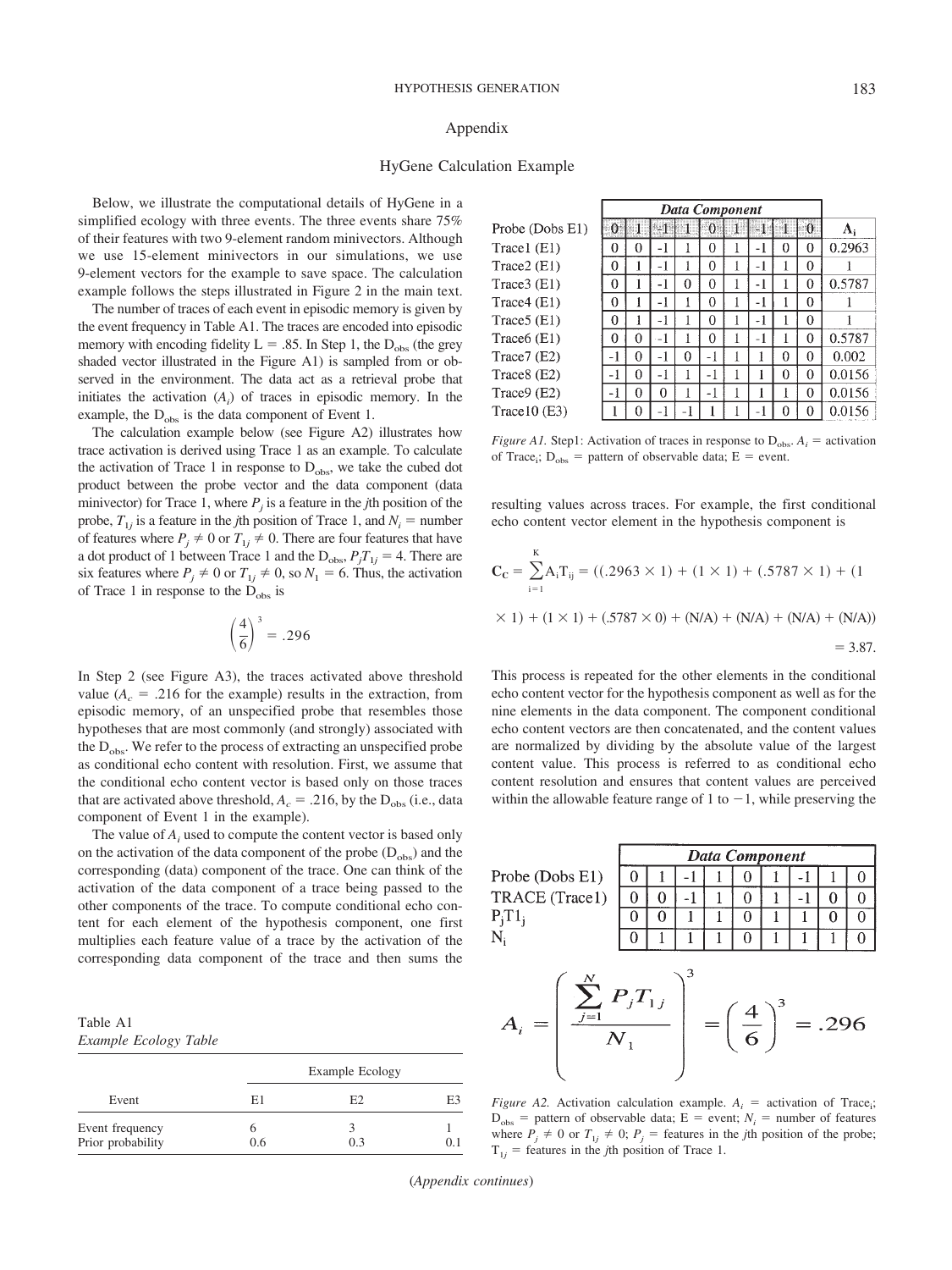|                          | Data Component |          |        |            |          |                     |        |                |               |            | <b>Hypothesis Component</b> |        |          |          |               |          |      |               |          |      |          |
|--------------------------|----------------|----------|--------|------------|----------|---------------------|--------|----------------|---------------|------------|-----------------------------|--------|----------|----------|---------------|----------|------|---------------|----------|------|----------|
| Probe (Dobs E1)          | $\overline{0}$ |          |        | $-1$ 1 1 0 |          | $\mathbf{H}^{\ast}$ | l:411  | $\mathbb{H}^n$ | $\mathbf{0}$  | A.         | Pass A <sub>c</sub>         |        |          |          |               |          |      |               |          |      |          |
| Trace (E1)               | $\Omega$       | $\theta$ | - 1    |            | $\Omega$ |                     | - 1    | $\Omega$       | $\Omega$      | 0.2963     | Yes                         |        |          | $-1$     | $\theta$      | $\theta$ |      |               | $-1$     |      | $\theta$ |
| Trace2 (E1)              | $\theta$       |          | $-1$   |            | $\theta$ |                     | $-1$   |                | $\Omega$      |            | Yes                         |        |          | - 1      | $\Omega$      | $\Omega$ |      |               | -1       |      | $\Omega$ |
| Trace3 (E1)              | $\Omega$       |          | $-1$   | $\Omega$   | $\Omega$ |                     | $-1$   |                | $\theta$      | 0.5787     | Yes                         |        |          | - 1      | $\Omega$      | $\theta$ |      | 1             | $-1$     |      | $\Omega$ |
| $Trace4$ (E1)            | 0              |          | - 1    |            | $\Omega$ |                     | - 1    |                | $\Omega$      |            | <b>Yes</b>                  |        |          | $\theta$ | $\Omega$      | $\Omega$ |      |               | $-1$     |      | $\Omega$ |
| Trace $5$ (E1)           | $\Omega$       |          | $-1$   |            | $\Omega$ |                     | $-1$   |                | $\Omega$      |            | Ycs                         |        |          | $\theta$ | $\Omega$      | $\Omega$ |      |               | -1       |      | $\theta$ |
| Trace (E1)               | $\Omega$       | $\Omega$ | $-1$   |            | $\Omega$ |                     | - 1    |                | $\Omega$      | 0.5787     | <b>Yes</b>                  |        | $\Omega$ | 0        | $\Omega$      | $\Omega$ |      |               | -1       |      | $\Omega$ |
| Trace7 (E2)              |                | R        |        | .R         |          |                     |        | X.             | -AY           | 0.002      | No                          |        |          |          | x             | K        | .R   |               | R        |      | K        |
| Trace $(E2)$             |                |          |        |            |          |                     |        | N              | $\mathcal{A}$ | 0.0156     | N <sub>0</sub>              |        |          |          | R             | K        | A    |               | B        |      | XY.      |
| Trace $(E2)$             |                | R        | M      |            |          |                     |        |                | л,            | 0.0156     | N <sub>0</sub>              |        |          |          | R.            | X        | .A   |               | A        |      |          |
| Trace $10$ (E3)          |                | R        |        |            |          |                     |        | .R             | Æ,            | 0.0156     | N <sub>0</sub>              |        |          | Æ,       | $\mathcal{A}$ | x        | X    | $\mathcal{N}$ |          |      | X        |
|                          |                |          |        |            |          |                     |        |                |               |            |                             |        |          |          |               |          |      |               |          |      |          |
|                          | $\theta$       | 3.58     | $-4.5$ | 3.87       | $\theta$ | 4.45                | $-4.5$ | 4.16           | $\theta$      |            |                             |        | 3.87     | $-1.9$   | $\theta$      | 0        | 4.45 | 4.45          | $-4.5$   | 4.45 | $\theta$ |
|                          |                |          |        |            |          |                     |        |                |               |            |                             |        |          |          |               |          |      |               |          |      |          |
| <b>Unspecified Probe</b> |                |          |        |            | 0.8      | -1                  | 0.87   | 0              |               | 0.93<br>-1 | 0.87<br>$\Omega$            | $-0.4$ | $\Omega$ | 0        |               |          |      |               | $\Omega$ |      |          |

*Figure A3*. Step 2: Creation of an unspecified probe (HyGene's conditional echo content where  $A_c = .216$ ).  $A_c =$ activation criterion;  $A_i$  = activation of Trace<sub>i</sub>;  $D_{obs}$  = pattern of observable data;  $E$  = event.

|                          |  |  | Data Component |  |  |  | <b>Hypothesis Component</b> |  |  |  |        |
|--------------------------|--|--|----------------|--|--|--|-----------------------------|--|--|--|--------|
| <b>Unspecified Probe</b> |  |  |                |  |  |  |                             |  |  |  |        |
| Semantic Trace (E-1)     |  |  |                |  |  |  |                             |  |  |  | 0.7491 |
| Semantic Trace (E-2)     |  |  |                |  |  |  |                             |  |  |  | 0.0825 |
| Semantic Trace (E-3)     |  |  |                |  |  |  |                             |  |  |  |        |

*Figure A4.* Step 3: Semantic activation to unspecified probe.  $A_s$  = activation of semantic Trace<sub>s</sub>; E = event.

sign of the original content values. The data component of the unspecified probe always closely resembles the  $D<sub>obs</sub>$  that produced it, and the hypothesis component resembles the hypothesis (or hypotheses) most often and most strongly associated with the  $D_{obs}$ for the traces in memory whose activation exceeds threshold.

In Step 3 (see Figure A4), the unspecified probe serves as the basis for the process of hypothesis generation. The determination of what the unspecified probe might represent is achieved by matching it against semantic memory, where the semantic traces are assumed to represent known hypotheses. For simplicity, we assume that the unspecified probe activates all semantic traces in parallel. Hypotheses in semantic memory with activation (*As*) greater than zero are assumed to define the set of relevant hypotheses from which the decision maker samples when generating hypotheses.

The probability that a semantic trace is sampled for generation is given by its activation relative to the activation of all other traces in semantic memory with positive activation (i.e., normed *As*). For instance (see Figure A5), the normed *As* for Semantic Trace 1 is .82, which means that for every generation attempt, there is an 82% chance that Semantic Trace 1 will be sampled. Sampled traces are then compared with the threshold for generation, which we refer to as  $Act_{MinH}$ .  $Act_{MinH}$  has an initial value of zero but is dynamically updated based on the activation values of semantic

|                      | Normed A.   |
|----------------------|-------------|
| Semantic Trace (E-1) | 0.8229<br>. |
| Semantic Trace (E-2) | 0.0906      |
| Semantic Trace (E-3) | 0.0864      |

*Figure A5.* Step 4: Probability that a semantic trace is compared with  $Act_{MinH}$  (normed  $A_i$ ).  $A_i$  = activation of Trace<sub>i</sub>;  $A_s$  = activation of semantic Trace<sub>s</sub>;  $Act_{MinH}$  = minimum activation threshold for hypothesis to enter the set of leading contenders;  $E = event$ .

traces that have been passed into the set of leading contenders (SOC). Failure of a semantic trace to pass  $Act_{MinH}$  is considered a retrieval failure. Moreover, the sampling from semantic memory of a trace that already resides in the SOC is also counted as a retrieval failure. Hypothesis generation stops when the successive number of retrieval failures equals TMAX.

In the Step 5 calculation example (see Figure A6), we illustrate how the memory strength of a particular leading contender is derived. This process is used as input into HyGene's comparison process to produce posterior probabilities. In the calculation example, we assume that  $H<sub>1</sub>$ , which is the hypothesis component of Semantic Trace 1, has been successfully generated into the SOC and is a leading contender. The memory strength of a leading contender is conditional on  $D_{obs}$ . Only traces that are activated above threshold  $(A<sub>c</sub> = .216$  for the example) contribute to the memory strength (activation) of  $H_1$ , which is referred to as conditional echo intensity. In the example, the data component of the probe (i.e.,  $D_{obs}$ ) is the data component of Event 1. The echo intensity of  $H<sub>1</sub>$  is given by

$$
I_C = \frac{\sum I_{A_i \geq A_c}}{K}
$$

the sum of the activations across the *K* traces in the activated subset, where  $I_c$  is the mean echo intensity (4.45 in the example) and *K* is the number of traces for which  $A_i > A_c$  (six in the example).

We assume that posterior probability judgments result from a comparison process that operates on the conditional echo intensities of the leading contender hypotheses (i.e., the SOC). The judged posterior probability of a hypothesis is given by

$$
P(H_i|D_{obs}) = \frac{I_{C_i}}{\underset{i=1}{\overset{W}{\sum}} I_{C_i}}
$$